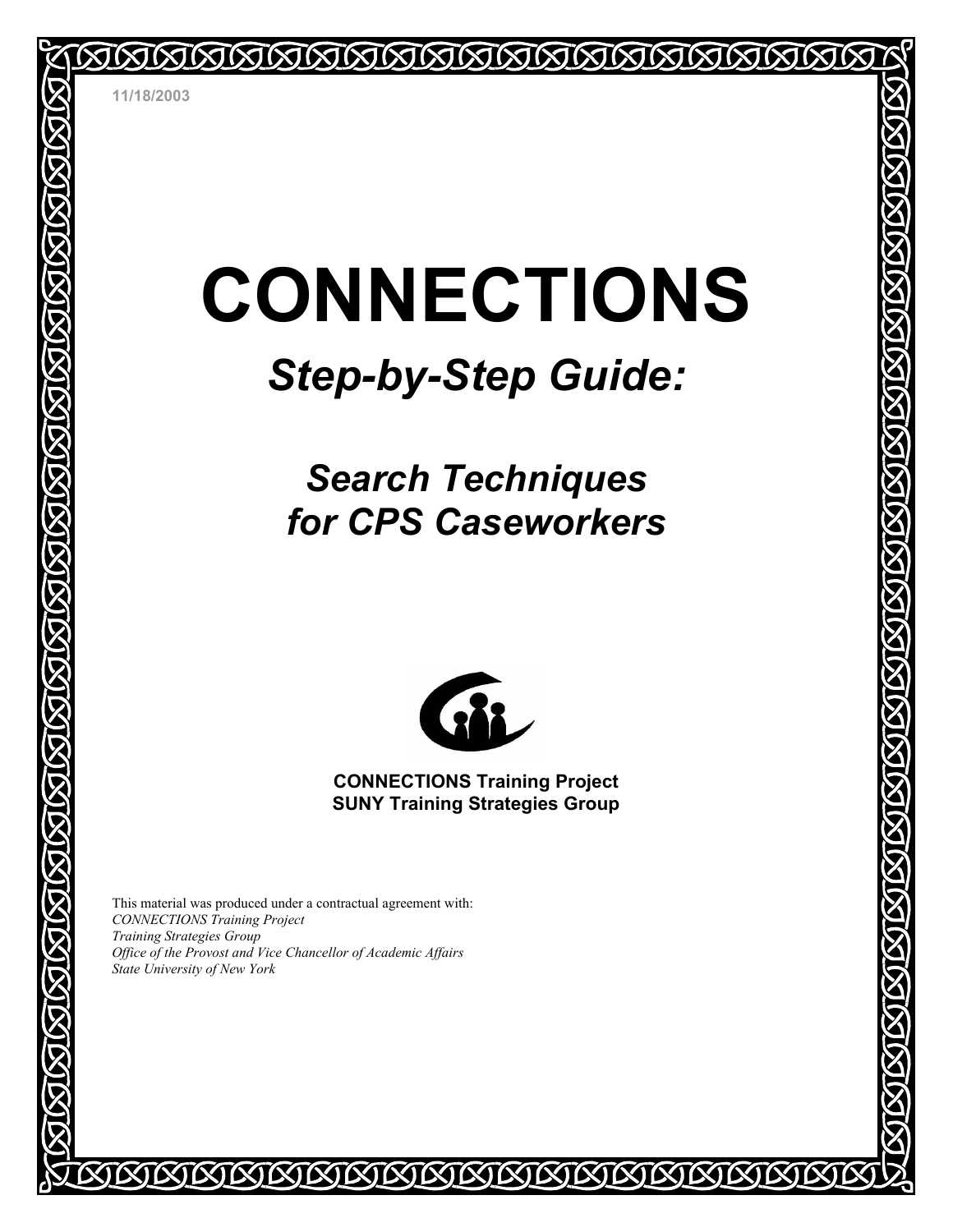#### **CONNECTIONS Step-by-Step Guide: Search Techniques for CPS Caseworkers TABLE OF CONTENTS**

| Chart B: Accessing the Training Database/Preview Application (Windows NT 3.51) 53 |  |
|-----------------------------------------------------------------------------------|--|
|                                                                                   |  |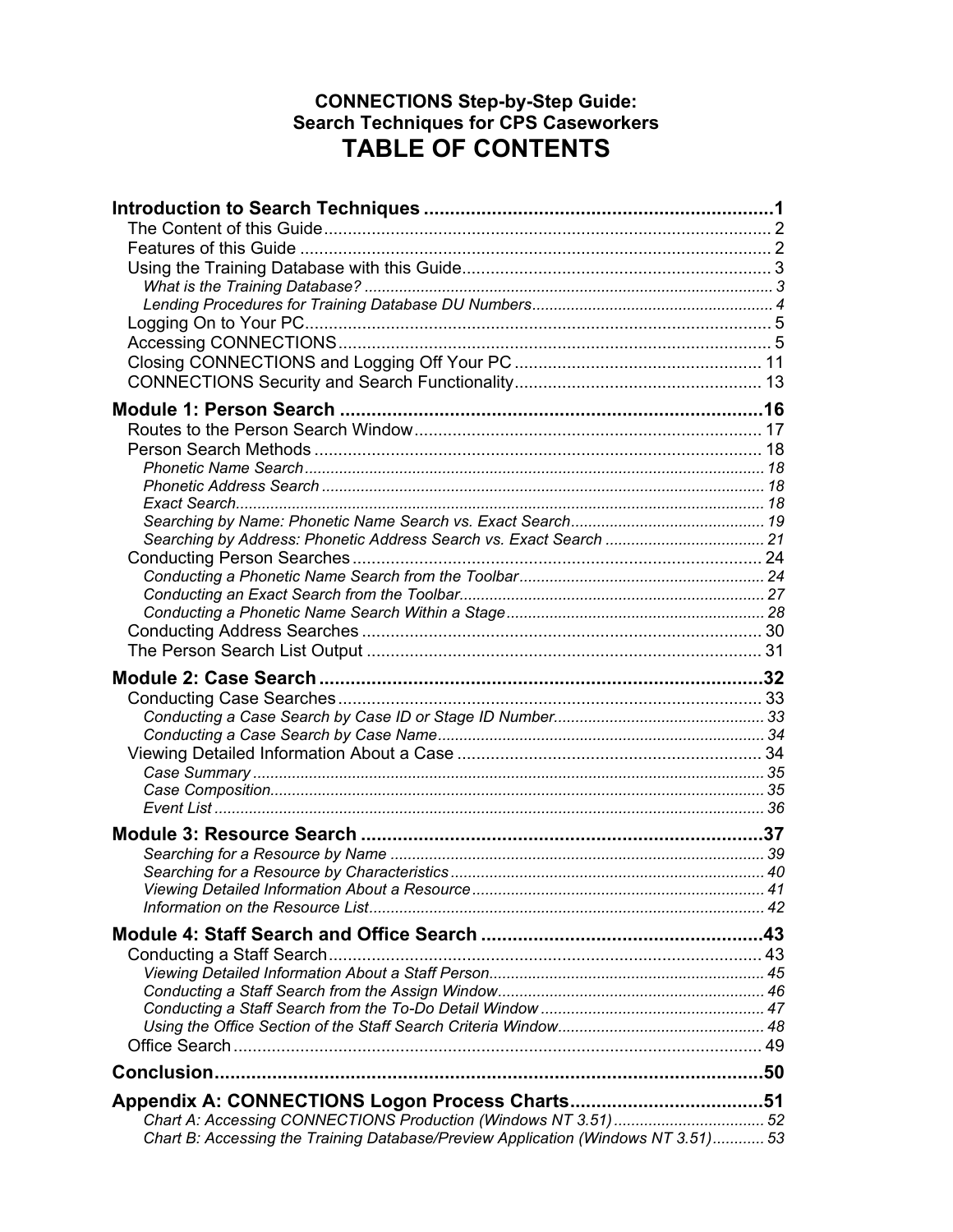| Chart D: Accessing the Training Database/Preview Application (Windows 2000)  55 |  |
|---------------------------------------------------------------------------------|--|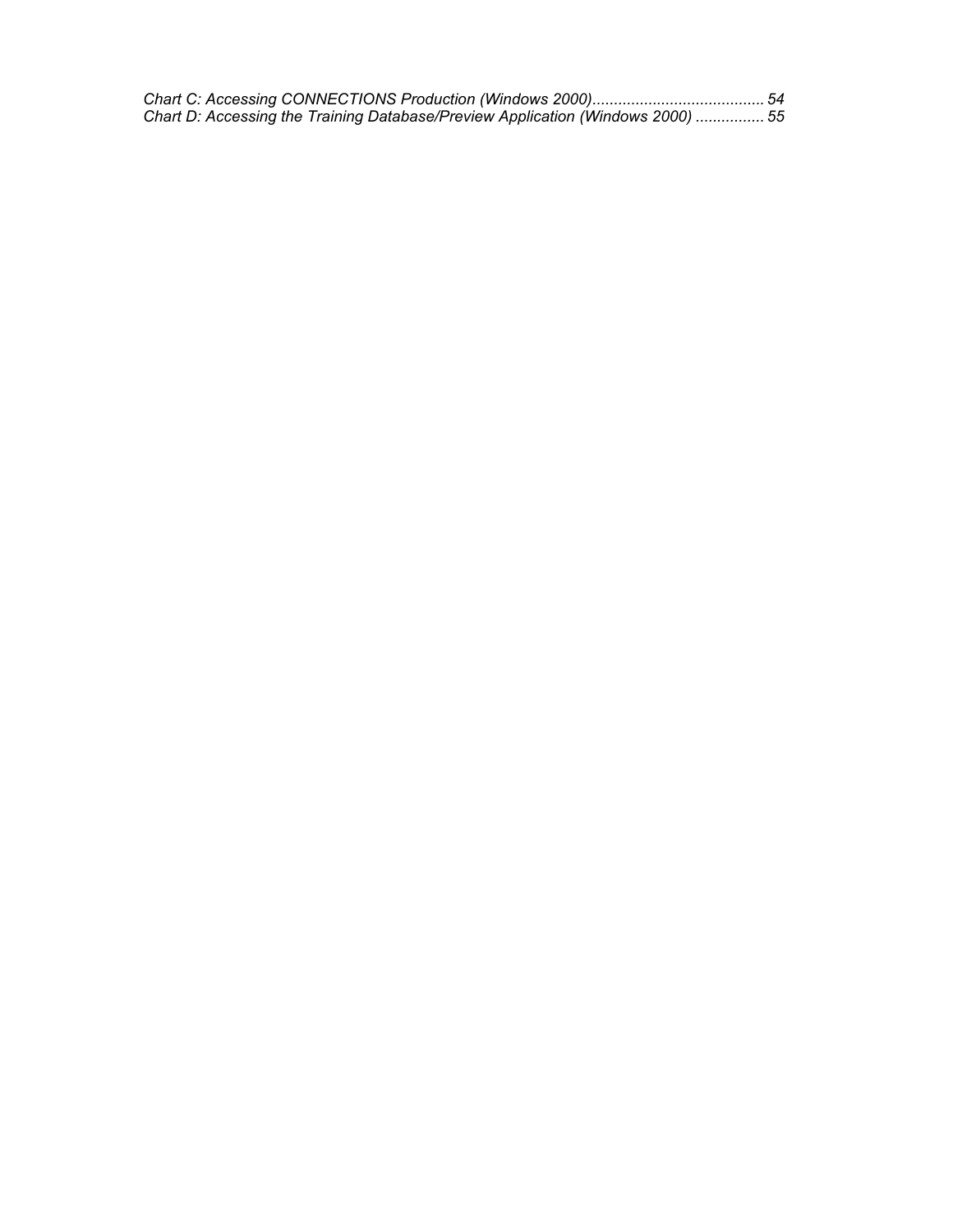### **Introduction to Search Techniques**

State and local district staff record the results of much of their work with children and families in CONNECTIONS. For this reason, CONNECTIONS is the first place in which a caseworker would identify historical information about individuals involved in a CPS investigation.

In these modules, you will learn how to use CONNECTIONS to find information about people associated with a stage you have been assigned. You will also learn how to find out more about historical cases with which the family members may have been involved. To help you meet a client's needs, CONNECTIONS helps you locate staff statewide and find information about professional community resources that are available.

This guide, will help you do the following:

- Find out if a person is known to CONNECTIONS and access detailed information about a person.
- Locate information about a case.
- Obtain information about providers of child welfare services in New York State.
- Locate information about agencies, offices and units to access information regarding CONNECTIONS users.

As a Child Protective Services caseworker, you have taken on a vital role in the New York State Office of Children and Family Service's mission to ensure safety and permanence for children. Child welfare practice in New York State strives to achieve the following five outcomes for children and families:

- Children are safe.
- Families are preserved.
- Children are adopted when their birth family cannot be preserved.
- Children leaving care at the age of majority can live independently.
- Children and youth in care develop normally.

Caseworkers use CONNECTIONS, New York's Statewide Automated Child Welfare Information System (SACWIS), to search and review historical records, update data and document the steps taken throughout the casework process. This guide leads you through the searches you will use in CONNECTIONS. Each type of search, and the data it retrieves, is explained in detail. You can then determine which type of search will generate the most effective results for the search criteria you enter, which supports your ability to achieve these outcomes.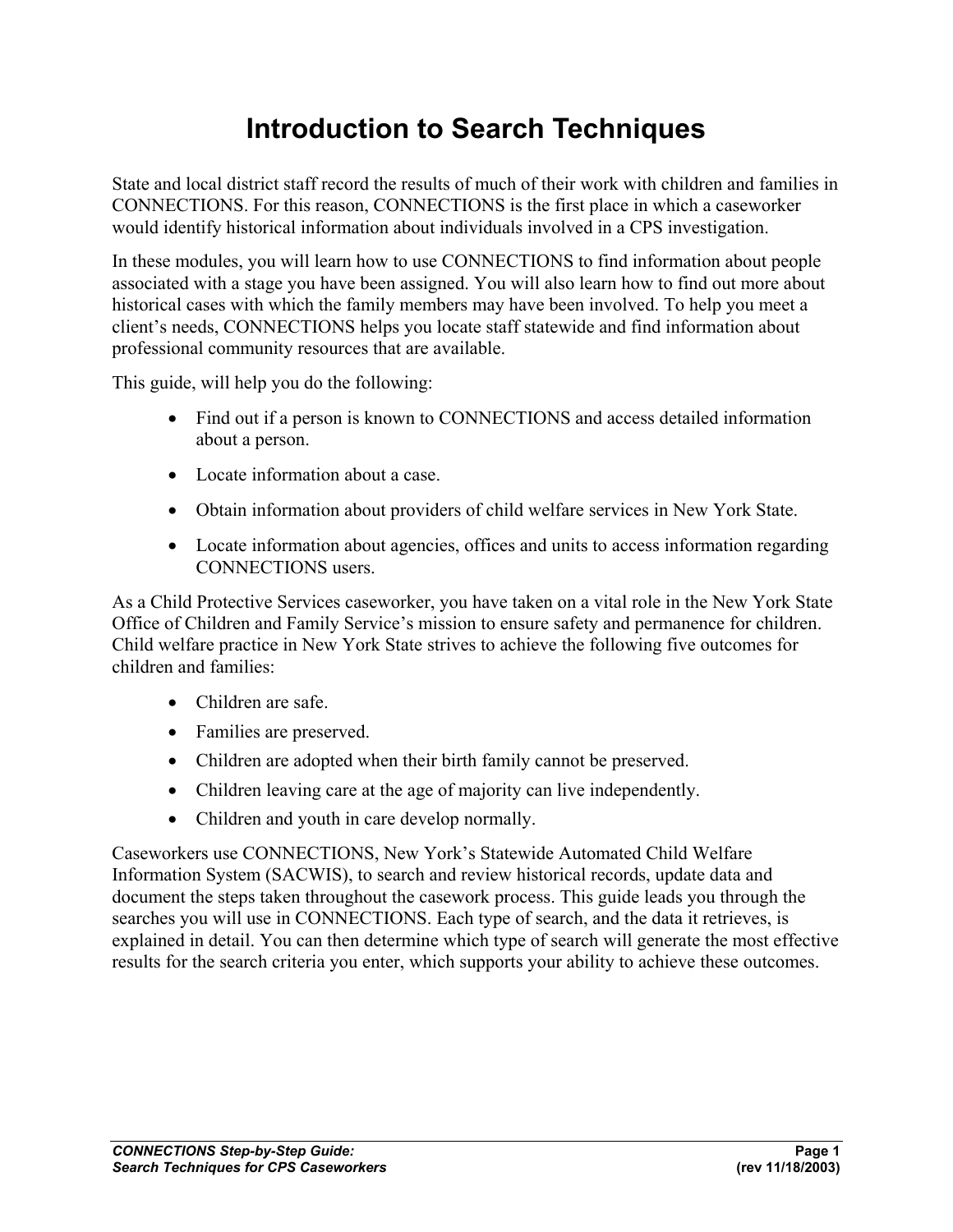### **The Content of this Guide**

This guide is divided into four modules that explain the CONNECTIONS navigation skills for each type of search. It also contains hands-on practice exercises for you to use with the Training Database to reinforce your CONNECTIONS skills. These exercises cover the searches—Person, Case, Resource, Staff and Office—that are essential to the activities you perform in CONNECTIONS as a caseworker.

### **Features of this Guide**

This guide contains a number of tips, set apart in margin boxes, on how to conduct CONNECTIONS searches effectively. Icons in the boxes help focus your attention on three kinds of tips:

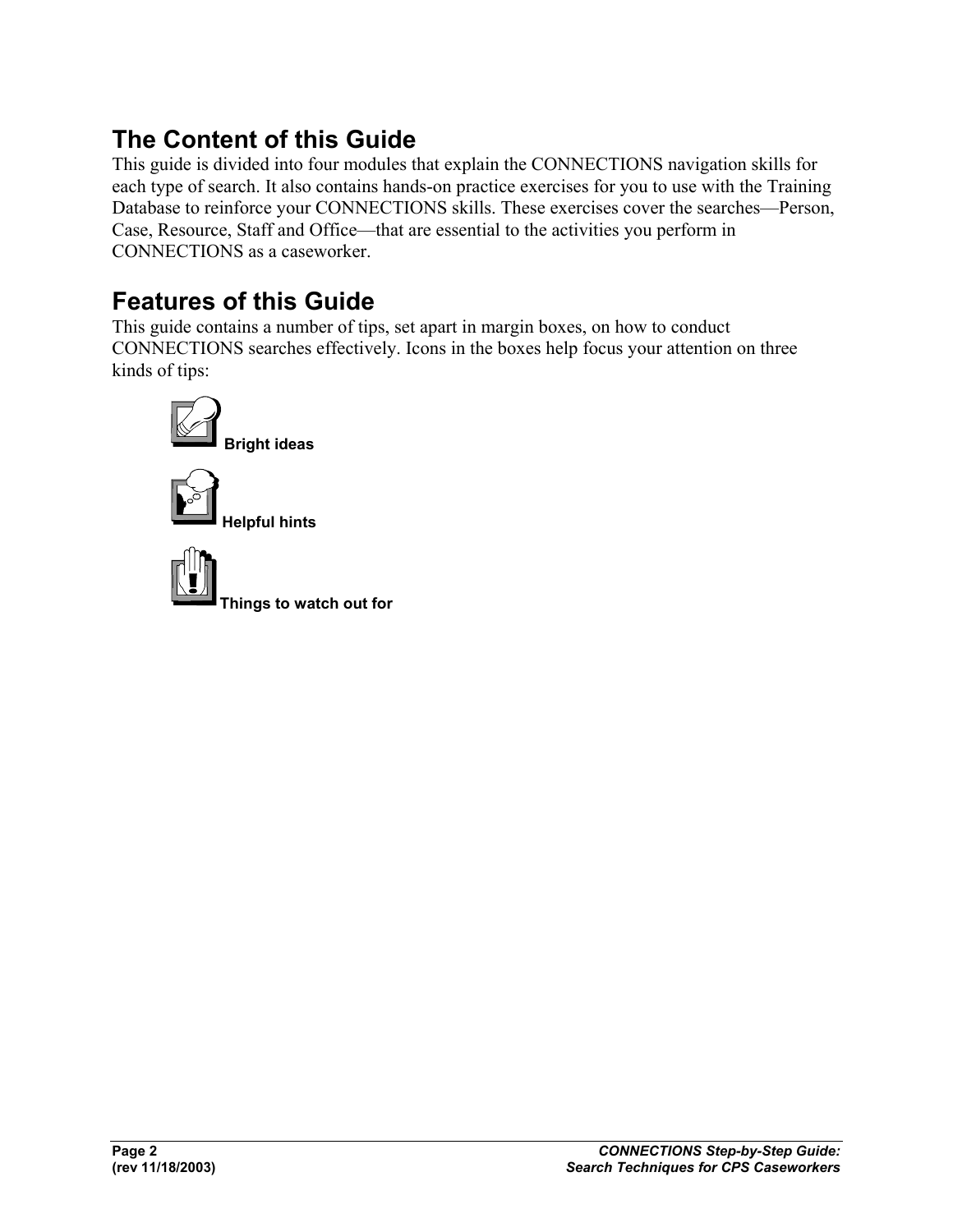### **Using the Training Database with this Guide**

You can use this guide in two ways: as a training tool to develop new skills and as a job aid for your work in CONNECTIONS. In either case, we suggest that you use this guide while working directly in CONNECTIONS Production or in the Training Database.

### **What is the Training Database?**

The Training Database provides a safe environment for workers to learn and practice CONNECTIONS skills using simulated case data. The SUNY Training Strategies Group acts as the custodian for the Training Database sign-on IDs. These ID numbers are referred to as Desktop User (DU) numbers and Instructor Led (IL) numbers. Sign-on numbers begin with either DU or IL, and are followed by four digits. With a DU number a local district or voluntary agency staff member can sign on to the Training Database and practice using CONNECTIONS functionality that mirrors the CONNECTIONS Production system.

The Training Database has the look and feel of the CONNECTIONS system currently in production. When you sign on to the Training Database using a DU number, you will see a simulated environment displaying the *Assigned Workload* of a fictitious worker, Darryl Wilson. Darryl Wilson has been assigned seven stages of service, including five Child Protective Service (CPS) stages. These stages have been created specifically for training purposes. In the New York City training labs, you will use IL numbers, which display the *Assigned Workload* for a fictitious worker named Jamie Miller.

When you sign on as Darryl Wilson or Jamie Miller, you have the ability to complete the tasks necessary to maintain and progress each stage of service. As a CPS caseworker, you have the ability to accept or reject an Intake stage of service, progress the Intake to the Investigation stage, and perform all tasks necessary to complete an Investigation. The Training Database also has common functions, such as Person Search, Resource Search, and a *Staff To-Do List*.

Darryl Wilson also has the ability to access the workload of his supervisor, Sally May. Jamie Miller has the ability to access the workload of his supervisor, Cassie Landers. You may approve work submitted by Darryl Wilson by opening Sally May's *Staff To-Do List* and completing related approval tasks. Opening Cassie Landers' *Staff To-Do List* and completing the related approval tasks approves the work submitted by Jamie Miller.

Information is deleted when the computer system is refreshed each night; any material that you enter into the system is available to you only until the end of that day.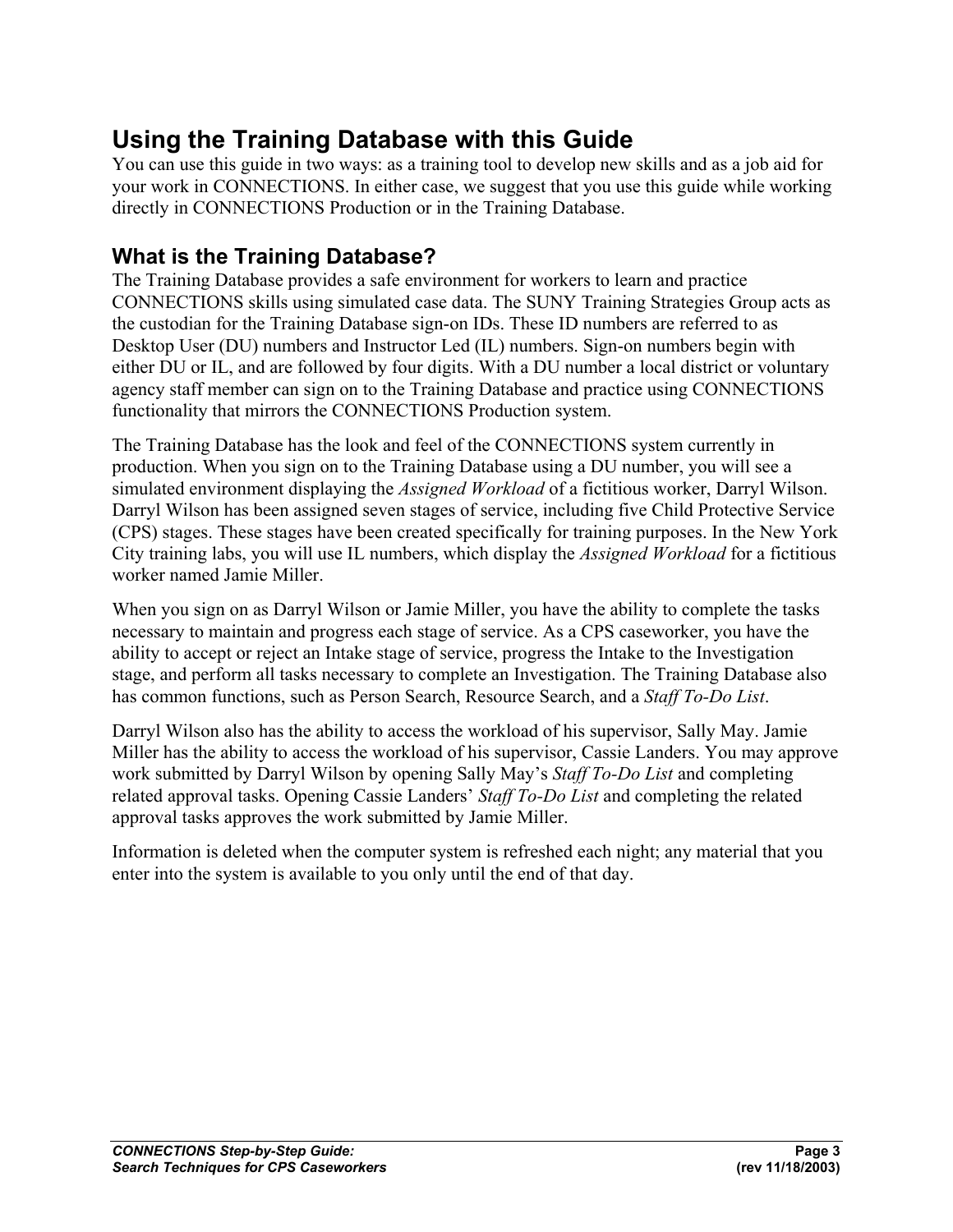### **Lending Procedures for Training Database DU Numbers**

SUNY Training Strategies Group is responsible for lending DU numbers to voluntary agencies and local districts. Agencies and districts can use these DU numbers to train new workers and to allow experienced workers to practice new skills.

The procedure for obtaining DU numbers is outlined below:

- Local districts and voluntary agencies are encouraged to identify one person from each agency who is designated to have the authority to request DU numbers.
- The designated person should call 1-877-451-4835 and ask to borrow DU number(s) for a specific period of time.
- DU numbers can be borrowed for up to three weeks at a time; a maximum of four DU numbers may be borrowed per order.
- The following information is needed at the time of the request:
	- ◊ Borrower's name
	- ◊ Borrower's agency/facility
	- ◊ Telephone number
	- ◊ Start date for use of DU number(s)
	- ◊ Expiration date
	- ◊ Purpose of the request
- The caller will be provided **by e-mail** with the requested number of DUs and a password for each DU number assigned.
- Once you have received DU numbers, follow the directions below to access the CONNECTIONS Training Database.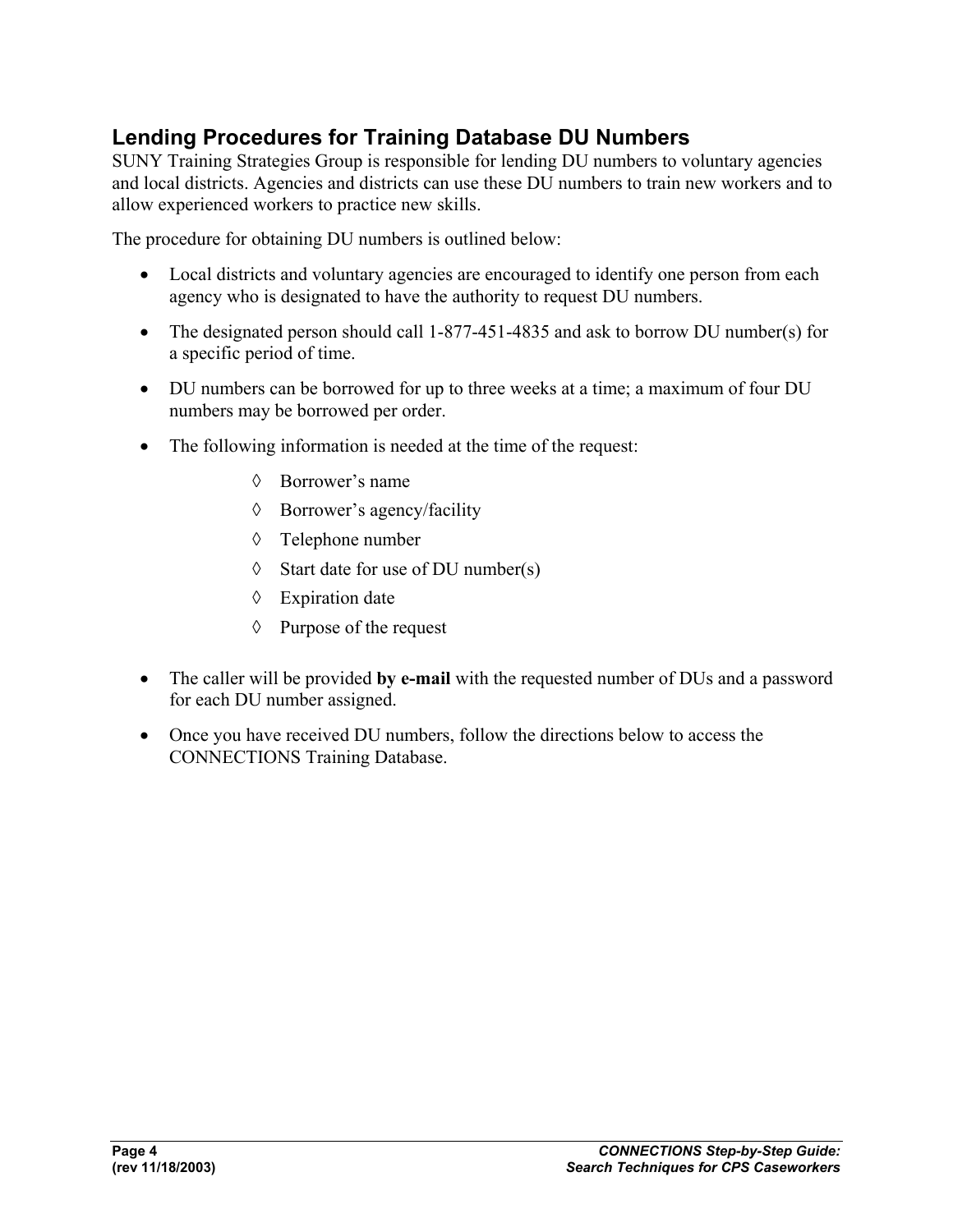### **Logging On to Your PC**

The CONNECTIONS application can be accessed only by designated individuals on computers that are set up to run the application. Some CONNECTIONS computers use the Windows NT 3.51 operating system, while newer CONNECTIONS computers use Windows 2000. This section addresses the procedures for logging on to both of these operating systems.

Once you have completed logging on to Windows, the step-by-step instructions in the next section will show you how to access CONNECTIONS.



#### **Step-by-Step: Logging On to the Windows NT 3.51 Operating System**

- **1** Press the **Ctrl + Alt + Delete** keys on your keyboard at the same time. *A Confidentiality warning displays.*
- **2** Click on the **OK** button in response to the Confidentiality warning. *The Log On window displays.*
- **3** Enter your user name in the **Username** field.
- **4** The **From** field ("domain") is pre-filled. To change the domain, click on the dropdown arrow and select from the resulting list.
- **5** Tab to the **Password** field and enter your password. *This field is case sensitive.*
- **6** Click on the **OK** button. *The Program Manager window displays for your local desktop.*



#### **Step-by-Step: Logging On to the Windows 2000 Operating System**

- **1** Press the **Ctrl** + **Alt** + **Delete** keys on your keyboard at the same time. *A Confidentiality warning displays.*
- **2** Click on the **OK** button in response to the Confidentiality warning. *The Log On window displays. Make sure that your user name and domain are listed correctly in the log on dialog box.*
- **3** Enter *your* password and click on the **OK** button. *Your Windows 2000 local desktop displays.*

### **Accessing CONNECTIONS**

The CONNECTIONS application is made available to users in three different ways: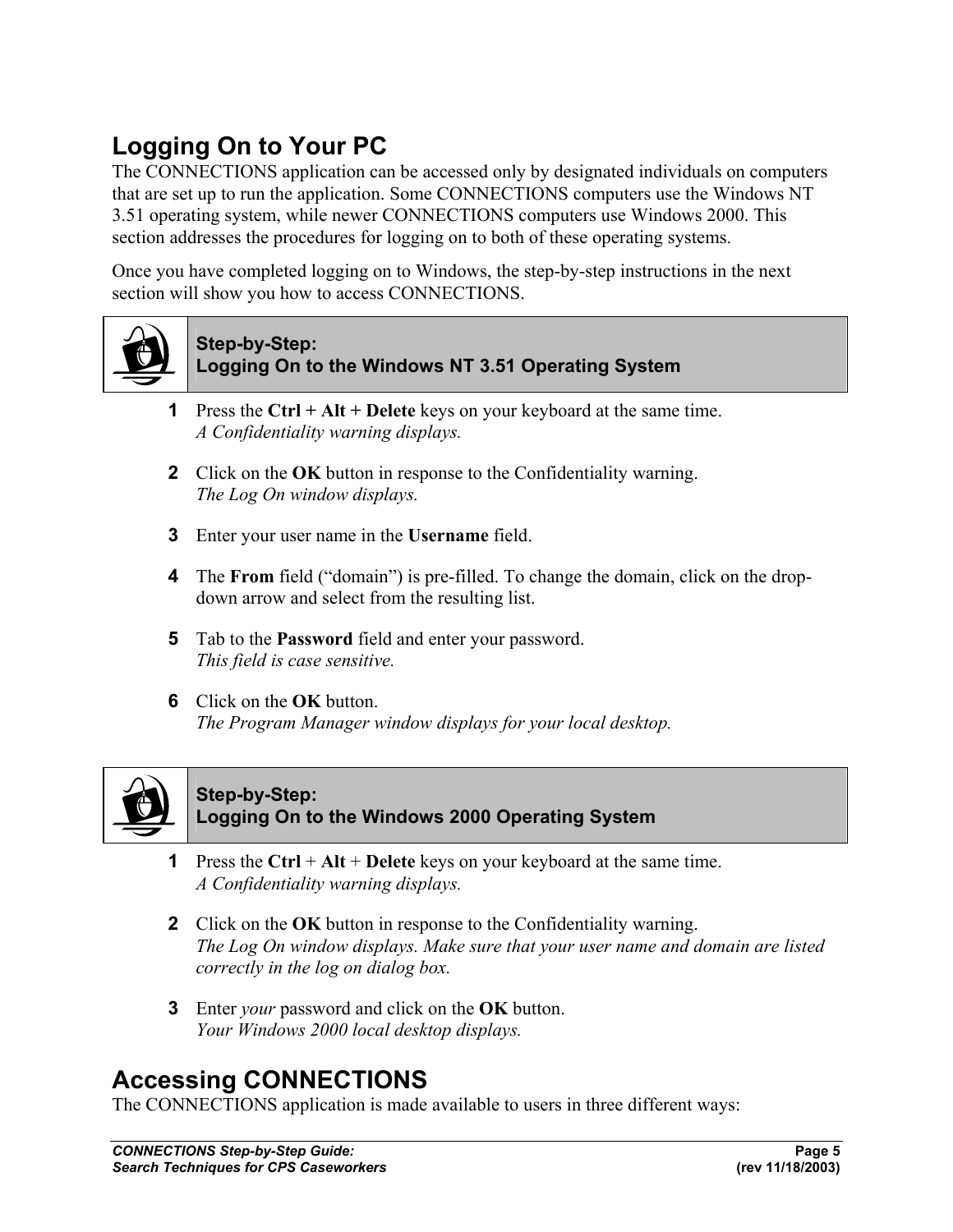| • Production Database | The Production Database contains "live" data. This is the<br>database that all workers use to record information in<br>CONNECTIONS |
|-----------------------|------------------------------------------------------------------------------------------------------------------------------------|
| . Troining Dotaboon   | The Training Detekees contains simulated data and ellevis voy                                                                      |

• **Training Database** The Training Database contains simulated data and allows you to practice functions necessary for your casework activities. It mirrors the functionality of the Production Database. *(See "What is the Training Database?" on page 3 and "Lending Procedures for the Training Database DU Numbers" on page 4 for more information.)*

• **Preview Application** The Preview Application contains a "snapshot" of actual case data. Information entered into the Preview application **does not** carry over to the Production database.

> The Preview Application provides the opportunity to preview changes and enhancements planned for the CONNECTIONS system. The Preview Application is available for a limited time when changes to the system are made. You will receive special notice when the Preview application becomes available.

You cannot have more than one of these applications open at the same time.

To distinguish between the Training Database and the Preview application, keep in mind that the Training Database contains simulated data, while the Preview application is a "snapshot" of actual case data. The Training Database allows you to practice functions necessary for your casework activities. Information entered into the Preview application **does not** carry over to the Production database.



Information about accessing CONNECTIONS is also included in Appendix A.

Using the CONNECTIONS Production Database, you can access your *Assigned Workload* from any CONNECTIONS workstation throughout New York State. All you need is a valid User ID and password to gain access to your workload.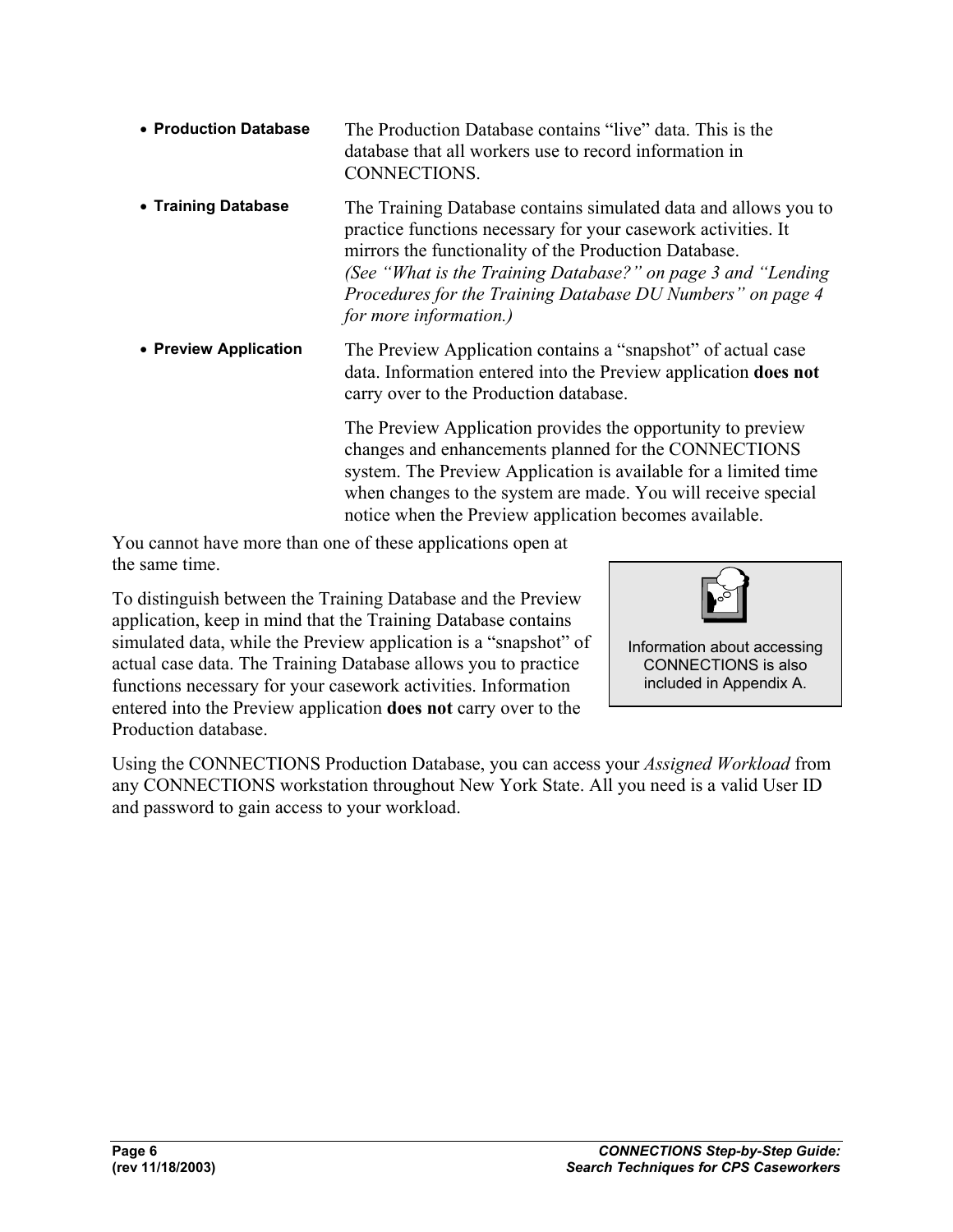

**Windows NT 3.51 PCs** 

### **Step-by-Step: Launching CONNECTIONS (Production)**

- **1** Double-click the **CONNECTIONS Logon** icon in the Windows Program Manager. *The CONNECTIONS Logon Program Group displays.*
- **2** Double-click the **Logon for CONNECTIONS Production** icon *A Microsoft Internet Explorer window displays containing the Logon dialog box for Citrix.*
	- **3** Enter your User Name in the **Username** field. This field is pre-filled with information entered by the last person who used this computer.\
	- **4** Enter *your* password in the **Password** field. *This field is case sensitive.*
	- **5** Enter the appropriate domain in the **Domain** field. *This field is pre-filled with information entered by the last person who used this computer.*
	- **6** Click on the **Logon** button. *A File Download Progress box displays, followed by a Confidentiality Warning message box.*
	- **7** Click on the **OK** button. *The Citrix desktop displays and your Citrix session begins.*

This Citrix desktop covers your local desktop and remains open for the length of your Citrix session. Citrix uses Windows 2000; if your PC runs Windows NT 3.51, the Citrix desktop looks quite different from your local desktop. The Citrix desktop also has an easily recognizable background.

On the Citrix desktop, program icons appear directly on the desktop, rather than in Program Group windows (as on your local desktop, if your computer runs Windows NT 3.51). Double-clicking an icon starts the application represented by that icon, opening a window on your desktop for that application. For the United Virtual Corpulation windows Program Control (CONNECTIONS)<br>
The CONNECTIONS Lagen Program Croup<br>
2 **2** 2 2 bouble-club ited Lagen for CONNECTIONS<br> **Examplement Explorer window displays containing<br>
2 2 2 boub** 

**1** Double-click the **Logon to Connections Production** icon. *A Microsoft Internet Explorer window displays containing the Logon dialog box* 

*for Citrix.*

If you incorrectly enter your password, the following message displays: *"There was an error generating your application list: the Citrix Server reported that the Credentials entered were incorrect."* 

Re-enter your password and click on the **Logon** button*.*



Windows NT 3.51 PCs display scroll bars on the bottom and right side of the screen; these scroll bars allow you to access the small portions of the desktop not visible when the Citrix desktop first opens.

The **Task Bar** at the bottom of the Citrix desktop provides a method of organizing the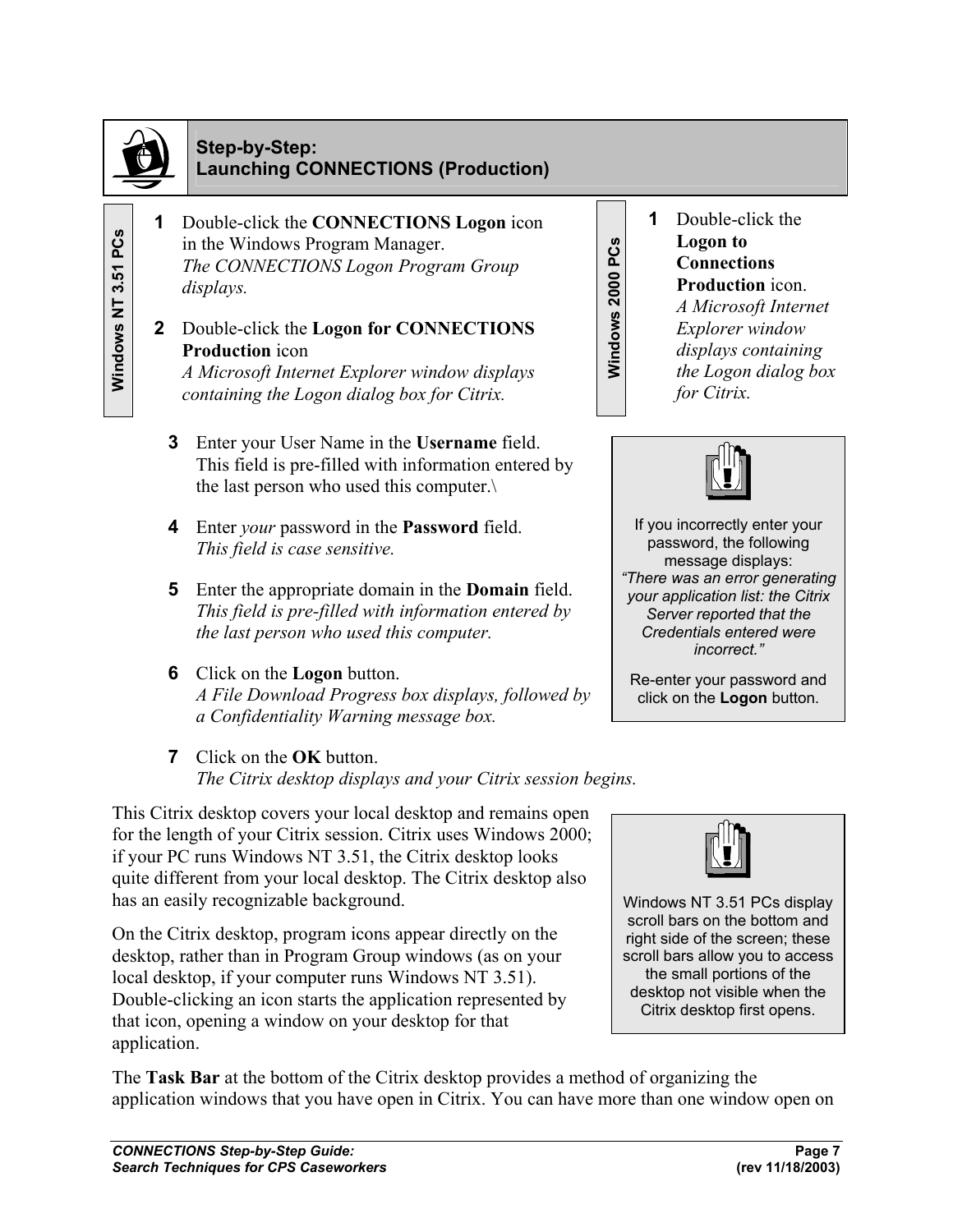your desktop at a time. Minimize a window by clicking on the **Minimize** button ( $\Box$ ). The minimized window displays as a button on the Task Bar. This makes room for other windows you need to use at that moment. To re-open an application, click on its button on the Task Bar; the application displays as the active window, placing it "on top of" any other open windows.

Clicking on the **Start** button (in the lower left corner of the Citrix desktop) displays the **Start**  menu, which provides access to the *Citrix Log Off* procedure (see page 11 for details on this procedure).

Within Citrix, the Windows 2000 system consisting of desktop icons, the **Start** menu and the **Task Bar,** replaces the Program Manager and Program Group system of program management found on CONNECTIONS PCs using Windows NT 3.51.

When you log on to Citrix via the **CONNECTIONS Production Database** icon on the local desktop, three icons display on the Citrix desktop:

- CONNECTIONS Production
- CIN/PID (Data Warehouse; limited to designated users)
- Policy Library

Double-clicking either of these icons opens the corresponding application.

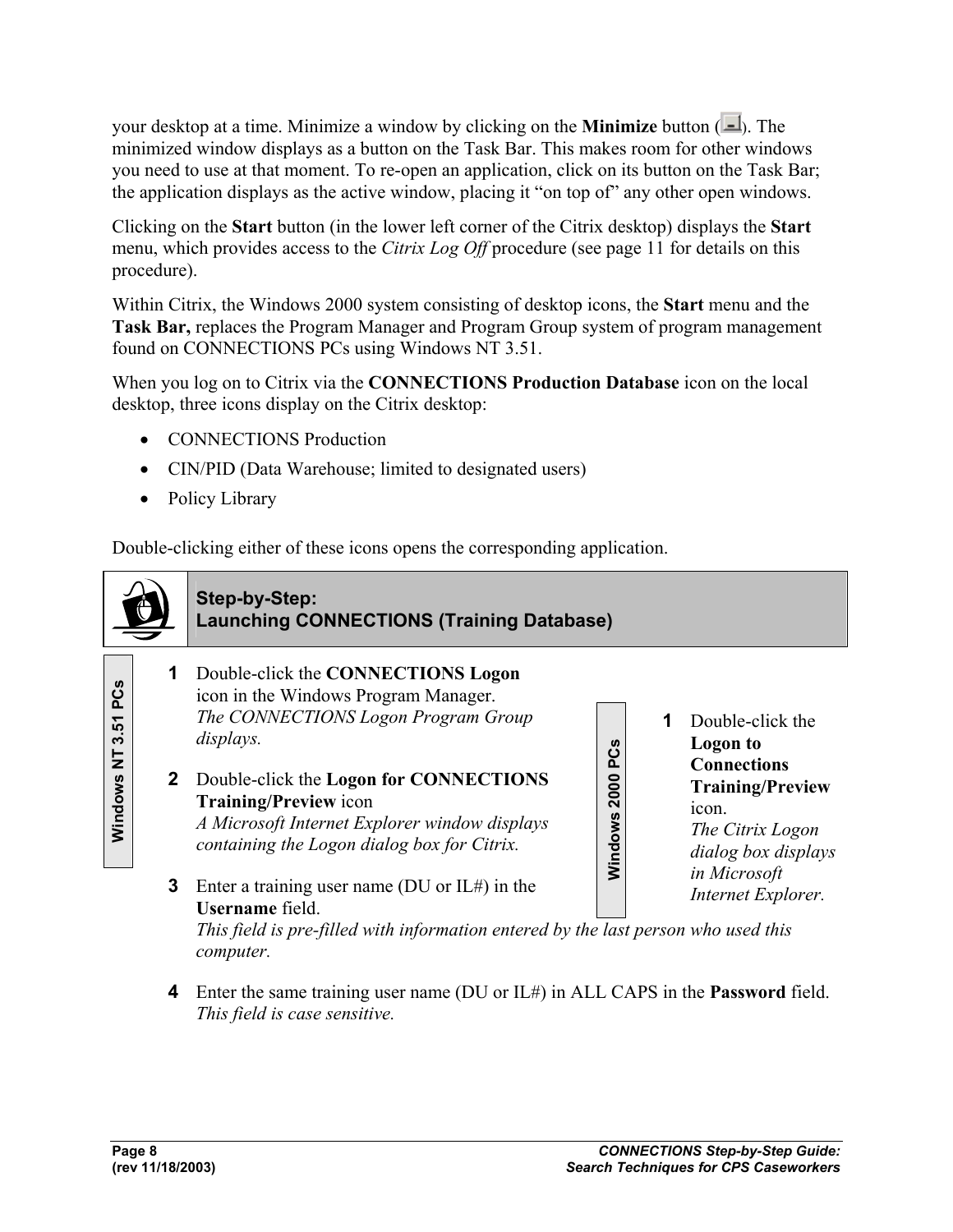- **5** Enter the appropriate domain in the **Domain** field. *This field is pre-filled with information entered by the last person who used this computer. If you are unable to logon using the NYSDSSNYC domain, enter NYSDSSALB in the Domain field.*
- **6** Click on the **Logon** button. *A File Download Progress box displays, followed by a Confidentiality Warning message box.*
- **7** Click on the **OK** button in response to the confidentiality warning message. *The Citrix desktop displays and your Citrix session begins. (For detailed information about Citrix, see page 7.) When you sign on using the Logon for CONNECTIONS Training/Preview icon, three icons display on the Citrix desktop:* 
	- *CONNECTIONS Training*
	- *CONNECTIONS Preview*
	- *Policy Library*



If you incorrectly enter your password, the following message displays: *"There was an error generating your application list: the Citrix Server reported that the Credentials entered were incorrect."* 

Re-enter your password and click on the **Logon** button*.*

**8** Double-click the **CONNECTIONS Training** icon on the Citrix desktop. When the CONNECTIONS Training Database has launched successfully, the CONNECTIONS Toolbar displays. In the title bar, the DU number you entered displays as the fictional caseworker Darryl Wilson with the same ending digits, not counting zeroes (e.g., DU0123 displays as Wilson123,Darryl). If you entered an IL number, the title bar displays the name of the fictional caseworker Jamie Miller with the same ending digits, not counting zeroes.



#### **Step-by-Step: Launching CONNECTIONS (Preview Application)**

- **1** Double-click the **CONNECTIONS Logon** icon in the Windows Program Manager. *The CONNECTIONS Logon Program Group displays.*
- **2** Double-click the **Logon for CONNECTIONS Training/Preview** icon *A Microsoft Internet Explorer window displays containing the Logon dialog box for Citrix.*
- **Windows 2000 PCs**  Windows 2000 PCs
- **1** Double-click the **Logon to Connections Training/Preview** 
	- icon. *The Citrix Logon*
	- *dialog box displays*
	- *in Microsoft*
	- *Internet Explorer.*

**Windows NT 3.51 PCs**  PCS 57 Windows NT 3.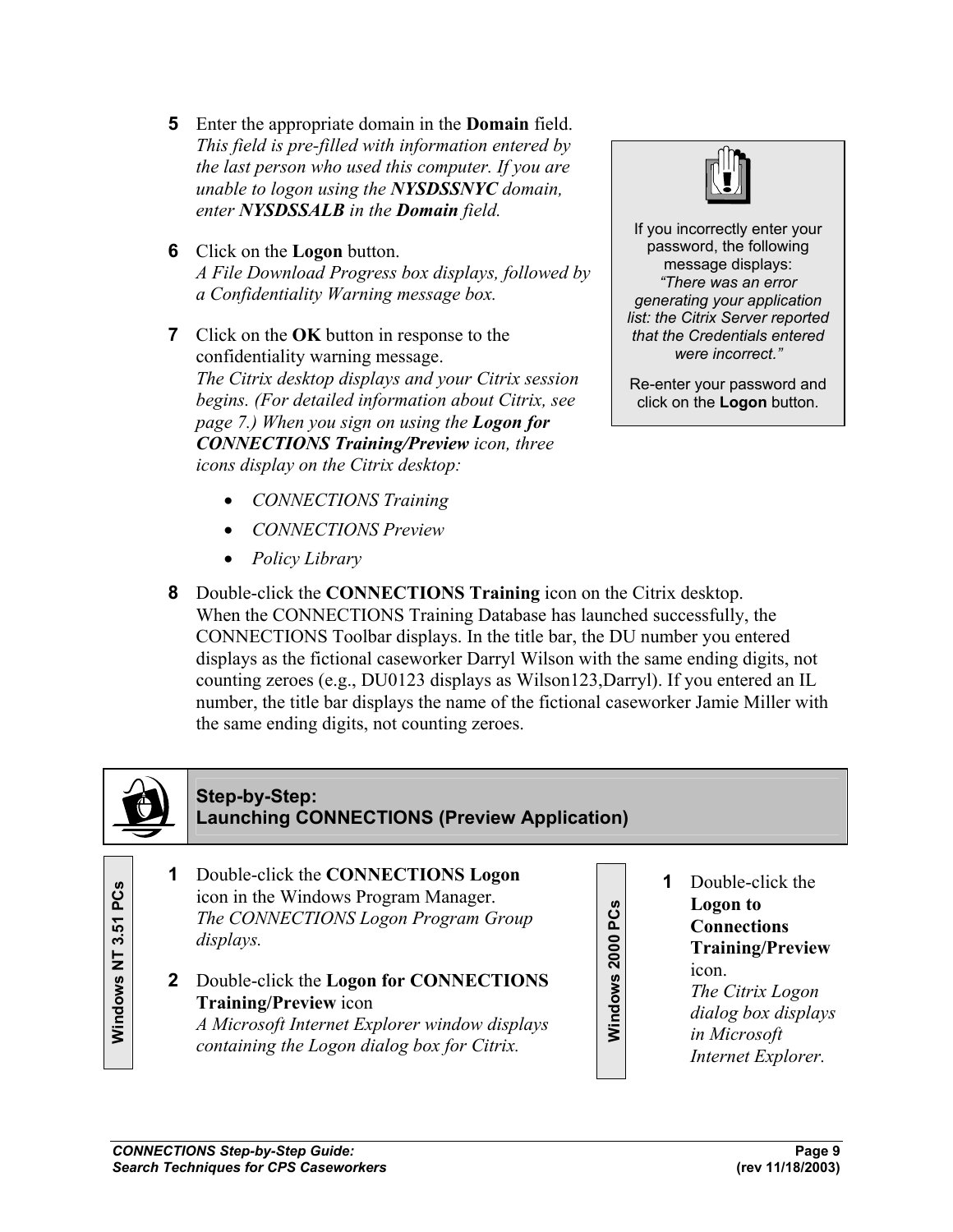- **3** Enter *your* user name in the **Username** field. *This field is pre-filled with information entered by the last person who used this computer.*
- **4** Enter *your* password in the **Password** field. *This field is case sensitive.*
- **5** Enter **NYSDSSNYC** in the **Domain** field. *This field is pre-filled with information entered by the last person who used this computer. If you are unable to logon using this domain, enter NYSDSSALB in the Domain field.*
- **6** Click on the **Logon** button. *A File Download Progress box displays, followed by a Confidentiality Warning message box.*



If you incorrectly enter your password, the following message displays: *"There was an error generating your application list: the Citrix Server reported that the Credentials entered were incorrect."* 

Re-enter your password and click on the **Logon** button*.*

- **7** Click on the **OK** button in response to the confidentiality warning message. *The Citrix desktop displays and your Citrix session begins. (For detailed information about Citrix, see page 7.) When you sign on using the Logon for CONNECTIONS Training/Preview icon, three icons display on the Citrix desktop:* 
	- *CONNECTIONS Training*
	- *CONNECTIONS Preview*
	- *Policy Library*
- **8** Double-click the **CONNECTIONS Preview** icon on the Citrix desktop. *When the CONNECTIONS Preview Application has launched successfully, the CONNECTIONS Toolbar displays. The title bar reads, "CONNECTIONS Preview - <Your Name>.*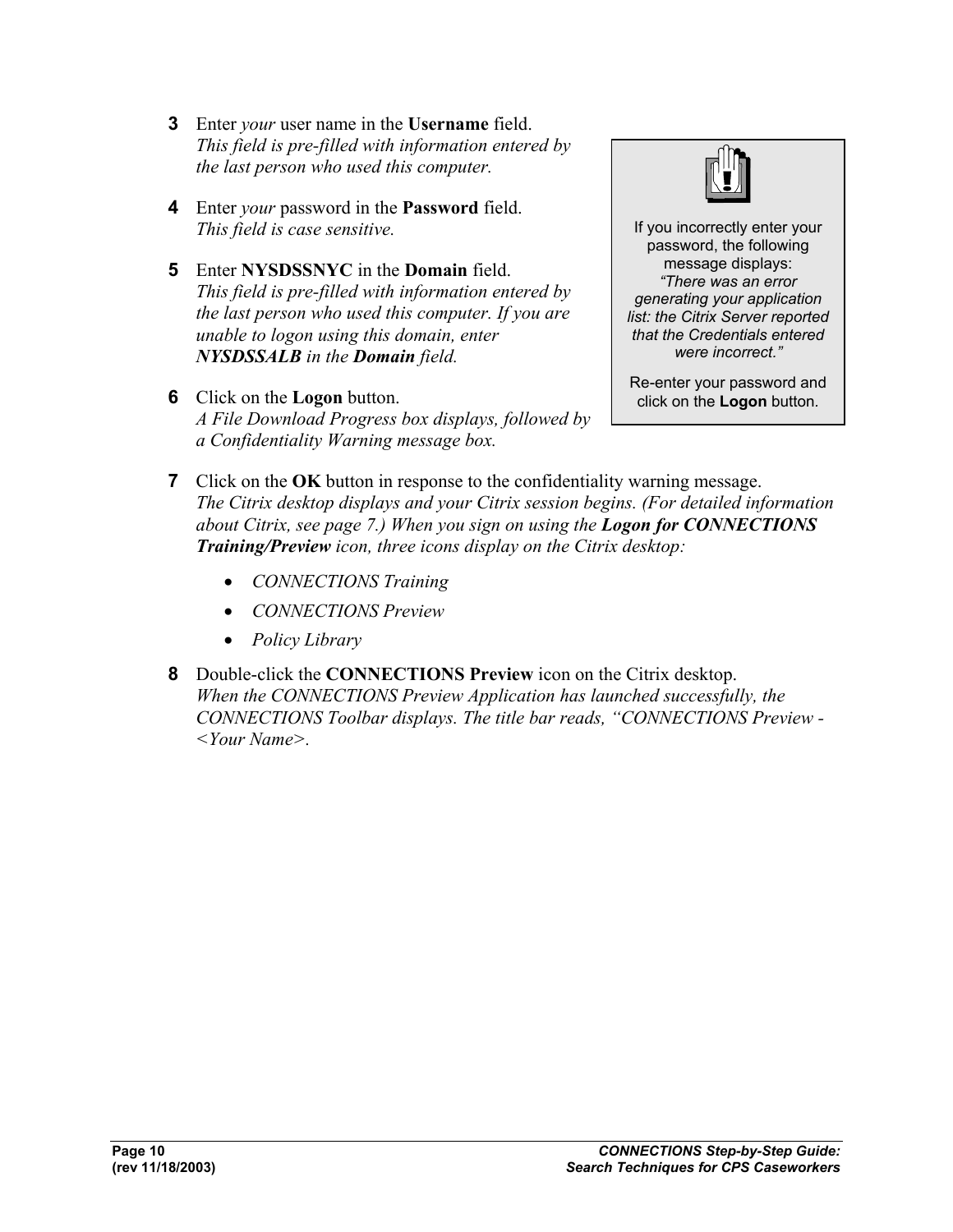### **Closing CONNECTIONS and Logging Off Your PC**

When you have finished your work in CONNECTIONS, you should close *both*  CONNECTIONS and your Citrix session. This is best done as a two-step process: first close CONNECTIONS, then log off of Citrix. Doing so (as opposed to logging off of Citrix while CONNECTIONS is still open) reduces the likelihood of problems occurring during the log off procedure.

At the end of your work day, it is important to *log off* your PC; if you completely shut down (turn off) your computer, it will not be able to receive any updates that may occur overnight. Leaving the computer logged off (but with the power still on) will enable it to receive these updates.

The step-by-step instructions below will assist you in closing CONNECTIONS and logging off of your PC.

| Production - CONNECTIONS Toolbar - Ballou, Wally                                                               |                      |                                                                                          |        |      |            |      |
|----------------------------------------------------------------------------------------------------------------|----------------------|------------------------------------------------------------------------------------------|--------|------|------------|------|
| Intake<br>Options                                                                                              | Maintain Search Help |                                                                                          |        |      |            |      |
| $\mathbb{E}$ $\mathbb{E}$                                                                                      | læ i<br>HEII         | $ \mathbf{P}$ : $ $                                                                      | ISG 51 | P) š | <b>RAY</b> | 黒黒 ( |
| City                                                                                                           |                      | Citrix Citrix Citrix Citrix Citrix Citrix Citrix Citrix Citrix Citrix Citrix Citrix Citr |        |      |            |      |
| Policy Library Ittrix Citrix Citrix Citrix Citrix Citrix Citrix Citrix Citrix Citrix Citrix Citrix Citrix Citr |                      |                                                                                          |        |      |            |      |
| Citrix Citrix Citrix Citrix Citrix Citrix Citrix Citrix Citrix Citrix Citrix Citrix Citrix Citr                |                      |                                                                                          |        |      |            |      |



### **Step-by-Step: Closing CONNECTIONS and Logging Off Your PC**

**1** Clicking on the **File** menu (represented by the **Globe** icon  $\left[\begin{array}{c} \frac{1}{2} \\ 0 \end{array}\right]$  in the upper left corner of the CONNECTIONS Toolbar) and select **Close**.

—*OR—*

Click on the **Close** button  $(\mathbb{Z})$  in the upper right corner of the CONNECTIONS Toolbar.

*You may need to use the vertical scroll bar to scroll up on the desktop to reveal the Globe icon (File menu) on the CONNECTIONS Toolbar.*

- **2** Click on the **Start** button in the lower left corner of the Citrix desktop and select **Log Off <User name>** from the resulting menu. *The Log Off dialog box displays.*
- **3** Click on the **Yes** button. *This does not log off your machine; it only ends your session with the Citrix server. Your local desktop displays.*
- **4** Close all applications still open on your local desktop.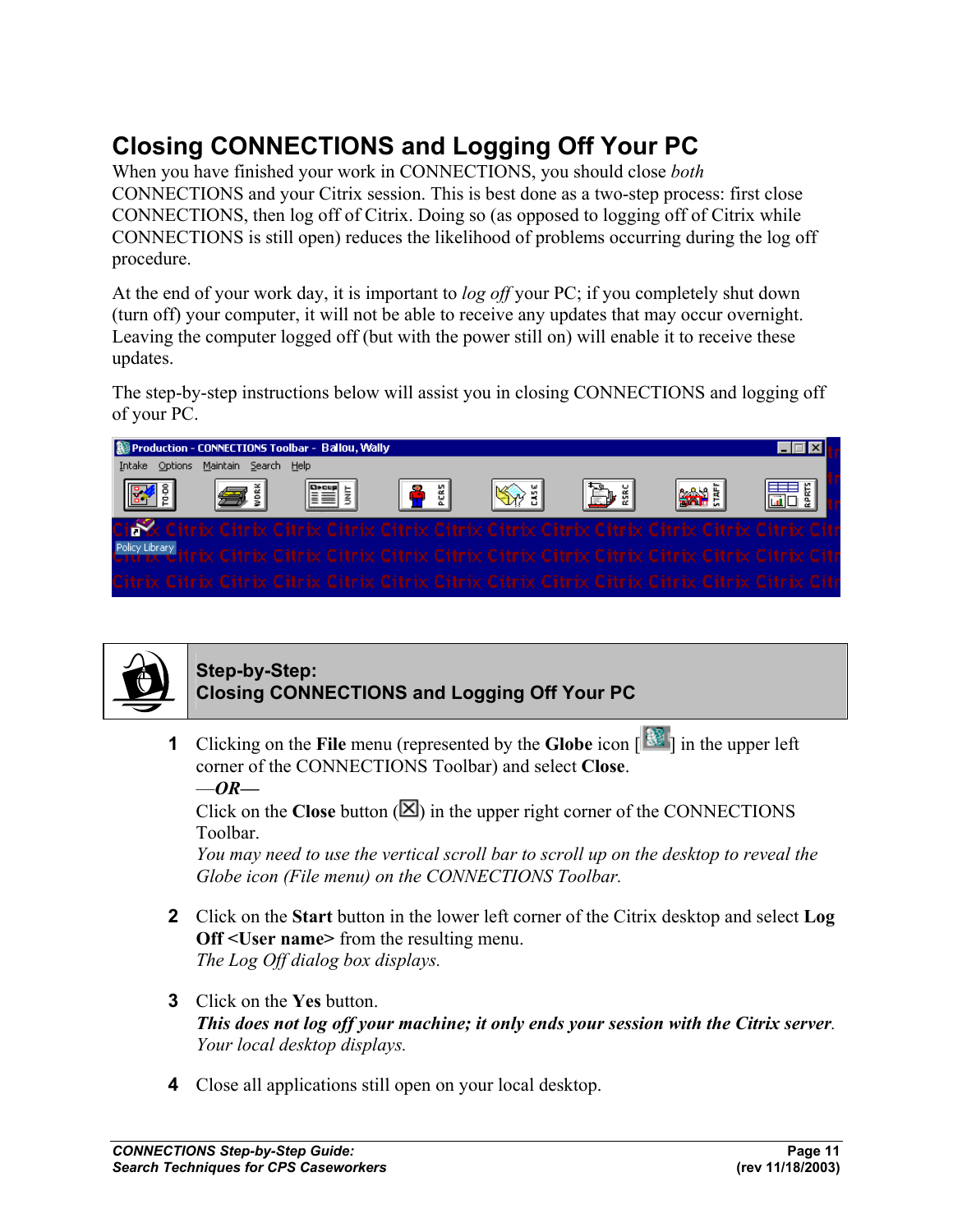- **5** Click on the **File** menu and select **Shutdown**. *The Shutdown Computer dialog box displays.* **6** Click on **Log off <user name>**.
- **7** Click on the **OK** button.
- **5** Click on the **Start** button. *The Start menu displays.*
- **6** Click on the **Log off <user name>** command. *The Shutdown Windows dialog box displays. If necessary, click on the drop-down arrow and select Log off <user name>.*
	- **7** Click on the **OK** button.



**Windows 2000 PCs**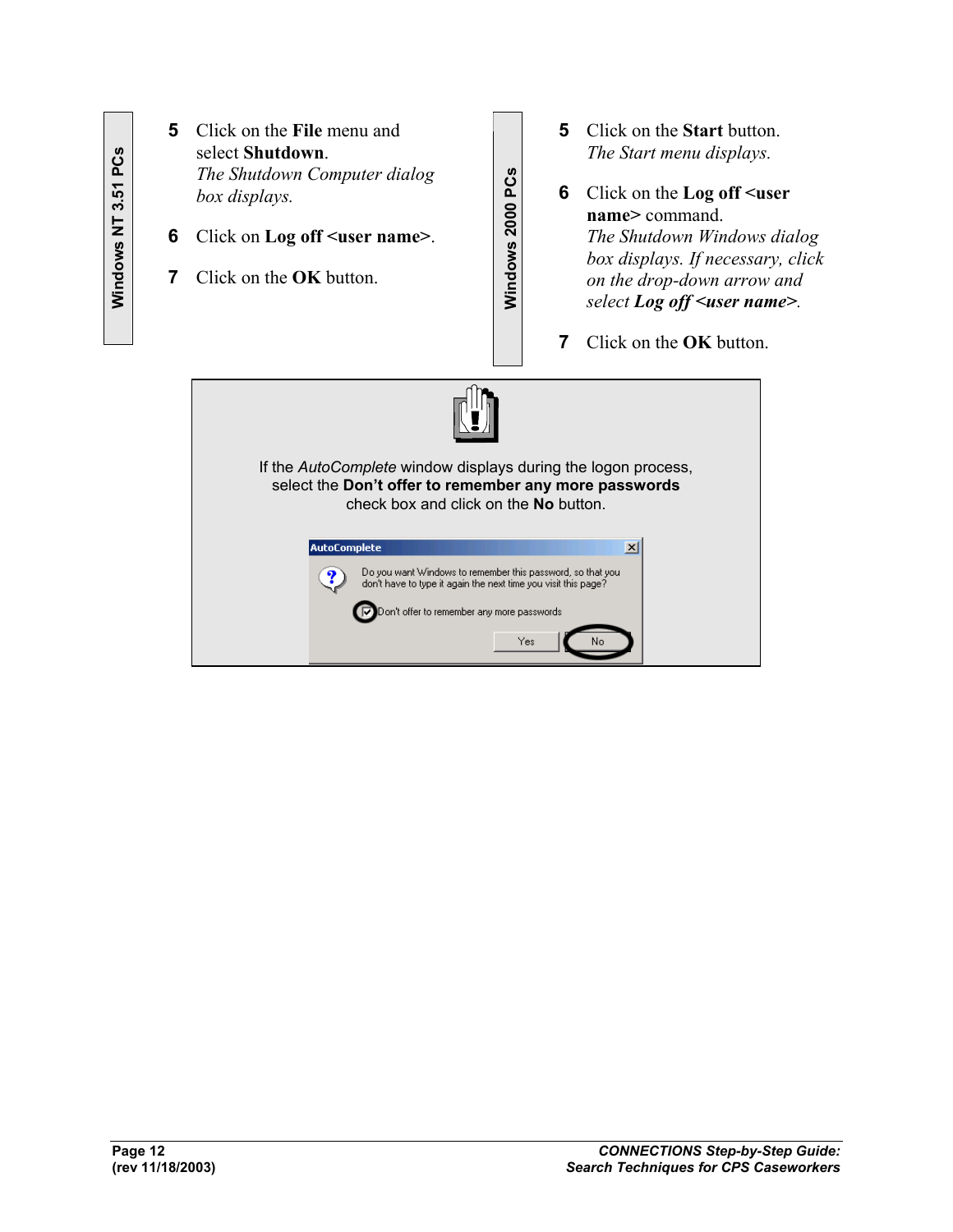### **CONNECTIONS Security and Search Functionality**

All CONNECTIONS users receive security profiles which determine the windows or types of information they can open and view, as well as which windows they can modify or "maintain." In CONNECTIONS, each person's security profile is called a Business Function Profile (BFP). Each worker has only one BFP. Each BFP is comprised of one or more Business Functions, which in turn are comprised of one or more Security Attributes (see the graphic below). Business Function Profiles are based on the tasks that workers perform and the level of access to records needed to complete those tasks. A CONNECTIONS user's BFP may be have multiple business functions based on the worker's responsibilities. Business Function Profiles are designed to protect the confidentiality of client records in CONNECTIONS.



The table below indicates some CONNECTIONS Business Functions and their corresponding security attributes.

| <b>Business Function</b> | <b>Security Attribute(s)</b>   |
|--------------------------|--------------------------------|
| <b>Supervision</b>       | <b>Maintain Designees</b>      |
|                          | Unit Summary Access            |
| <b>Sensitive Case</b>    | <b>View Sensitive Case</b>     |
| <b>Maintain Security</b> | Maintain Security              |
|                          | Maintain Login                 |
|                          | <b>View Business Functions</b> |

Business Function Profiles are developed by OCFS. Security coordinators at the local district and voluntary agency level assign specific BFPs to staff in their offices. A few examples of Business Functions that might be included in a local district CPS caseworker's BFP are "View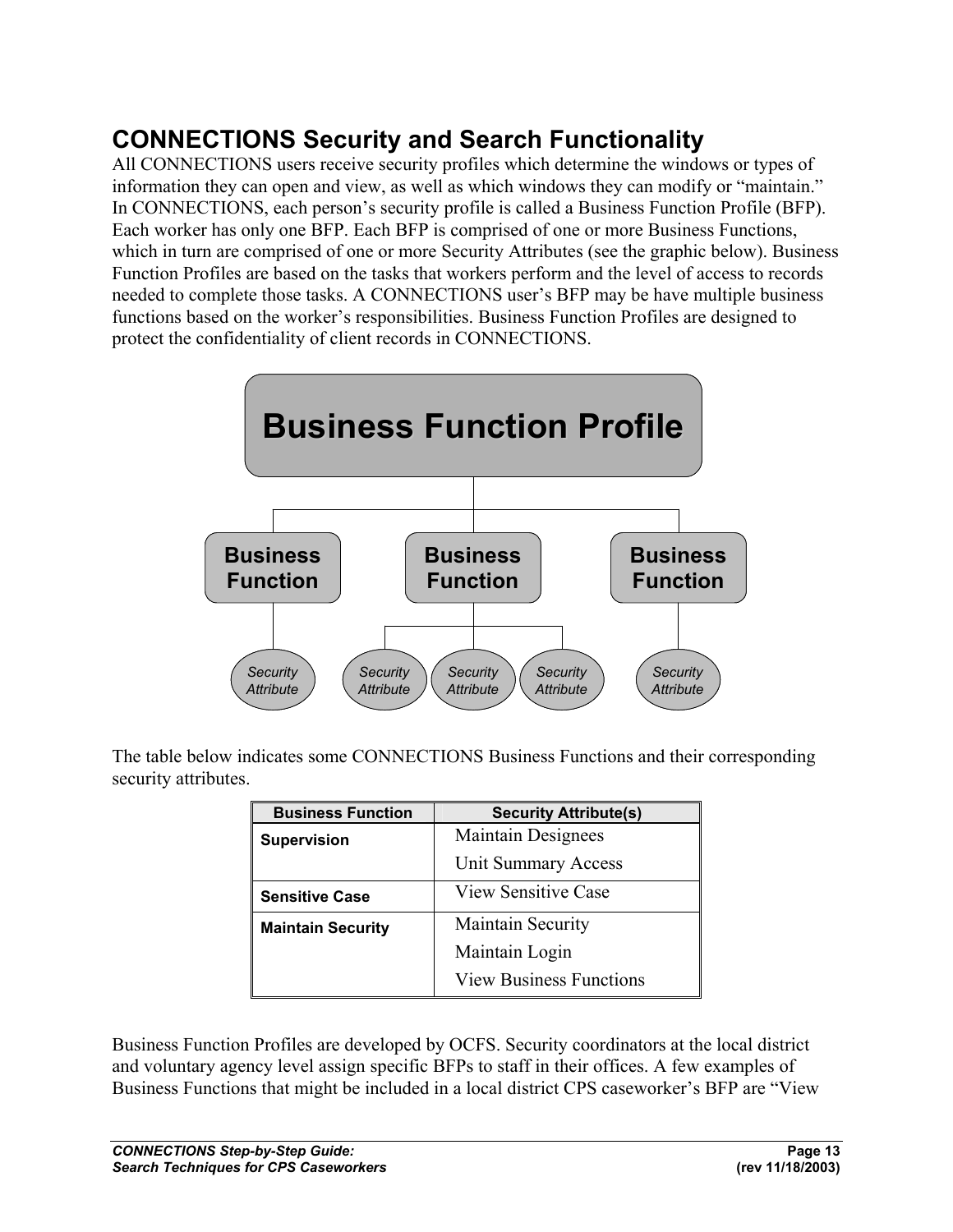Under Investigation," "View Indicated" and "View Unfounded." Supervisors' BFPs allow them to review their staff members' *Assigned Workloads.*

As you use CONNECTIONS, you may see buttons and menus which are gray instead of black. The gray color indicates that this function is disabled and, therefore, not available to you.

Features are sometimes disabled based on your BFP. For example, the **UNIT** button on the CONNECTIONS Toolbar is disabled for caseworkers, since this function is available only to supervisors. If you there is information on the system that you need to access in order to complete your work, but that information is not available to you, talk to your supervisor.



What you are able to view and the tasks you are able to perform in the Training Database may not mirror what you will be able to do in the Production Database. Contact your security coordinator if you have questions regarding your security access.

If you are working on a stage and cannot view or modify information that relates to your job responsibilities, you should review your security profile with your supervisor to make sure the Business Functions included in your BFP are adequate for the work you are doing. A special Business Function, "View Security Profile," allows you to review your BFP in CONNECTIONS to see the business functions assigned to you. If your BFP indicates that you do not have security access for a task you need to complete, speak with your supervisor and your office's security coordinator.



#### **Step-by-Step: Viewing Your Security Profile**

- **1** Click on the **Options** menu on the CONNECTIONS Toolbar and select **Security**. *The Security "fly-out" menu displays.*
- **2** Click on the **View Staff Security** command. *The Staff Search Criteria window displays.*
- **3** Type your first and last names into the appropriate fields.
- **4** Click on the **Search** button. *The Staff List displays.*
- **5** Click on your name to select it.
- **6** Click on the **OK** button. *The Staff Security window displays. Within the window is a Business Function list box containing business functions that have been assigned to you.*
- **7** Use the vertical scroll bar inside the Business Function list box to view your security profile. The BFPs assigned to you are identified with red check marks.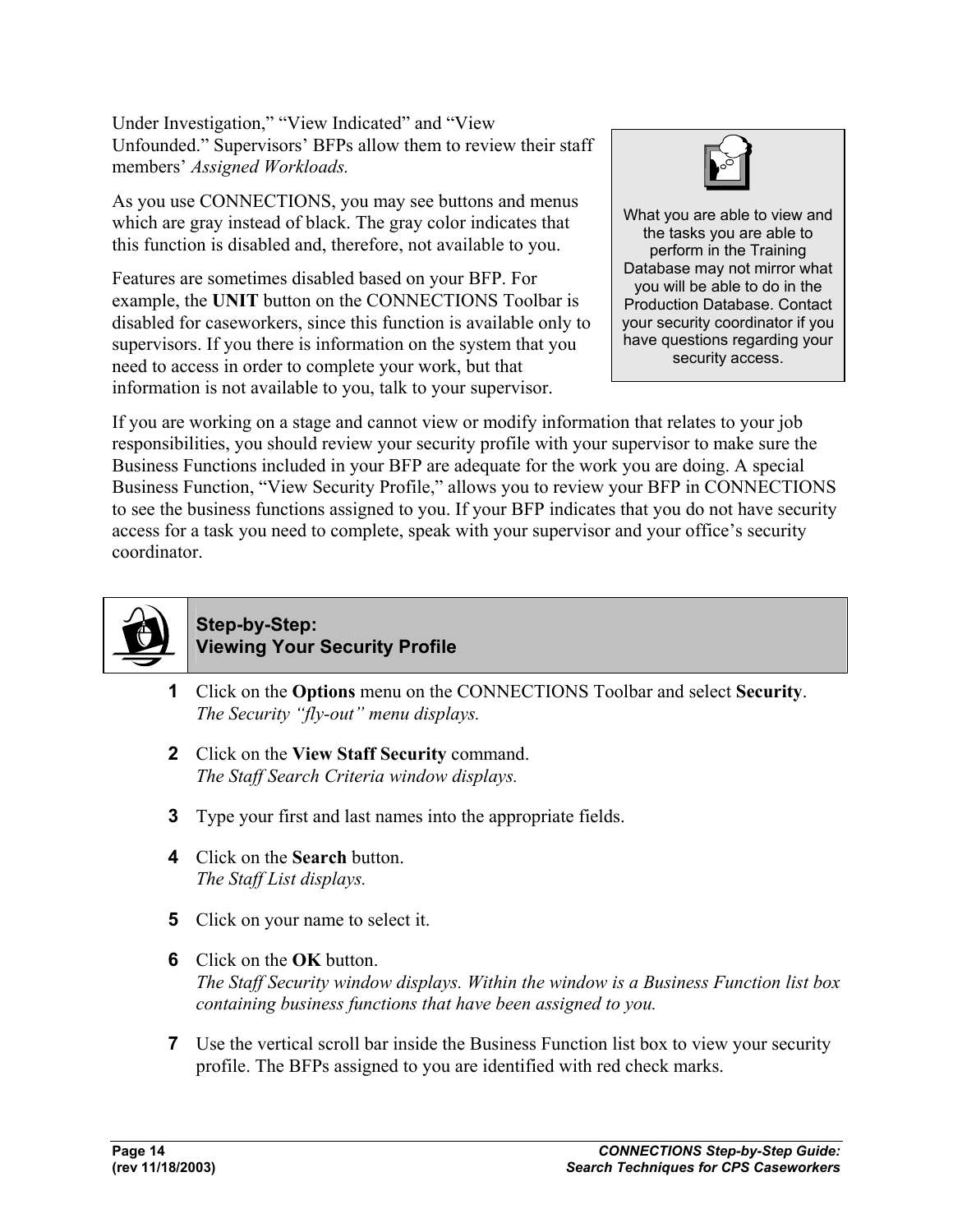- **8** To close the *Staff Security* window, click on the **Cancel** button. *The Staff List displays.*
- **9** To close the *Staff List*, click on the **Close** button. *The Staff Search Criteria window displays.*
- **10** To close the *Staff Search Criteria* window, click on the **Close** button.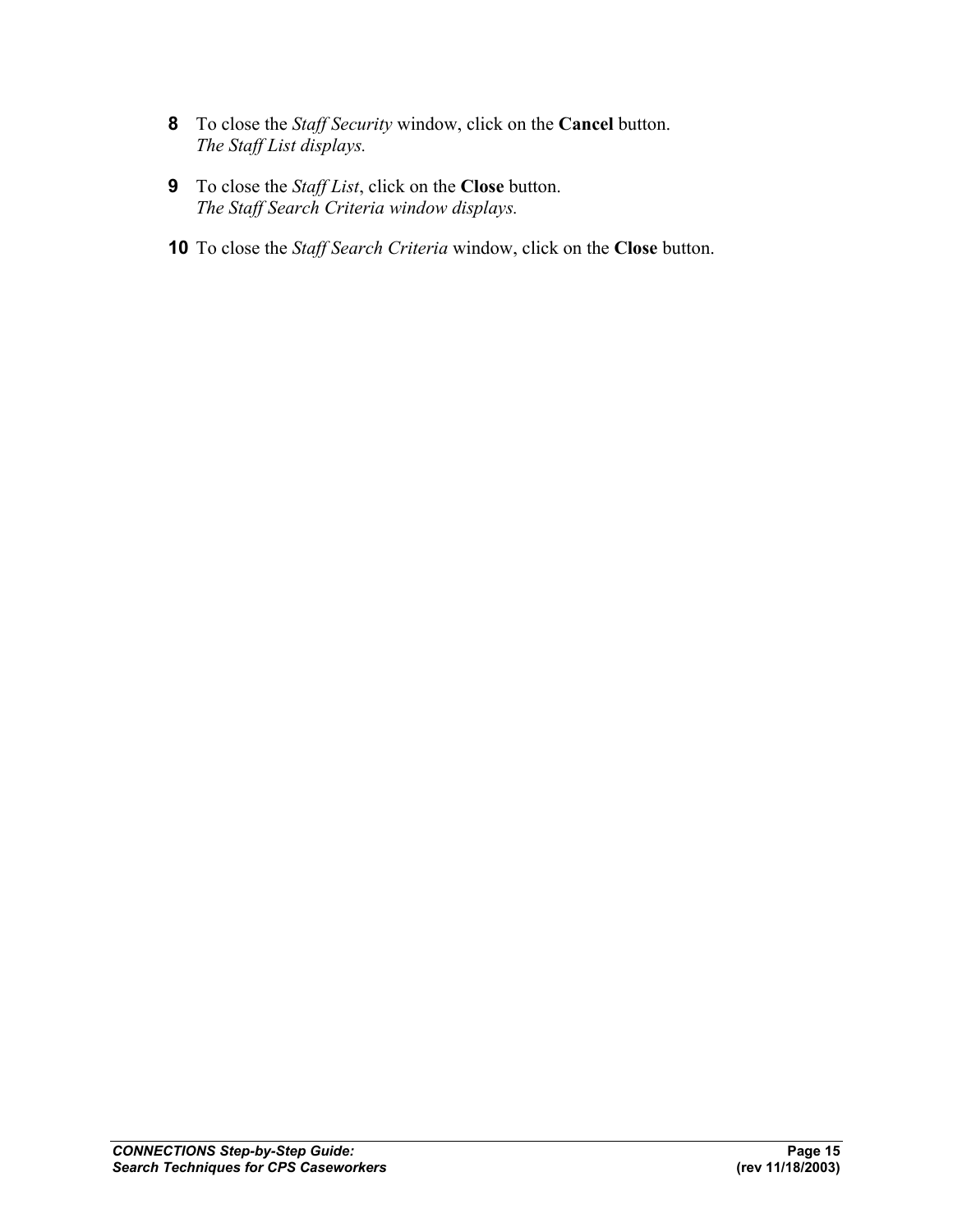### **Module 1: Person Search**

The CONNECTIONS database includes information on individuals associated with child protective cases, as well as foster care providers, state and local district staff, and voluntary agency personnel. As a CPS caseworker, you may need to locate information regarding some of these individuals. Person Search is a tool for locating information about people in CONNECTIONS.

Person Searches are used to:

- find out if a person is known to CONNECTIONS; and
- find specific information on a person in CONNECTIONS.

**Persons are not identified as sources or reporters in a Person Search**, even if they are listed as members of the household. If a reporter is also a principal, Person Search will return the principal information only. For example, if a mother is the source of a report of child abuse or maltreatment regarding her own child and the child's father, she is both the reporter and a principal in the case. A Person Search on the mother will only return information identifying her as a principal, not as a reporter.

In the course of your work, you may find that a family member is not listed on the *Person List* for a stage. You are required to add that individual to the stage. Maintaining an accurate record of the family composition is beneficial to you and to any future caseworkers. A complete record in CONNECTIONS is necessary when documenting and generating required notifications. Future caseworkers are also provided with an accurate picture of the family composition at the time of your investigation.

Prior to adding an individual to a stage, you are required to conduct a Person Search to determine whether that individual is already known to the CONNECTIONS database.



The only information available in a Person Search regarding employees is their name and Person ID number.

More information can be obtained on employees by conducting a Staff Search. Staff Searches are covered in Module 4 of this guide.

Once a search is performed, the **Case List** button on the *Person Search* window provides access to the selected person's case information. Any historical information found on individuals in your case could be helpful to your current investigation. This information can also be accessed from the **Options** menu.

CONNECTIONS automatically walks you through a Person Search when you add an individual to a stage. This is a precaution to make sure duplicate records are not created.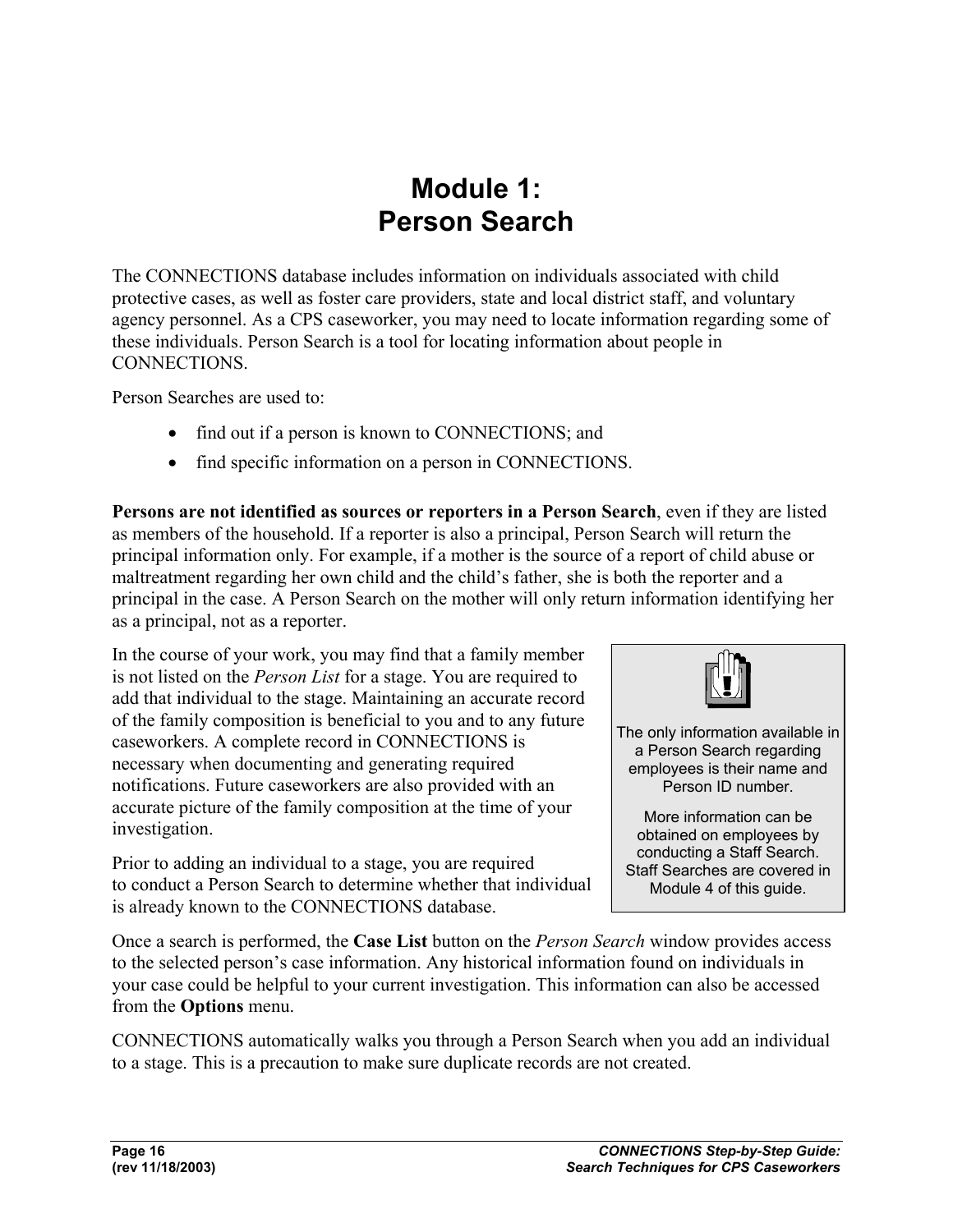### **Routes to the Person Search Window**

All Person Searches are conducted from the *Person Search* window. There are two routes to the *Person Search* window:

- From the CONNECTIONS Toolbar
- From the **Maintain Person** task within a stage

As a CPS caseworker, you most often conduct a Person Search through your *Assigned Workload,* using the **Maintain Person** task within a stage. This enables you to maintain information (e.g., add or relate a person) for that stage. As the assigned worker, your role in the case determines your access and your ability to maintain data.

On occasion, you may need to search for an individual from the CONNECTIONS Toolbar. This is beneficial when you are not the assigned worker, but need information on a person or case.



### **Step-by-Step: Opening the Person Search Window from the CONNECTIONS Toolbar**

**1** Click on the **PERS** button on the CONNECTIONS Toolbar. *The Person Search window displays.* 



#### **Step-by-Step: Opening the Person Search Window Within a Stage**

- **1** Click on the **WORK** button on the CONNECTIONS Toolbar. *The Assigned Workload displays.*
- **2** Click on a stage to select it. *The Tasks… button enables.*
- **3** Click on the **Tasks…** button. *The Task List displays for the selected stage.*
- **4** Click on the **Maintain Person** task.
- **5** Click on either the **New** or **List…** button. *The Person List displays.*
- **6** Click on the **New** button. *The Person Search window displays.*



The **Maintain Person** task is available only for Investigation (INV) and Foster/Adoptive Home Development (FAD) stages.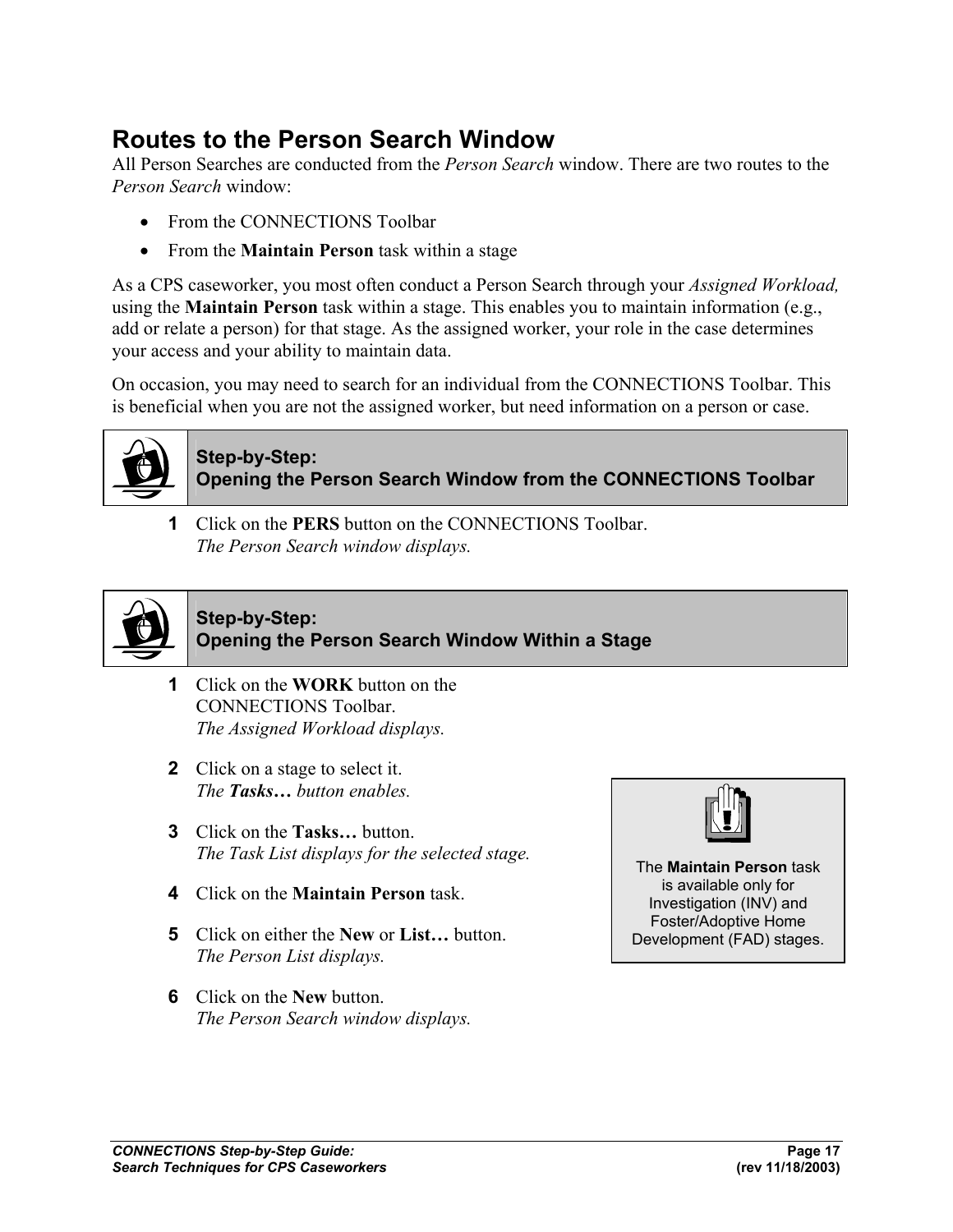### **Person Search Methods**

The **Search Type** drop-down list in the *Person Search* window contains two person search options that indicate the type of search in effect:

- Phonetic Name
- Phonetic Address
- Exact

### **Phonetic Name Search**

Person Search defaults to the **Phonetic Name** search type. Phonetic Name search returns matches that sound similar to the search criteria, which usually produces the largest pool of results. You can use Phonetic Name search even if the name you are searching for is not spelled correctly. The **Last** name field is required to enable a Phonetic Name search.

For step-by-step instructions, see "Conducting a Phonetic Name Search from the Toolbar" on page 24, and "Conducting a Phonetic Name Search Within a Stage" on page 28.

### **Phonetic Address Search**

Phonetic Address Search returns results that sound similar to the information entered in the Address section. The **Street 1** field is required to enable a Phonetic Address search. When the Phonetic Address search type is selected, all non-address fields disable. All address fields are enabled, but search criteria must be entered in the **Street 1** field to initiate a Phonetic Address Search.

For step-by-step instructions, see "Conducting Address Searches" on page 30.

### **Exact Search**

An Exact search returns results that match the search criteria *character for character and space for space*. You can use Exact search when you know the exact spelling of the person's name for whom you are searching. This is also useful if you want to narrow the search results.

Required fields for an Exact Search are:

- **Last** Name
- **Street 1** 
	- Social Security Number (**SSN**)
	- Client Identifier Number  $(CIN)$   $\Leftrightarrow$  "Identifiers"
	- Person **ID**

Only one of these five fields needs to have data entered to execute the search. Once information is entered into one Identifier field (**SSN**, **CIN** or **ID**), the remaining Identifier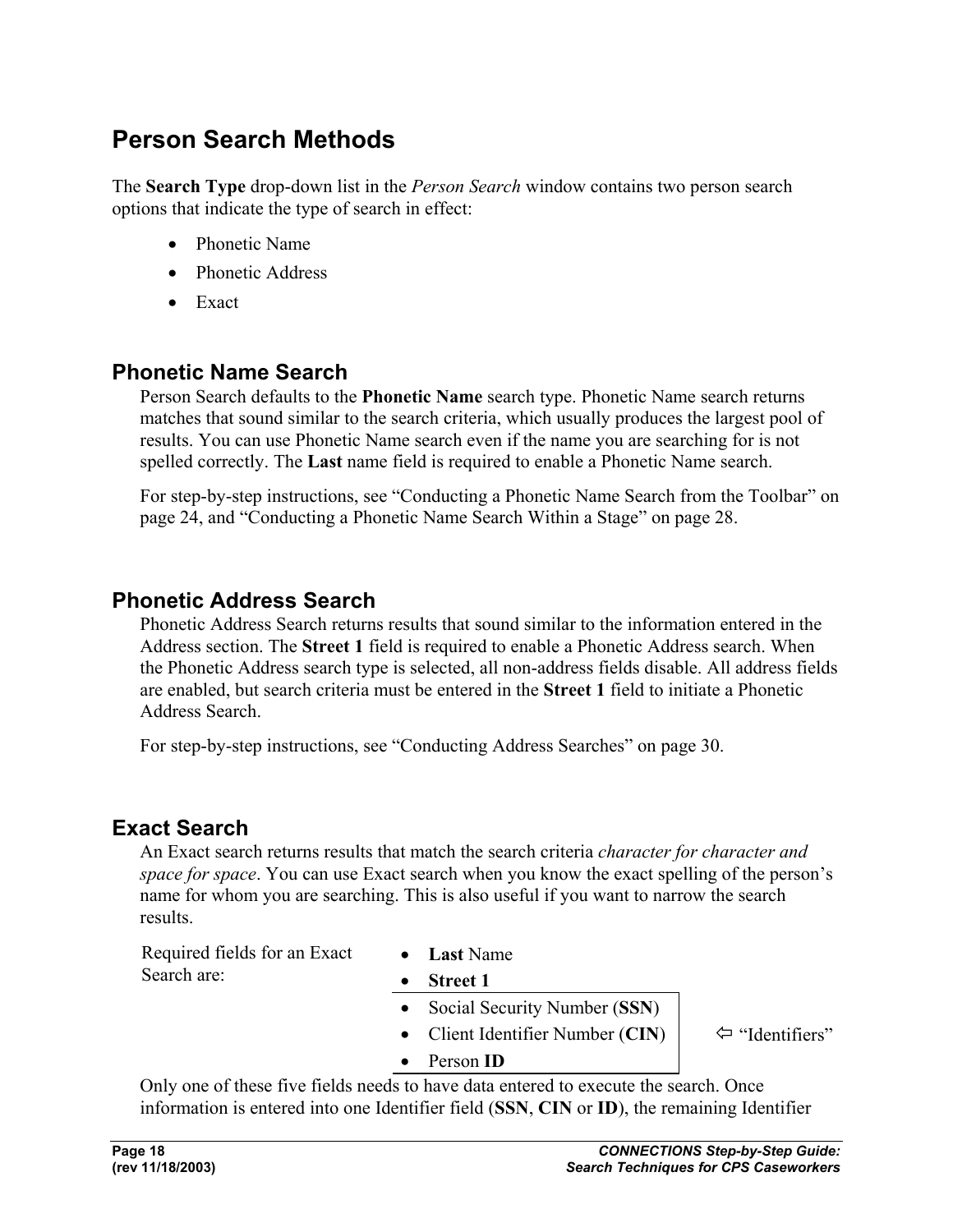fields disable. Likewise, once a *non*-Identifier criterion is entered, all of the Identifier fields disable.

You can also filter Exact search results by using other search criteria; this helps you retrieve the best possible results for your search. When you use filters, the criteria you enter (other than one of the required criteria) acts as a filter to the selection criteria's original pool.

If you enter address criteria, validate the address criteria using CODE-1 before executing the search to increase the likelihood of receiving address matches, since most addresses in the system are CODE-1 validated when they are recorded.

For step-by step instructions, see "Conducting an Exact Search from the Toolbar" on page 27 of this guide.



Required fields on the *Person Search* window appear in yellow when the search type is selected. Fields that are not available for a given search type disable when that search type is selected. If you want to search again using other criteria, click on the **Clear** button to clear the fields prior to conducting the new search.

### **Searching by Name: Phonetic Name Search vs. Exact Search**

When searching for a person by name, you can conduct either a Phonetic Name search or an Exact search. The system defaults to a Phonetic Name search, which returns records with names that *sound similar* to the search criteria. For example, if you conduct a Phonetic Name search for "Stewart," CONNECTIONS may also return "Stuart" in the results. Phonetic Name search also returns common equivalencies for names (e.g., searching for "James" also returns matches for "Jim" and "Jimmy").

You can also use the Phonetic Name search type to search for all forms of hyphenated last names in a single search. Results for all potential hyphenated name combinations are important, since the person you are searching for may have had only one of the two names originally recorded in the system, or the hyphenated last name may originally have been recorded in the opposite order from the way the current search is entered.

This feature applies to the **Last** name field only, not for first or middle names. In order to use this feature effectively, *you need to add a hyphen between the two names listed in the Last Name search field*. Without the hyphen, the system only searches on the two last names as a multiple last name in the order in which they appear in the search field.

For examples of Phonetic Name search results on hyphenated last names, see the table at the top of the next page.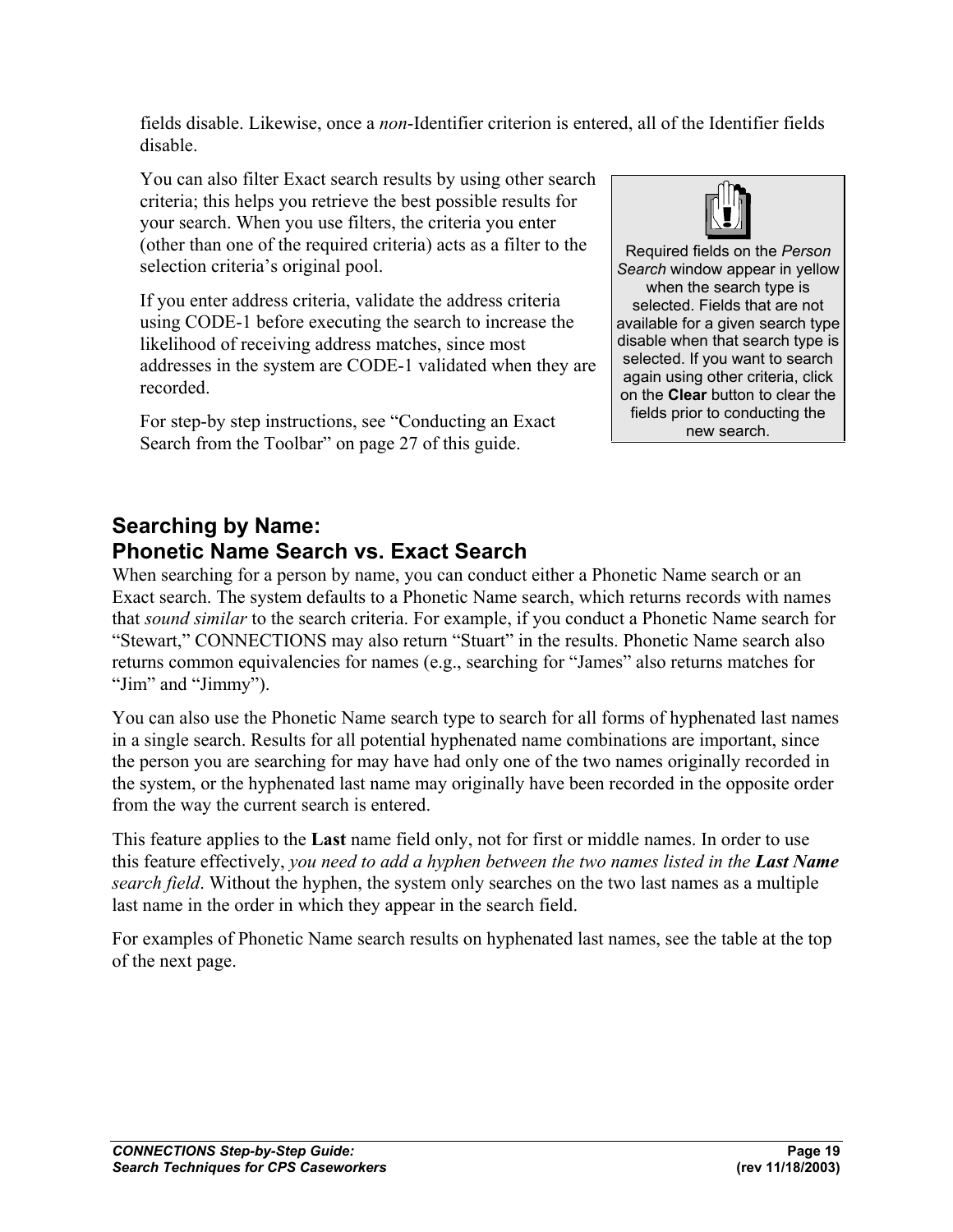| A Phonetic Name search on these |                                   |                                                                        |  |
|---------------------------------|-----------------------------------|------------------------------------------------------------------------|--|
|                                 | criteria:                         | Produces a single candidate pool<br>consisting of the following names: |  |
| <b>First Name</b>               | <b>Last Name</b>                  |                                                                        |  |
| Mary                            | Smith-Jones                       | Mary Smith-Jones<br>Mary Jones-Smith<br>Mary Smith<br>Mary Jones       |  |
| Mary                            | <b>Smith Jones</b><br>(no hyphen) | Mary Smith Jones                                                       |  |

The scoring of every name in the candidate pool is always based on the specific search name entered by the user. Although names phonetically further away from the search name will score lower, users conducting online Intake or Toolbar searches will ultimately be able to see all possible matches.

When searching on a common name, you may want to try an Exact search. An **Exact** search returns matches that are *identical* to the search criteria. Use the vertical scroll bar and "megascroll" buttons to view all of the results.

All Person Searches display a message on the Person Search List title bar. These messages provide a short description of the results. The message which displays depends on the type of search you conduct.

A Phonetic Name search displays the following messages:

- **Phonetic Name Results Returned**: All records in the database that *sound like* the search criteria are returned in the Person Search List.
- **No Results Returned**: No records in the database match the search criteria.

An Exact search displays the following messages:

- **Exact Results Returned**: All records in the database that *exactly* match the search criteria are returned in the Person Search List.
- **No Results Returned**: No records in the database match the search criteria.

Deciding whether to use Exact search or Phonetic Name search depends on the available search criteria. Here are some general rules of thumb to start your search:

- When you are not sure of the proper spelling of the name of the person for whom you are searching, begin with a Phonetic Name search.
- If you are certain of the exact spelling of the name you are searching for, conduct an Exact search. Be aware that if the person's name was previously entered incorrectly,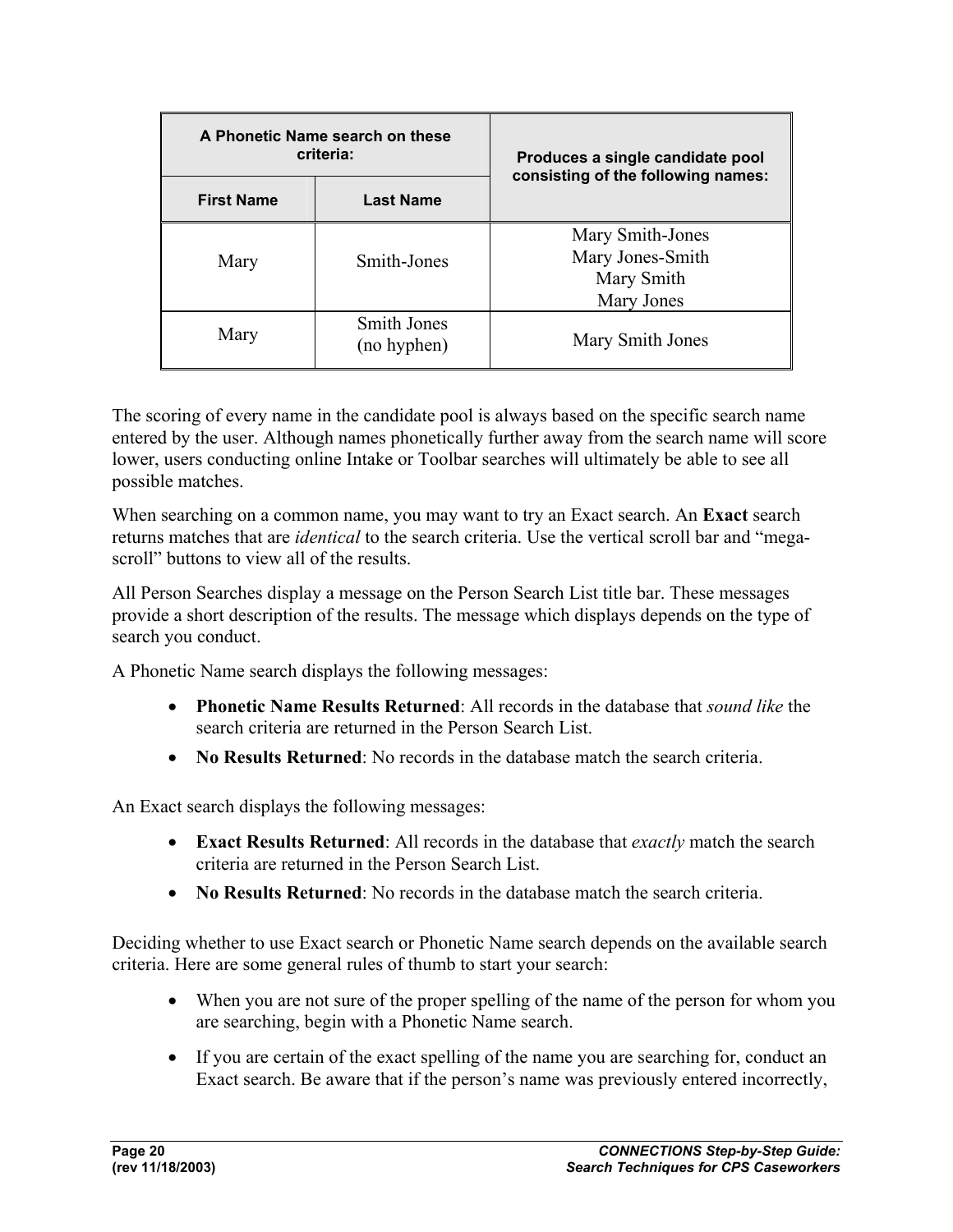an Exact search will not return the misspelled name. Exact searches do not always return the best results.

- When conducting a Phonetic Name search on a common name, it's a good idea to enter as much information as possible about the person you are searching for, in order to narrow the search criteria.
- Selecting "M" (male) or "F" (female) in the **Sex** field ranks your search results, with records matching the selected criterion in the **Sex** field returning higher in the Person Search List, followed by records with other values in the **Sex** field.
- Phonetic Name search returns "flip-flops" (also know as Reverse Name Matches) that is, results that reverse the first and last names (e.g., searching on "John Williams" returns matches such as "William Johnson"). These results appear at the bottom of the list in a Phonetic Name search. Flip-flop matches do not return in an Exact search.
- Entering an age and/or date of birth (DOB) also affects your search results. Results are listed by score. The results at the top of the Person Search List are the closest match to the name and age/DOB you entered. CONNECTIONS considers adults' ages a bit differently than children's ages:
	- ⇒ If you enter an age/DOB representing an age of *18 or older*, the system returns matches within a ten-year range  $(+/- 5$  years of the age/DOB entered) toward the top of the Person Search List.
	- ⇒ If you enter an age/DOB representing an age *under 18*, the system returns matches within a six-year range  $(+/- 3$  years of the age/DOB entered) toward the top of the Person Search List.

### **Searching by Address: Phonetic Address Search vs. Exact Search**

In addition to Phonetic Name and Exact searches, CONNECTIONS provides the ability to search for records based on the search criteria entered in the address fields. Address searches can be either phonetic or exact.

Since Exact search returns only records that match the search criteria *character for character and space for space*, it is not advisable to use the Exact search type when conducting an address search.

In a Phonetic Address search, CONNECTIONS creates a pool of candidates (search results) by comparing the phonetic similarity of the search criteria entered in the **Street 1** field with the information in the **Street 1** field of an address recorded in the database. All other address search criteria (e.g., **City**) are used to score the candidates. The closer the **Street 1** candidate information is to the **Street 1** search criteria, the higher the candidate's score will be. The table on the next page demonstrates the difference between *scoring* and *filtering* search results.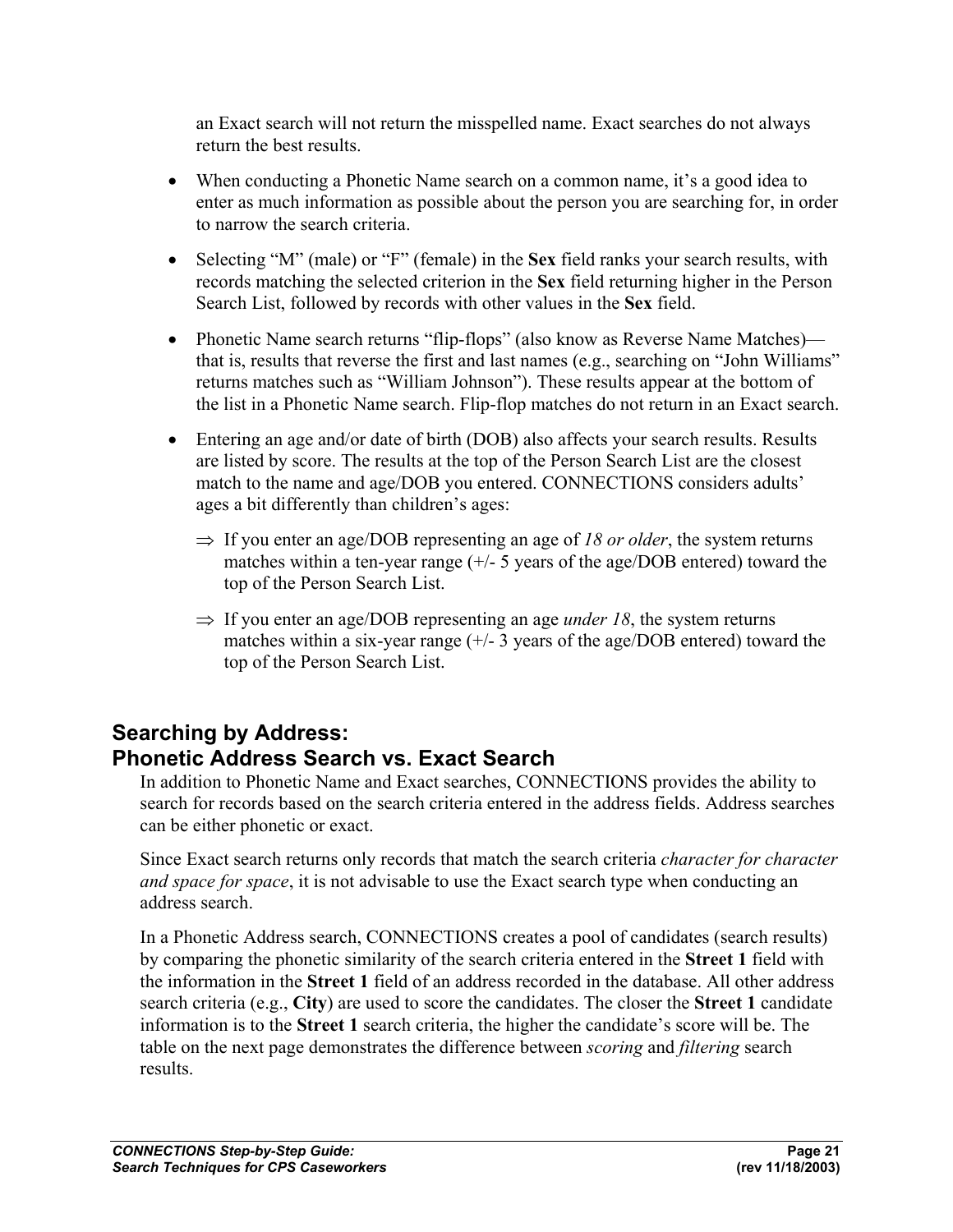To use Phonetic Address search effectively, employ the "less is more" approach: enter only the street name in the **Street 1** field, without a house number or suffix (e.g., "Avenue").

| <b>Search Results:</b><br><b>Scoring vs. Filtering</b> |                                                                                                                                                                                                                         |                                                                      |
|--------------------------------------------------------|-------------------------------------------------------------------------------------------------------------------------------------------------------------------------------------------------------------------------|----------------------------------------------------------------------|
| <b>Result</b>                                          | <b>Description</b>                                                                                                                                                                                                      | <b>Search</b><br>Type(s)                                             |
| <b>Scoring</b>                                         | Phonetic searches are<br>"scored" by any and all<br>additional search criteria<br>that are entered. Scoring<br>ranks candidates in the<br>pool of results depending<br>on how close they are to<br>the search criteria. | Phonetic<br>Name<br>Phonetic<br>Address<br>(see tip box at<br>right) |
| <b>Filtering</b>                                       | Exact searches are<br>"filtered" by any and all<br>additional search criteria<br>entered. Filtering<br>eliminates candidates<br>from the pool of results.                                                               | Exact<br>Phonetic<br>Address<br>(see tip box at<br>right)            |

Other address fields can be used in conjunction with the **Street 1** field to affect the ranking of the search results. For example, if you enter search criteria in the **City** field, addresses that match the **Street 1** field *and* the **City** field receive a higher score in the search results than those that match the **Street 1** field but do *not* match the **City**.

If you include the number with the street name (e.g., "10 Wilson"), all matches with that number and street name will return on the result list. In some instances, a number or street name that is phonetically similar to the search criteria will also return in the search results.



Phonetic Address searches may be scored *and* filtered, depending on the search criteria.

Entering search criteria in additional address fields *scores* the search results. The closer a result is to *all* of the search criteria, the higher its score.

Entering additional information in the **Street 1** field *filters* the search results. For example, entering "Wilson" in the **Street 1** field *without a house number or suffix*  (e.g., "Avenue")—returns all results with Wilson (or street names similar to Wilson) in the **Street 1** field.

In this example, addresses across New York State that match the **Street 1** field return higher on the list of results. Addresses containing street numbers or a suffix (as well as street names that are phonetically similar to the street name in the search criteria) display lower on the list.

It is advisable to conduct a Phonetic Address search using only the street name (without a house number or suffix) in the **Street 1** field. This reduces the likelihood of filtering out a valid match.

The table on the next page provides examples of possible Phonetic Address search results.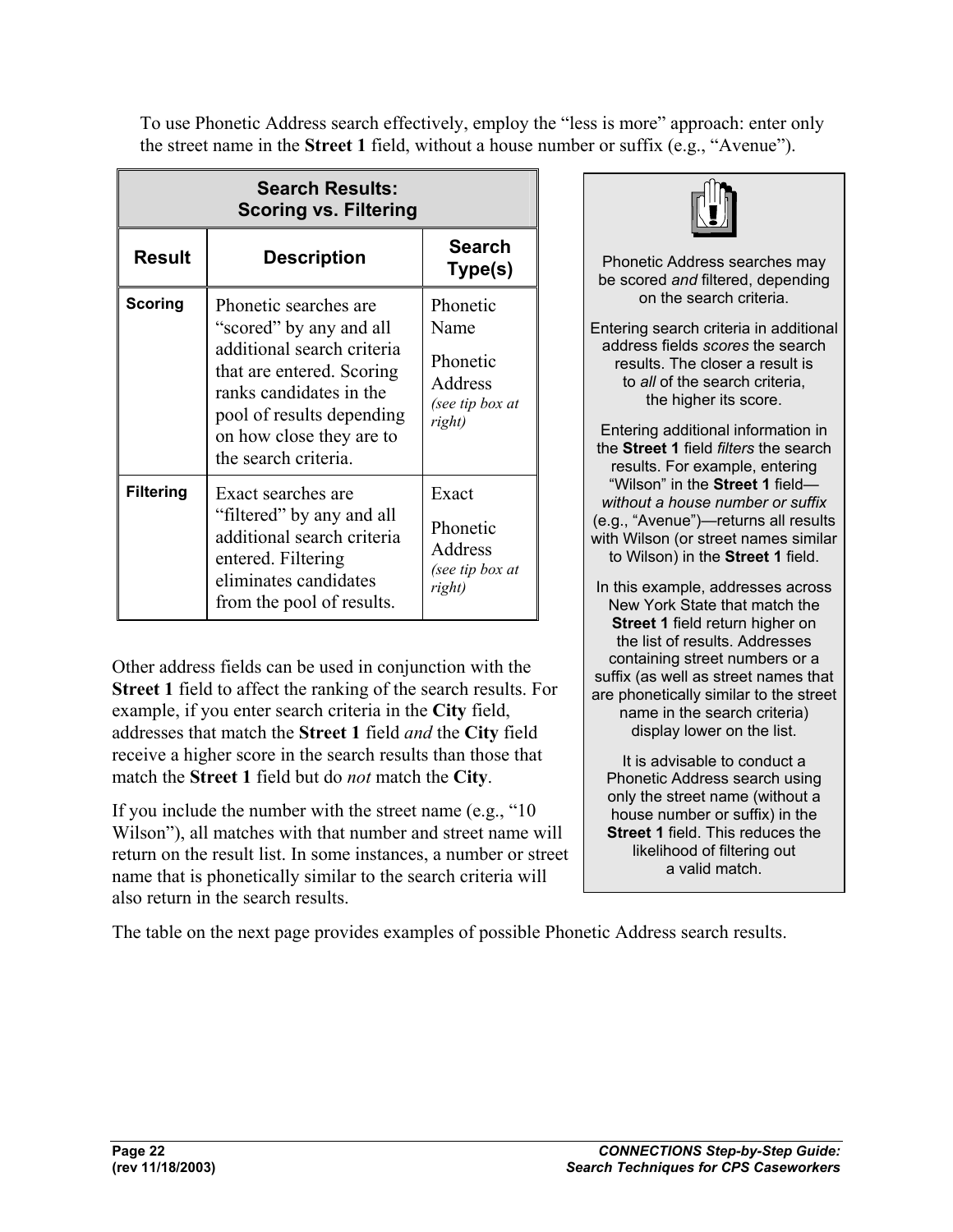| A Phonetic Address search using the<br>following criteria: |            | Produces the following results:                                                                                                           |
|------------------------------------------------------------|------------|-------------------------------------------------------------------------------------------------------------------------------------------|
| <b>Street 1</b>                                            | City       |                                                                                                                                           |
| Wilson                                                     | Apple City | Wilson, Apple City                                                                                                                        |
|                                                            |            | Wilson, Beachville                                                                                                                        |
|                                                            |            | Wilson, Chippertown                                                                                                                       |
|                                                            |            | 5 Wilson, Apple City                                                                                                                      |
|                                                            |            | 5 Wilson, Beachville                                                                                                                      |
|                                                            |            | 63 Wilson, Beachville                                                                                                                     |
|                                                            |            | The results in this example would<br>continue with all matches that are<br>phonetically similar to the Street 1<br>search criteria.       |
| 5 Wilson                                                   | Apple City | 5 Wilson, Apple City                                                                                                                      |
|                                                            |            | 5 Wilson, Beachville                                                                                                                      |
|                                                            |            | 5 Willston, Beachville                                                                                                                    |
|                                                            |            | 5 Wilsound, Chippertown                                                                                                                   |
|                                                            |            | The results in this example would all<br>have "5" in the <b>Street 1</b> field. House<br>number greatly influences the search<br>results. |

A Phonetic Address search displays the following messages in the Person Search List title bar:

- **Phonetic Address Results Returned**: All records in the database that *sound similar to* the address search criteria are returned in the Person Search List.
- **No Results Returned**: No records in the database match the search criteria.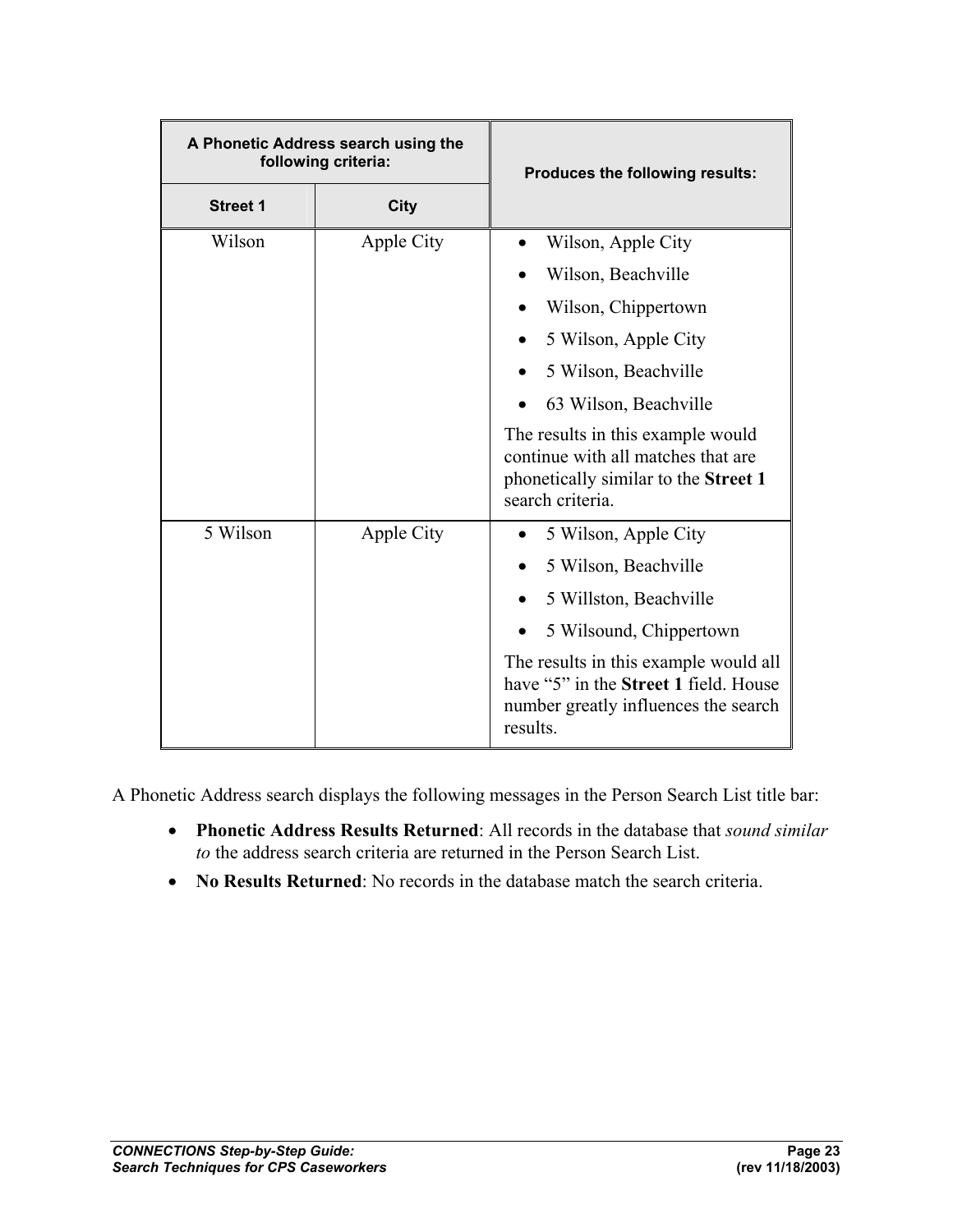### **Conducting Person Searches**

Throughout your investigation, there will be occasions which require you to look up information about people associated with your assigned case. This includes all current and/or historical cases in which these individuals were involved. The following individuals need to be included in the *Person List* for an Investigation stage:

- Subject(s), including Parent(s) and Guardian(s) of victim child(ren); and other person(s) 18 years of age or older responsible for the victim child(ren)'s care at the relevant time
- Abused/Maltreated Child(ren)
- All other children living in the household

Person Search is also helpful for finding staff persons when you do not know their agency code. By conducting a Person Search in this situation, you can obtain the Person ID for a staff person, then use the Person ID to conduct a Staff Search. You cannot obtain detailed information about a staff person in Person Search; use the staff person's Person ID to conduct a Staff Search in order to retrieve detailed information.

### **Conducting a Phonetic Name Search from the Toolbar**

You may need to conduct a Person Search from the CONNECTIONS Toolbar to determine if that person has a history in CONNECTIONS, in order to verify the information on the Intake/IRI Report and make sure you have all available information about a person.

The Toolbar search method is not commonly used by CPS caseworkers, but in some circumstances it can be helpful. For example, if you receive a call from a reporter, source or other authorized person, you can use the Toolbar search method to determine the status or assignment of the case.

The **Relate** function in CONNECTIONS links historical records concerning an individual to the current investigation. Keep in mind that the Relate function disables when you open the *Person Search* window from the CONNECTIONS Toolbar.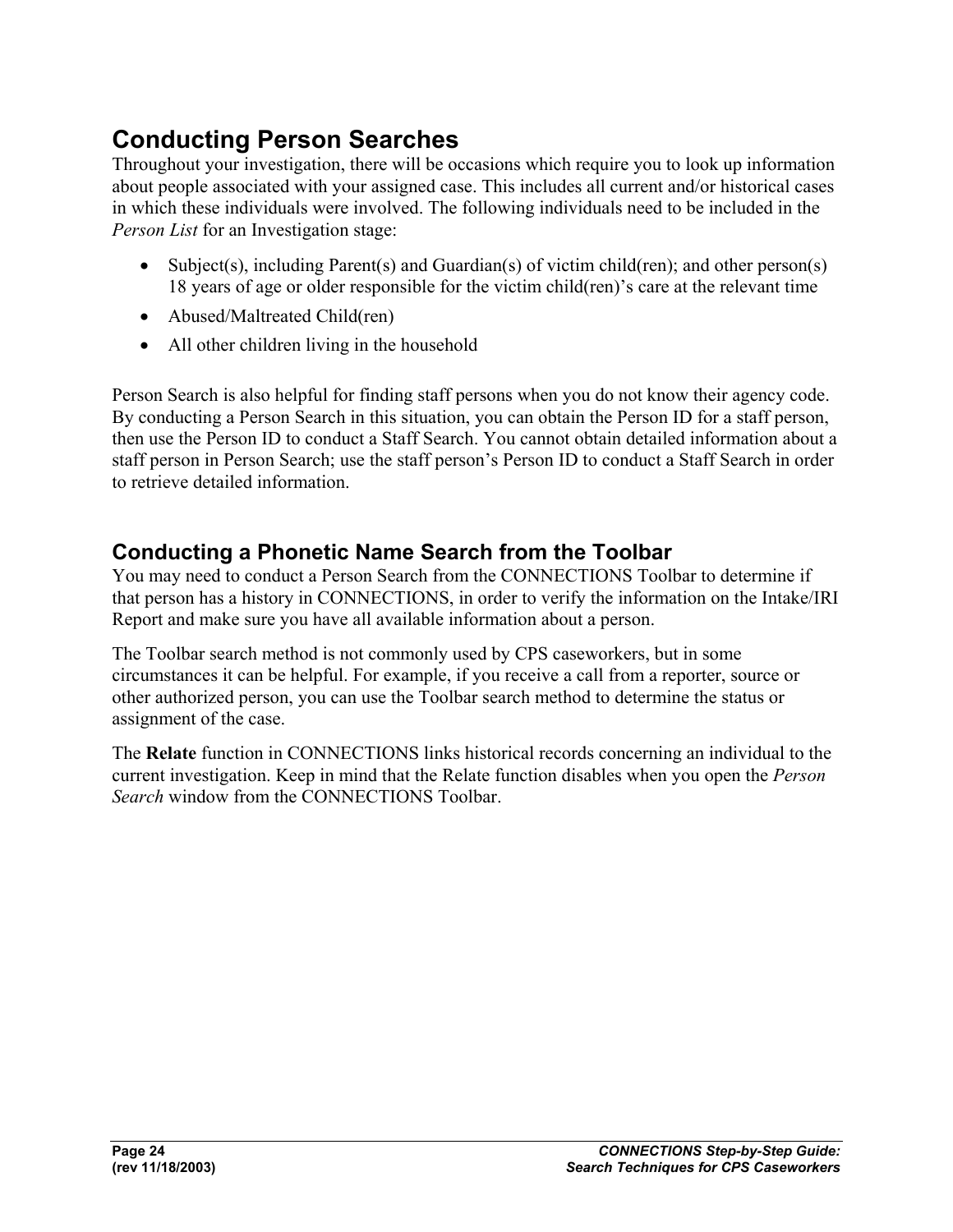

#### **Step-by-Step: Conducting a Phonetic Name Search from the CONNECTIONS Toolbar**

- **1** Click on the **PERS** button on the CONNECTIONS Toolbar. *The Person Search window displays.*
- **2** Enter the person's first and last name in the name fields.
- **3** Enter the date of birth or approximate age, if known, in the **DOB** or **Age** fields.
- **4** The *Person Search* window automatically defaults to Phonetic Name search. To choose a different type of search, click on the drop-down arrow for the **Search Type** field and select from the resulting list.
- **5** Click on the **Search** button.

*CONNECTIONS performs a search based on your criteria and returns the results of your search in a list at the bottom of the Person Search window. Use the scroll bar to scroll down the list.* 

#### *Viewing Detailed Information About a Person*

Search results may include more than one possible match for your search criteria. *Explore all possible matches*. The individual you are searching for may be listed more than once in the database. Review the information in the Person Search



CONNECTIONS calculates the age from DOB information. If you don't know the exact date of birth, enter an approximate age.

CONNECTIONS identifies the type of date of birth with the following codes in the **T** column on the *Person Search* window, Person Search Output and *Person List*:

- **E** (estimated) indicates a DOB converted from Legacy that has not been modified. These types are not considered when scoring candidates in a Person Search.
- **A** (approximate) indicates an approximate DOB.
- A blank column indicates an exact DOB.

List to determine if the person you are searching for matches one or more of the results on the list. If you don't have enough information to make this determination, you can access more information about a person in the Person Search List by looking at case composition. This process is sometimes called "drilling down."



#### **Step-by-Step: Viewing Detailed Information About a Person**

- **1** Click on a person's name from the results in the Person Search List.
- **2** Click on the **Options** menu and select **Case List**. *The Case List window displays, containing a list of cases with which the selected individual is associated.*
- **3** Click on a case to select it.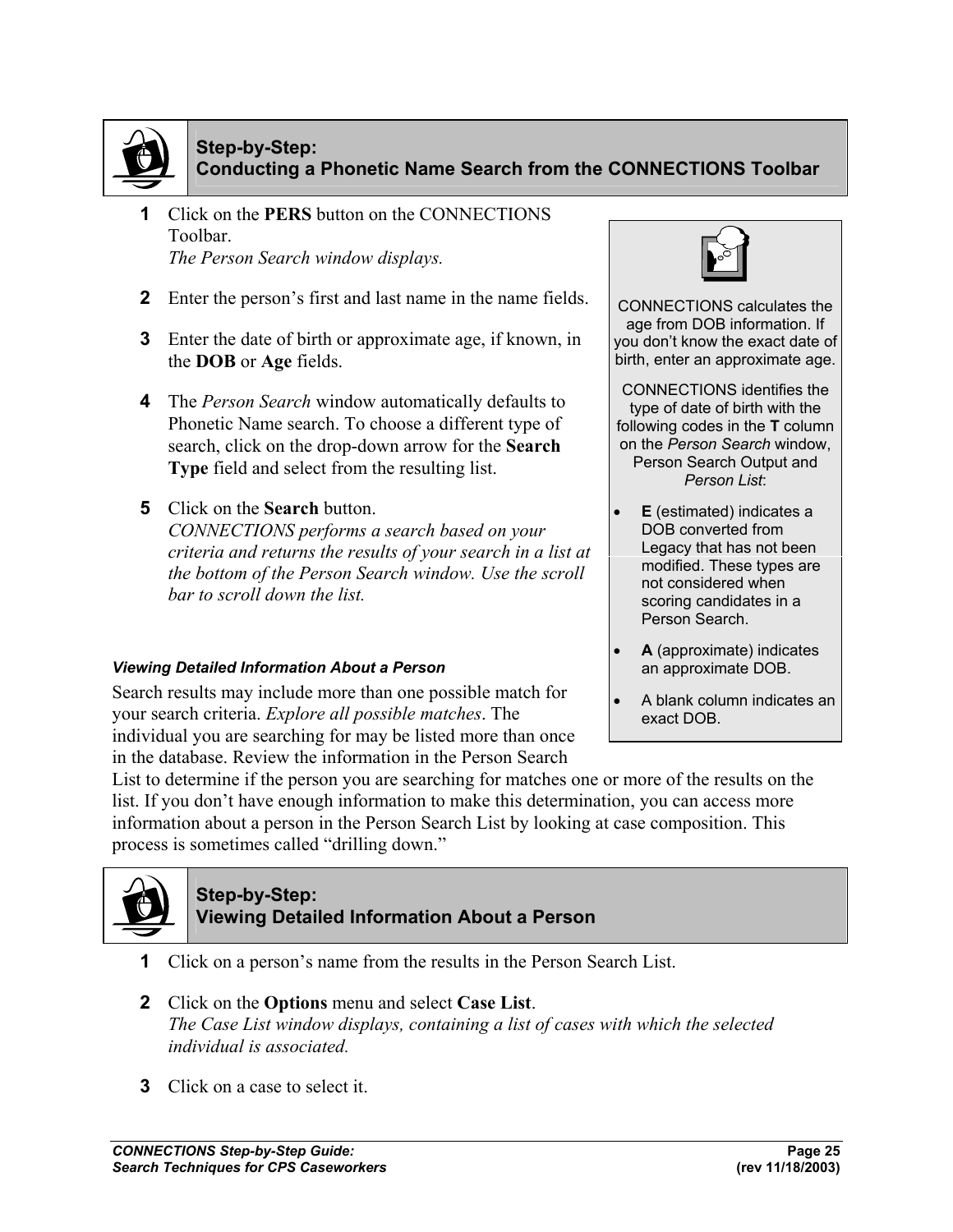#### **4** Click on the **Comp** button.

*The Case Composition window displays with a list of the people associated with the selected case. Review this information (looking at the names of the people in the case, dates of birth and addresses) to determine if this is the same person as the one for whom you are searching.* 

- *If information in the Case Composition window led you to determine that this is the same individual as the one you are searching for, your search is complete. If the purpose of the search is to maintain case information, continue with the process of relating the individual to the stage. If there are multiple matches, relate the individual to the match with the most complete information and merge the remaining matches. Instructions on relating or merging persons can be found in the CPS Stepby-Step Guide, Module 8, which is available on the CONNECTIONS Intranet site.*
- *If information in the Case Composition window has led you to determine that this is not the same individual, choose another name from the search results and return to Step 1. If you do not find a match and the purpose of your search is to maintain case information, continue with the process of adding the individual to the stage.*  Instructions on adding an individual can be found in the CPS Step-by-Step Guide, *Part 2, Module 2, which is available on the CONNECTIONS Intranet site.*
- **5** To close the *Case Composition* window, click on the **Close** button. *The Case List displays.*
- **6** To close the Case List, click on the **Close** button. *The Person Search window displays.*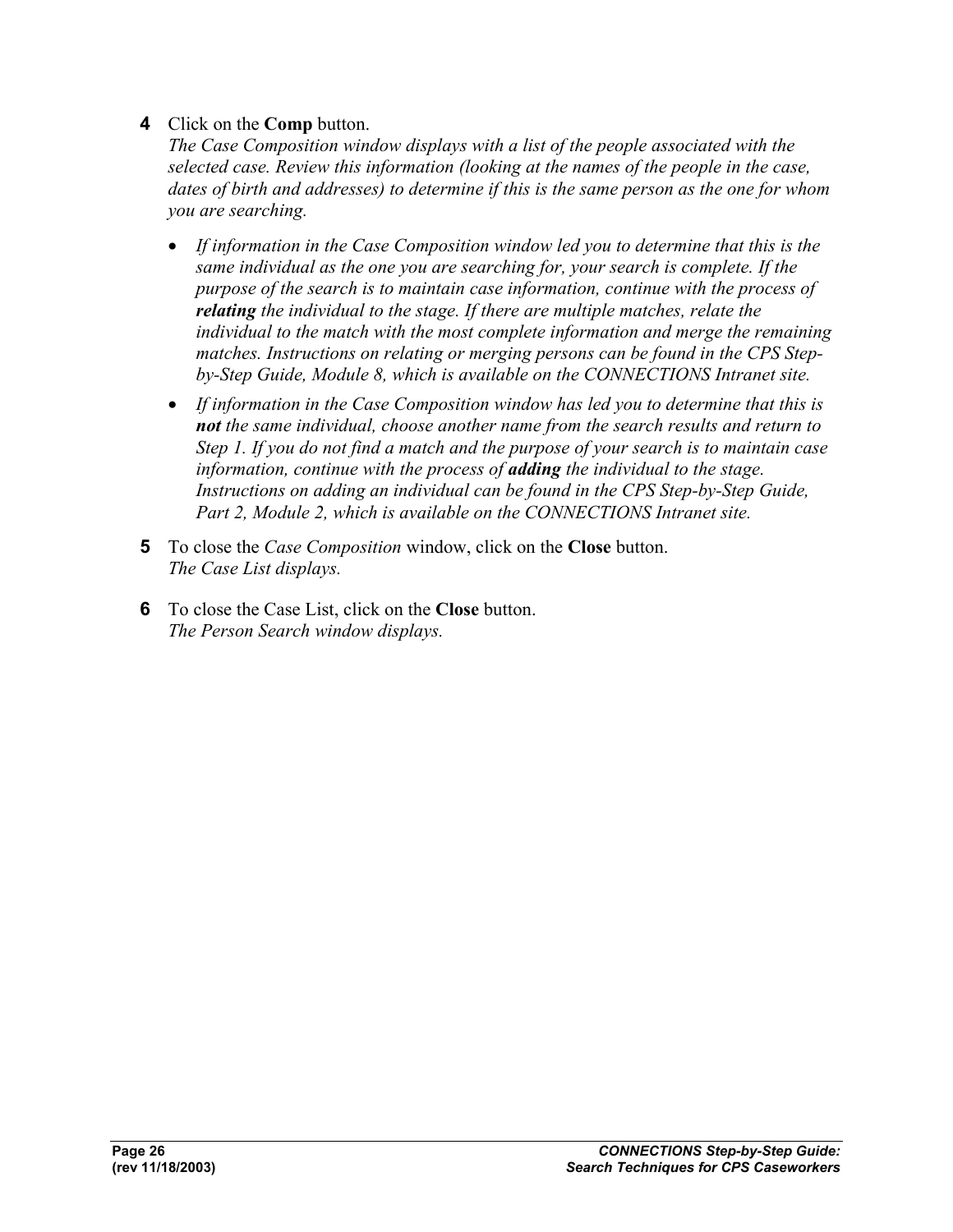### **Conducting an Exact Search from the Toolbar**

When a Phonetic Name search does not return the name of the person for whom you are searching, you may need to narrow your search to find the person. One way to narrow a search is to conduct an Exact search.

Keep in mind that Exact search considers search criteria *character for character and space for space*. If a person's name was previously added to CONNECTIONS with a spelling different than the one you are using for your Exact search, the system will not return a match. Be careful not to define your search criteria too narrowly; a broad search generally returns a better pool of potential matches. Because Exact search is so limiting, it is always advisable to begin with Phonetic Name search.



#### **Step-by-Step: Conducting an Exact Search from the CONNECTIONS Toolbar**

- **1** Click on the **PERS** button on the CONNECTIONS Toolbar. *The Person Search window displays.*
- **2** Enter one of the required search criteria (see page 18) into the appropriate field. Fields required to complete a particular type of search appear yellow when that type is selected from the **Search Type** drop-down list. Criteria that are not available for a particular type of search disable when that search type is selected.
- **3** Click on the drop-down arrow for the **Search Type** field and select **Exact**.
- **4** Click on the **Search** button.

*Continue with "Viewing Detailed Information About a Person" on page 25.*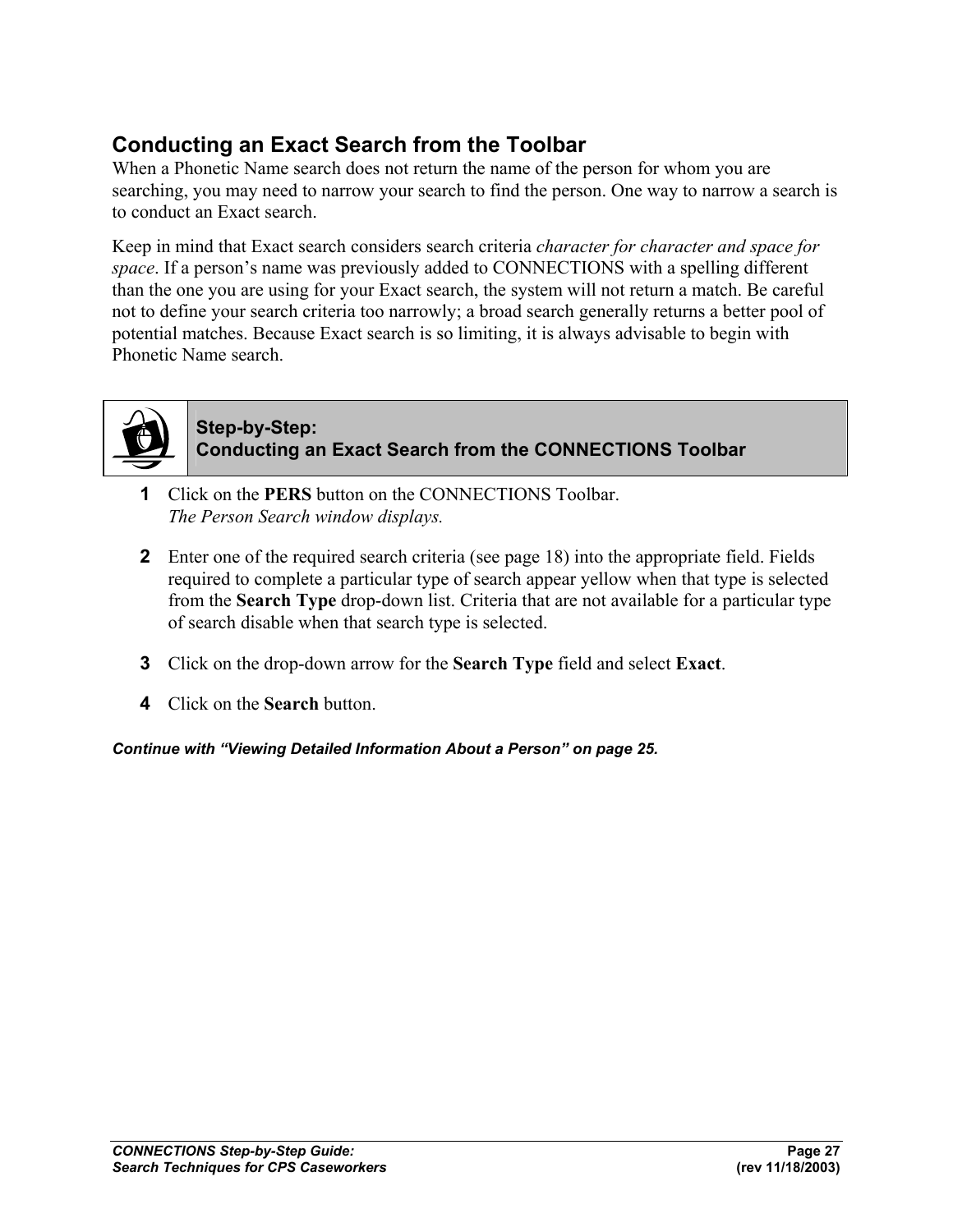### **Conducting a Phonetic Name Search Within a Stage**

During the course of an investigation, you may identify an individual who should be added or related to the investigation. Before adding a person to a stage, CONNECTIONS guides you through a required Person Search to determine whether that individual has a history in CONNECTIONS. This functionality is intended to preserve data integrity by preventing the creation of duplicate records.

#### *Who can be added to a stage?*

Prior to adding anyone to a stage, it is necessary to establish if the individual is required by law (Social Services Law §412.4 and Family Court Act §1012.g) to be added to the stage (e.g., other persons named in the report, including non-culpable parents, guardians or other persons legally responsible and other children in the household).

Before you add or relate an individual, you need to conduct a person search to see if the person is known to CONNECTIONS. When individuals are *related* in an Investigation stage, the "historical" person selected in the Person Search is added to the current Investigation stage. If the person is not known to CONNECTIONS, add the person as a new record. The Person Search is an important step because it helps prevent the creation of duplicate records.



#### **Step-by-Step: Conducting a Phonetic Name Search Within a Stage**

- **1** Click on the **WORK** button on the CONNECTIONS Toolbar. *The Assigned Workload displays.*
- **2** Click on a stage to select it. *The Tasks… button enables.*
- **3** Click on the **Tasks…** button. *The Task List displays for the selected stage.*
- **4** Click on the **Maintain Person** task.
- **5** Click on the **List…** or **New** button. *The Person List displays for the selected stage.*
- **6** Click on the **New** button. *The Person Search window displays.*



Speak to your supervisor or check the *CONNECTIONS System Build 14 Changes to Person Search Job Aid* for tips on how to maximize your search results.

This job aid is available in the Public Folders or on the CONNECTIONS Intranet Website.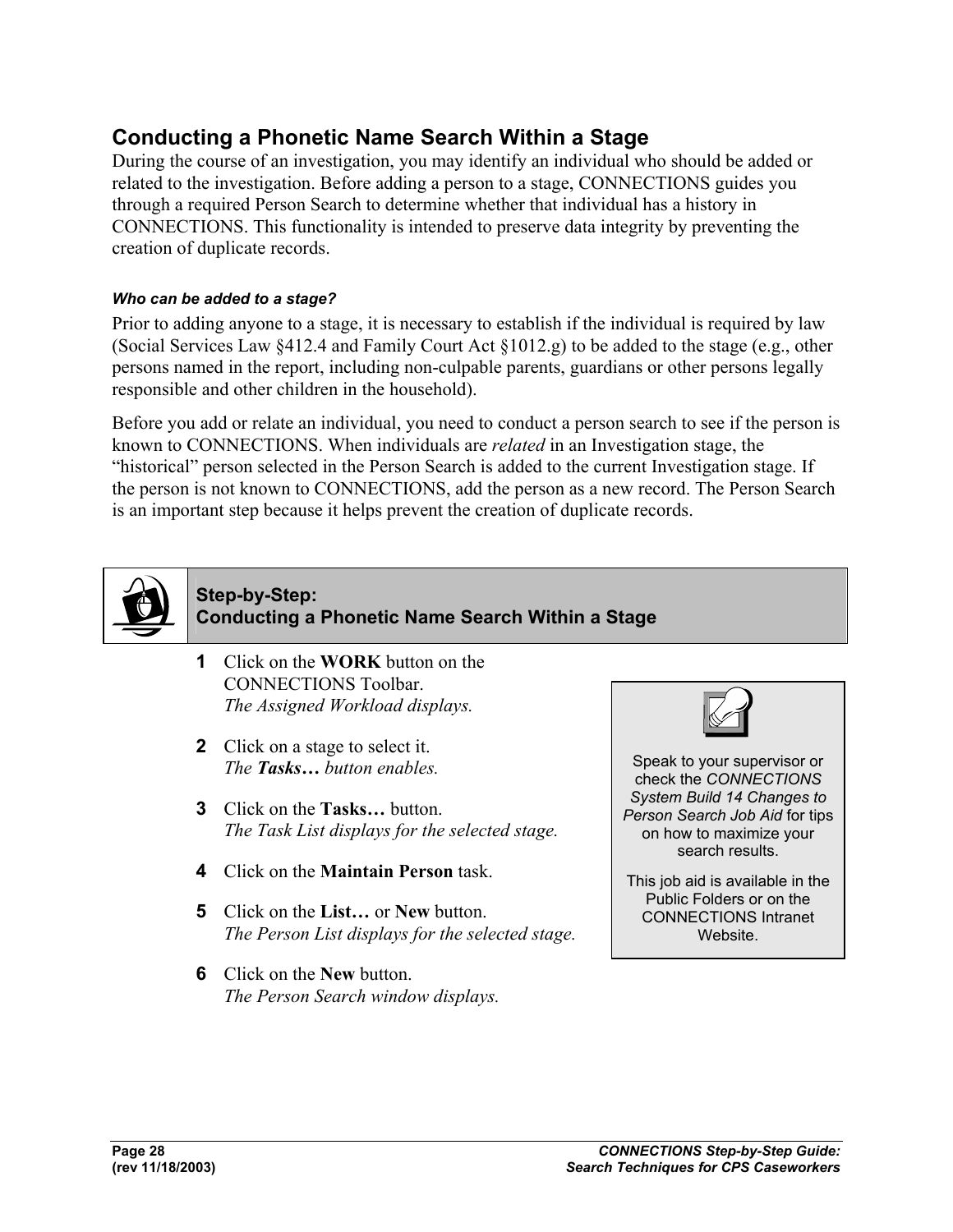- **7** The *Person Search* window automatically defaults to Phonetic Name search. The **Search Type** field contains a drop-down list of three person search options that indicate the type of search in effect:
	- Phonetic Name
	- Phonetic Address
	- Exact

Fields that are required to conduct a particular type of search appear yellow when that search type is selected from the drop-down list. Criteria that are not available for a particular type of search disable when that search type is selected.

- **8** Enter the person's first and last name into the name fields.
- **9** Enter the person's date of birth or the approximate age, if known, into the **DOB** and/or **Age** fields.
- **10** Click on the drop-down arrow for the **Sex** field and select from the resulting list.
- **11** Click on the **Search** button.

*CONNECTIONS performs a search based on your criteria and returns the results of your search in a list at the bottom of the Person Search window. Use the vertical scroll bar to scroll down the list.* 

*Scoring* sorts the search results and displays the matches most similar to the search criteria first, followed by less similar records. If you perform a Phonetic Name search, the scoring of every name in the candidate pool is based on the specific search name you entered. Although names phonetically further away from the search name will score lower, you will ultimately be able to see all possible matches.

Additional criteria entered for a Phonetic Name search is scored, not filtered out. This ensures that potential matches are not eliminated from the pool of results.

If you perform an Exact search, all records return which exactly match the search criteria. The ability to filter Exact search results by using other search criteria and the ability to validate the search address information using CODE-1 help users retrieve the best possible results.

With the additional filters, any criteria entered (other than one of the required criteria) act to the selection criteria's original pool (see page 18 for a list of required fields for Exact search).

#### *Continue with "Viewing Detailed Information About a Person" on page 25.*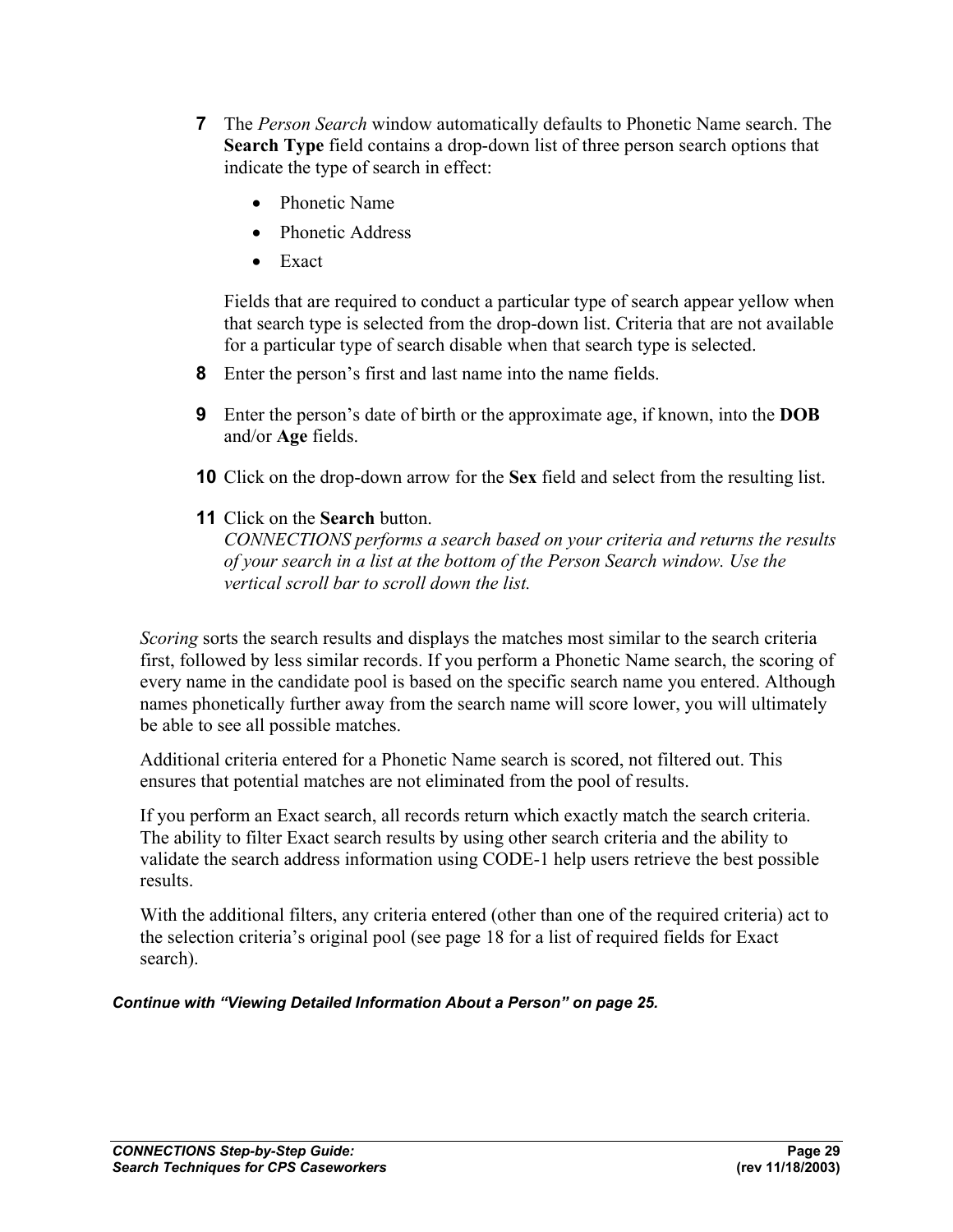### **Conducting Address Searches**

There are times when you don't have enough information to search for a person by name. For example, a reporter may not have known the name of the individuals in the report (also known as an "Unknown/Unknown"), or may have known only the individuals' first names.

Sometimes caseworkers have the names of the individuals in a report and the family composition seems familiar to them, but the address isn't familiar. For example, the caseworker may previously have worked with a Hobbs family consisting of a mother named Tami and children named Regina and Derek. The caseworker thinks that a current report on the *Assigned Workload* involves the same family because the family composition is similar; but the address of the Hobbs family in the report isn't the address of the Hobbs family the caseworker worked with before. The caseworker could search for the family by address to help determine if the two families are the same.



#### **Step-by-Step: Conducting a Phonetic Address Search from the CONNECTIONS Toolbar**

- **1** Click on the **PERS** button on the CONNECTIONS Toolbar. *The Person Search window displays.*
- **2** Click on the drop-down arrow for the **Search Type** field and select **Phonetic Address**. *The Street 1 field highlights in yellow, indicating that it is a required field for this type of search.*
- **3** Enter the street name, *without a number or suffix*, in the **Street 1** field. *To increase the effectiveness of your search, you can enter search criteria in additional address fields, such as City or ZIP Code. See page 22 for hints about conducting effective Phonetic Address searches.*
- **4** Click on the **Search** button. *Search results display on the Person Search List in the lower half of the Person Search window.*

#### *Continue with "Viewing Detailed Information About a Person" on page 25.*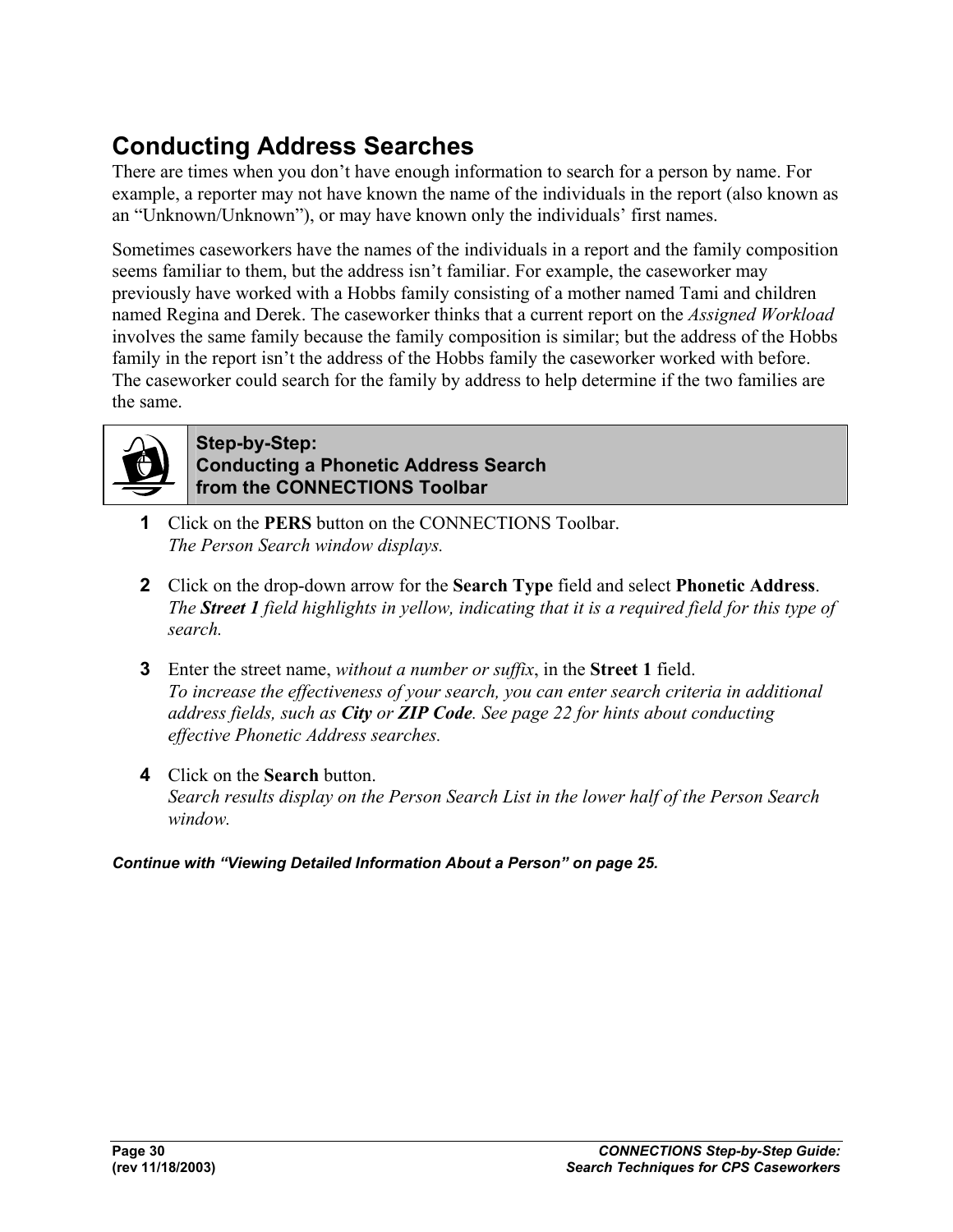### **The Person Search List Output**

Some Person Searches may return a long list of results. You may find it useful to print the search results to help you keep track of your progress as you view detailed information about each person on the list.

Other person searches may result in no matches being returned. You may consider it helpful to include a hard copy of the search results in the external case file as a record that a person search was conducted.

The results of a Person Search can be printed by launching the **Person Search List** output.



**Step-by-Step: Generating the Person Search List Output**

- **1** After completing a Person Search, click on the **Forms** menu on the *Person Search* window and select **Person Search List**. *The following message displays: "Please wait while form or document is being produced..." The Person Search List output then displays as a Microsoft Word document.*
- **2** To print the Person Search List output, click on the **File** menu and select **Print**. *The Microsoft Word Print dialog box displays*. *Verify that the prompted printer choice is correct.*
- **3** Click on the **OK** button. *The document prints to the selected printer.*
- **4** To close the report, click on the **File** menu and select **Close**. *The report closes and the Person Search window displays.*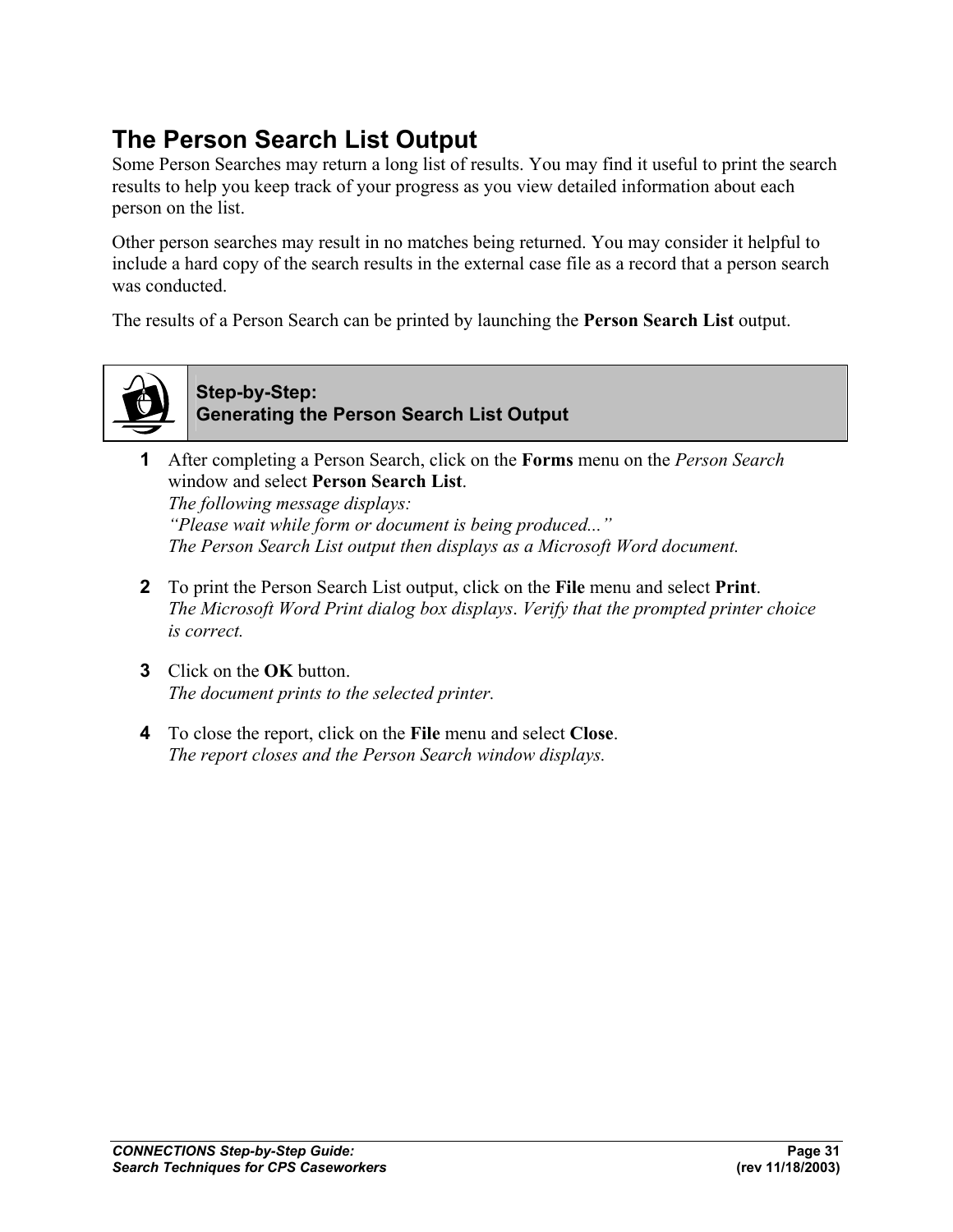### **Module 2: Case Search**

When working on an investigation, it is important to know about any other stages that may exist in the case, as well as other cases with which an individual may be involved. Historical cases are not always associated with the current case at the time of Intake,

so historical cases may not appear on the Intake/IRI Report. Performing a Case Search enables you to retrieve historical information about case involvement for the individuals you are currently investigating.

A Case Search is a direct route to case information when you know the Case ID number, Stage ID number or Case Name. When searching by Case Name, the search criteria must *exactly* match the CONNECTIONS Case Name in order for the search



to return a match. Other names in the Case Composition for that case will not return. (For example, if a case is named after Sandra Connors, her daughter Mary will be included in the Case Composition, but will not return a match if the Case Search uses Mary's name as the search criteria.)

The *Case List* provides access to the *Case Composition* window, the *Case Summary* window and the *Event List* for the case. If the case you are viewing is outside your district (and you have no implied role) you are only able to view the *Case Composition* window and the *Case Summary* window. Historical Secondary workers (caseworkers who were assigned as Secondary workers at the time a stage was closed) are able to access the *Case Composition* window, the *Case Summary* window and the *Event List* for an entire case from the closed stage. This also applies to users having the "View All in District" security attribute from the same district as the Historical Secondary worker. The Primary worker's name is listed in the **Primary** column of the *Case List*.

#### *Case List*

When a Case Search is conducted, the search results display on the *Case List*. This window contains the following columns:

|               | An exclamation point (!) in this column indicates that the case is<br>marked "sensitive."                                                                                                                                         |
|---------------|-----------------------------------------------------------------------------------------------------------------------------------------------------------------------------------------------------------------------------------|
| Image         | A red check mark in this column indicates that one or more stages in<br>the case pre-date the implementation of the CONNECTIONS system;<br>the pre-dated information (as a scanned image) is available<br>exclusively to the SCR. |
| Mrg           | An M in this column indicates that the case was involved in a Case<br>Merge. An S indicates that the case was involved in a Case Split.                                                                                           |
| <b>Status</b> | "CLD" in this column indicates that the case is closed. Open cases<br>are designated with "OPN" in this column.                                                                                                                   |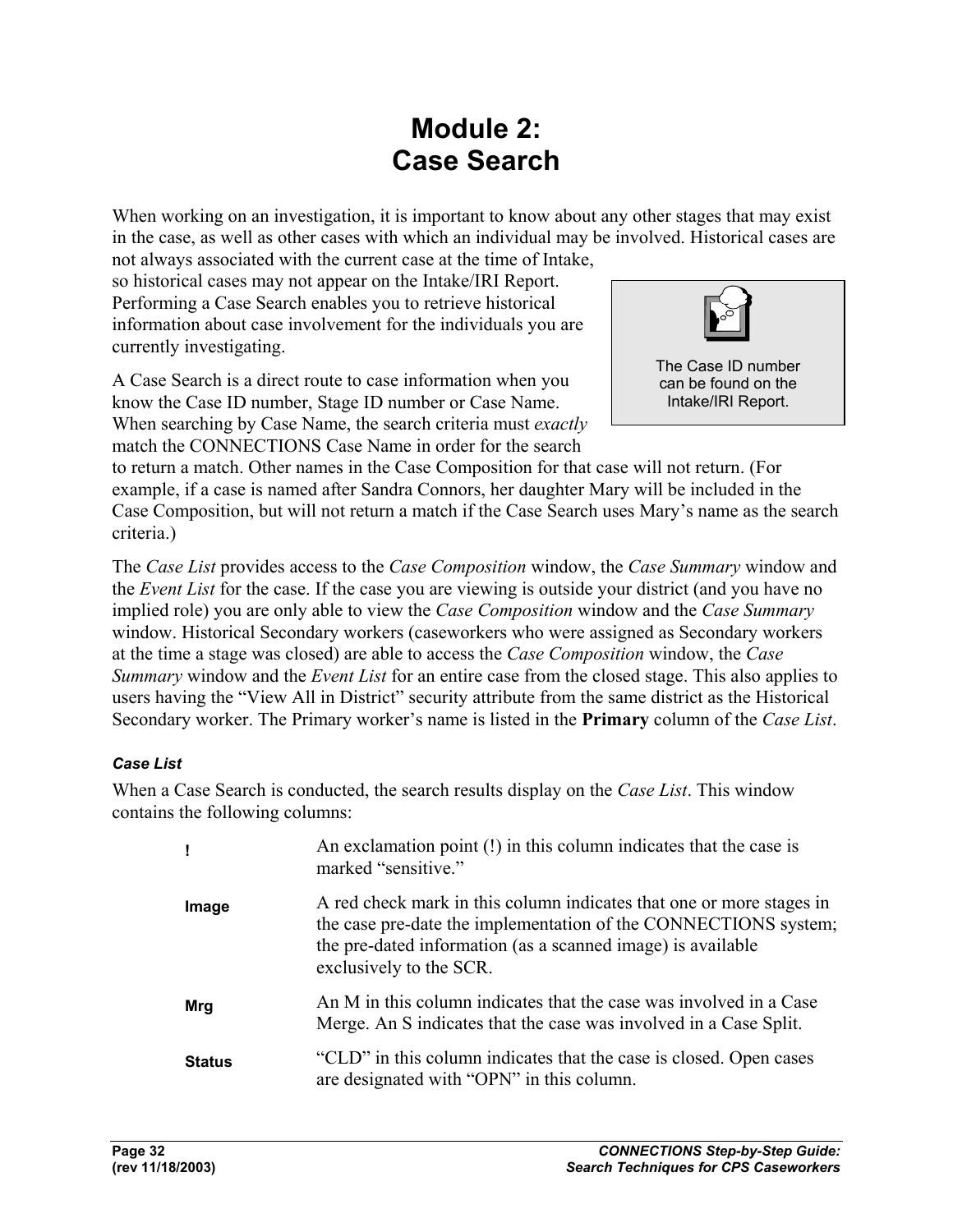| <b>Case Name</b> | This column contains the name of the case; typically, cases are<br>named after the biological mother of the abused or maltreated child.                                                                                                                                                            |
|------------------|----------------------------------------------------------------------------------------------------------------------------------------------------------------------------------------------------------------------------------------------------------------------------------------------------|
| <b>Case ID</b>   | This column contains the unique, eight-digit, system-generated case<br>identification number.                                                                                                                                                                                                      |
| District/Agency  | This column lists the name of the local district that has Primary<br>jurisdiction for the case.                                                                                                                                                                                                    |
| Zone             | This column, which is only be populated for cases in which the<br>Primary address is in New York City, indicates the geographical<br>borough subdivision corresponding to the case address.                                                                                                        |
| <b>Case Type</b> | This column displays SVC for all CPS Intake and Investigation<br>stages, as well as for Family Services Intake and Family Services<br>Stages (including Child Case Record), which will be implemented<br>with Build 18. Foster and adoptive home stages are designated with<br>FAD in this column. |
| Primary          | This column lists the name of the Primary worker for SVC cases and<br>local district-authorized FAD cases; for voluntary agency-authorized<br>FAD cases, the name of the agency displays in this column.                                                                                           |

### **Conducting Case Searches**

All Case Searches are conducted from the *Case Search Criteria* window, which is opened via the **CASE** button on the CONNECTIONS Toolbar.

### **Conducting a Case Search by Case ID or Stage ID Number**

The Case ID and Stage ID numbers are unique, system-generated, 8-digit identification numbers. Using either the Case ID or Stage ID in the search criteria is a direct method for conducting a Case Search (*if you have the correct 8-digit Case ID or Stage ID number*), since only one case will display in the search results on the *Case List*.

Entering a Case ID disables all other search fields in the *Case Search Criteria* window. Entering a Stage ID disables all other search fields in the *Case Search Criteria* window. The *Case List*  window displays the case that contains the Case ID or Stage ID entered in the search criteria.



#### **Step-by-Step: Conducting a Case Search by Case ID or Stage ID Number**

- **1** Click on the **CASE** button in the CONNECTIONS Toolbar. *The Case Search Criteria window displays.*
- **2** Enter the 8-digit Case ID number into the **Case ID** field (or the 8-digit Stage ID number in the **Stage ID** field).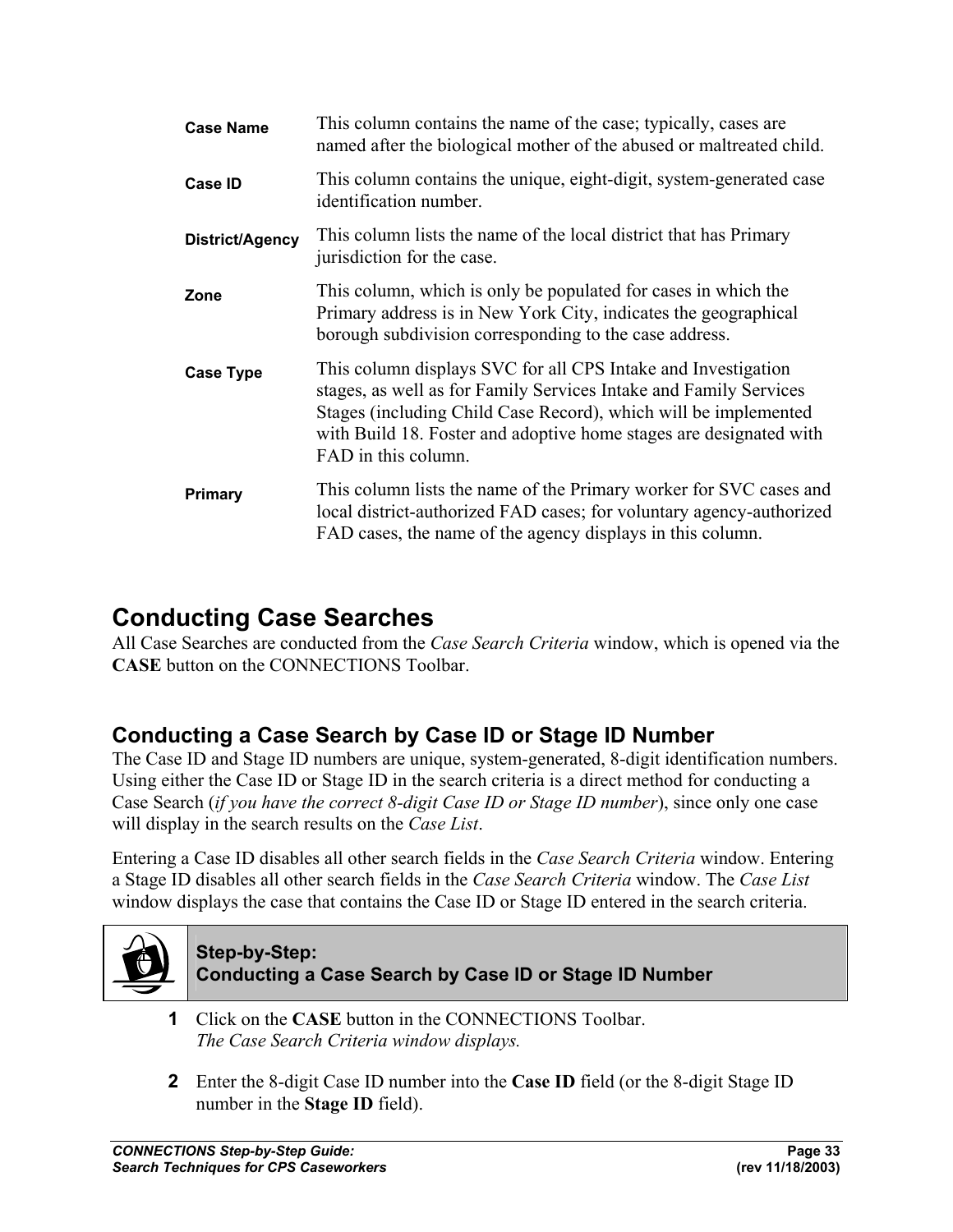**3** Click on the **Search** button. *The Case List displays with one case which matches the search criteria.*

*To view detailed information about a case, see page 34.* 

### **Conducting a Case Search by Case Name**

You can also conduct a Case Search using the Case Name in the search criteria. When conducting a Case Search by the Case Name, remember that this is the name of the *case*, not just the name of any individual associated with the case. Most CPS familial cases use the mother's name for the Case Name.



#### **Step-by-Step: Conducting a Case Search by Case Name**

- **1** Click on the **CASE** button on the CONNECTIONS Toolbar. *The Case Search Criteria window displays.*
- **2** Enter the first *and* last name of the case in the fields of the Case Name Search section on the *Case Search Criteria* window.
- **3** To narrow your results to a specific county, click on the drop-down arrow for the **County** field and select from the resulting list. (Keep in mind that narrowing your search limits the results, which may miss the case you are searching for; always start with a name-only Case Search).
- **4** Click on the **Search** button. *The Case List displays, containing a list of cases which match the search criteria.*

The **Zone** field and the **City** field can also be used to further narrow a Case Search. The **Zone** field (which acts to *filter*  the search results) enables only after selecting a **County** in the search criteria.

The **Zone** field displays a code for NYC cases only.

*To view detailed information about a case, see page 34.* 

### **Viewing Detailed Information About a Case**

Once you have conducted a Case Search, you may need to view more detailed information about the case. The *Case Summary* window, *Case Composition* window and *Event List* provide detailed, case-specific information. These windows are accessed from the *Case List*.

Your individual security profile and your role in the case determine the extent of your access to case information. If the case you are viewing is outside your district (and you have no implied role) you are only able to view the *Case Composition* window and the *Case Summary* window.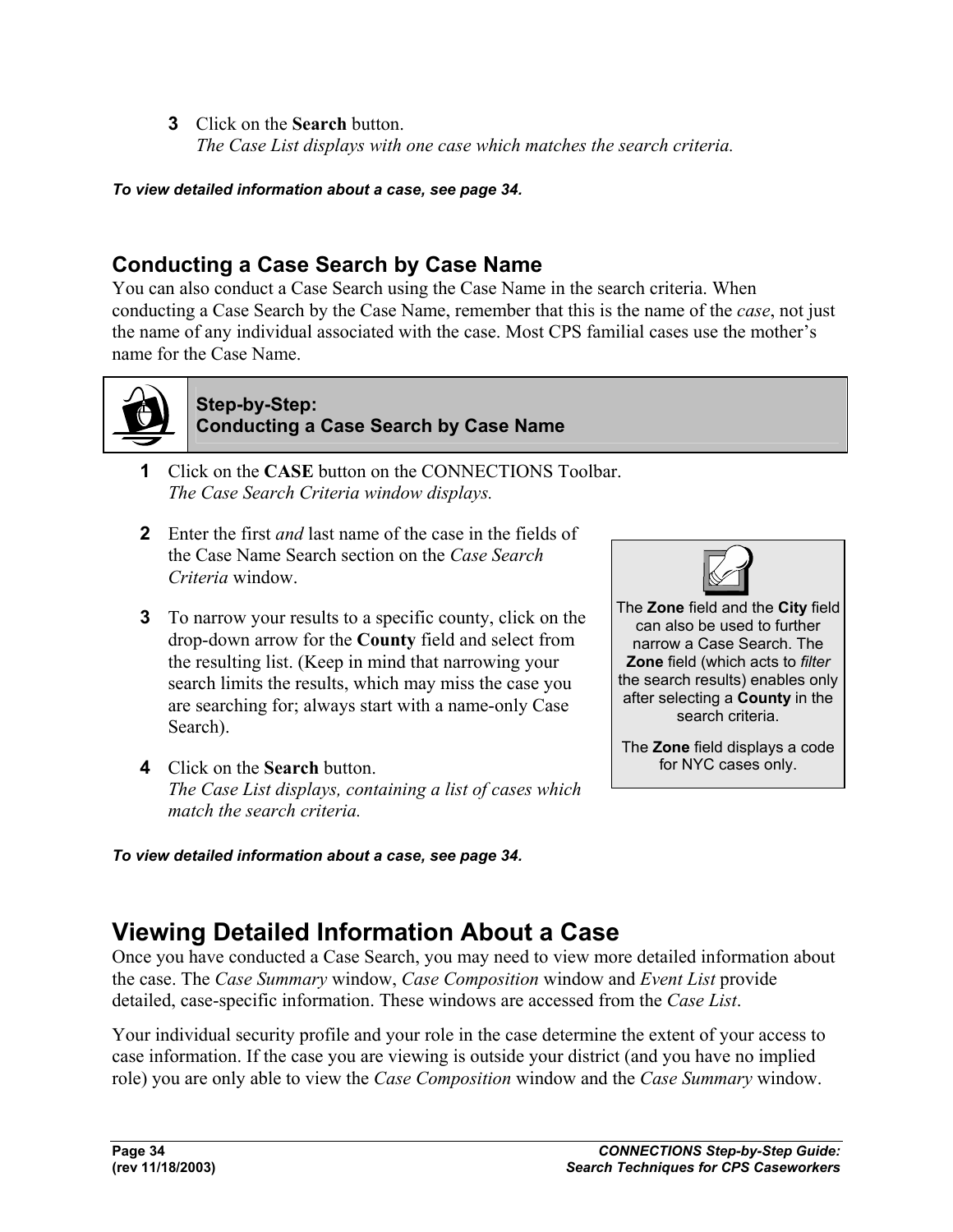### **Case Summary**

The *Case Summary* window lists all of the stages in a specific case and provides a brief overview of case information, including the status of the case (open or closed). You can view specific information about a person or a case by selecting a stage and clicking on the **Options** menu. The *Allegation List*, *Person List* and *Case To-Do List* are examples of the windows that can be opened from the **Options** menu.



**Step-by-Step: Viewing Detailed Information About a Case:**  *Case Summary* **Window**

- **1** Click on a case from the *Case List* to select it.
- **2** Click on the **Summary** button.

*The Case Summary window displays with a list of all stages in the selected case. A check mark in the SEC column on the Call Summary window indicates that a secondary assignment has been made to the stage. If the case being displayed is closed, the check mark indicates the existence of an Historical Secondary worker. You can access both person- and case-specific information from here by selecting a stage and clicking on the Options menu, then selecting an enabled command to navigate to related windows.* 

*The Case Summary window also includes a column labeled CD. As part of the implementation of a future build, this column displays the Community District for New York City stages.* 

**3** To close the *Case Summary* window, click on the **Close** button. *The Case List displays.*

### **Case Composition**

The *Case Composition* window lists all of the individuals associated with any stage in the case and displays the relationship between these individuals. (This differs from the *Person List*, which contains information on all individuals associated with a particular *stage* of a case.) This window is useful in determining if the person you are searching for is the same person on the Search Results List (on the Person Search window), because it places the searched-for person in context of other household members. Evaluate the case composition to determine if it is relevant to your current investigation.



**Step-by-Step: Viewing Detailed Information About a Case:**  *Case Composition* **Window**

**1** Click on a case to select it from the *Case List*.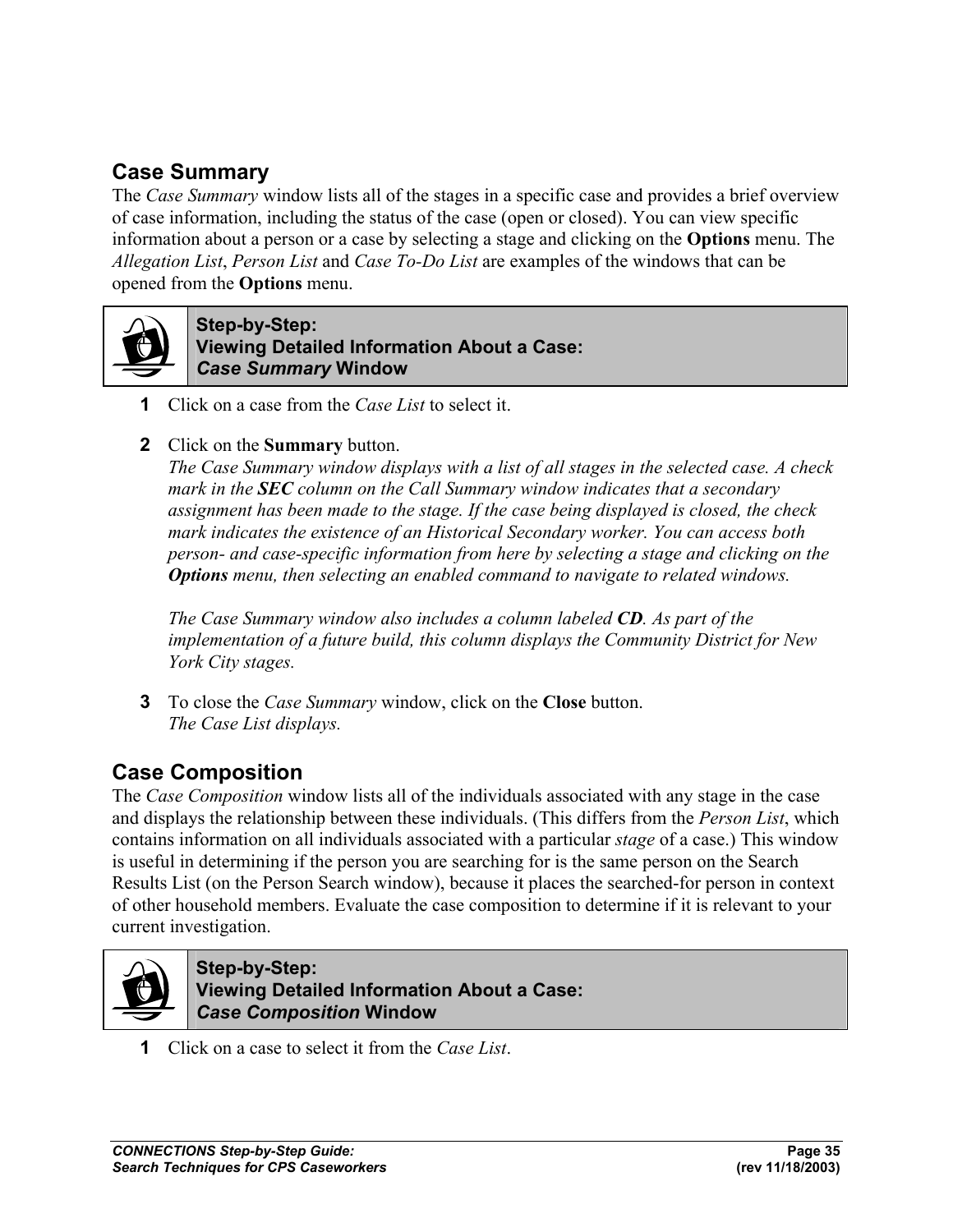- **2** Click on the **Comp** button. *The Case Composition window displays.*
- **3** To close the *Case Composition* window*,* click on the **Close** button. *The Case List displays*

### **Event List**

The *Event List* for a case provides an historical list of significant case activities, including current and historical caseworkers assigned to the stages of a case, the date(s) when necessary letters were generated and the date on which certain tasks were approved. This information can help you obtain a comprehensive view of safety assessments and investigation conclusions for an historical case involving individuals who are associated with your current investigation.

There are two types of *Event Lists* in CONNECTIONS: one contains a listing of events for a particular *case*; the other lists the events for a particular *stage* within a case. The **Events** button at the bottom of the *Case List* opens the *Event List* for the selected case.



**Step-by-Step: Viewing Detailed Information About a Case:**  *Event List*

- **1** Click on a case from the *Case List*, then click on the **Events** button. *The Event List displays for the case.*
- **2** To close the *Event List*, click on the **Close** button. *The Case List displays. If you return to the Event List after viewing other windows, the Event List displays the previous scroll position and the previously selected event remains highlighted.*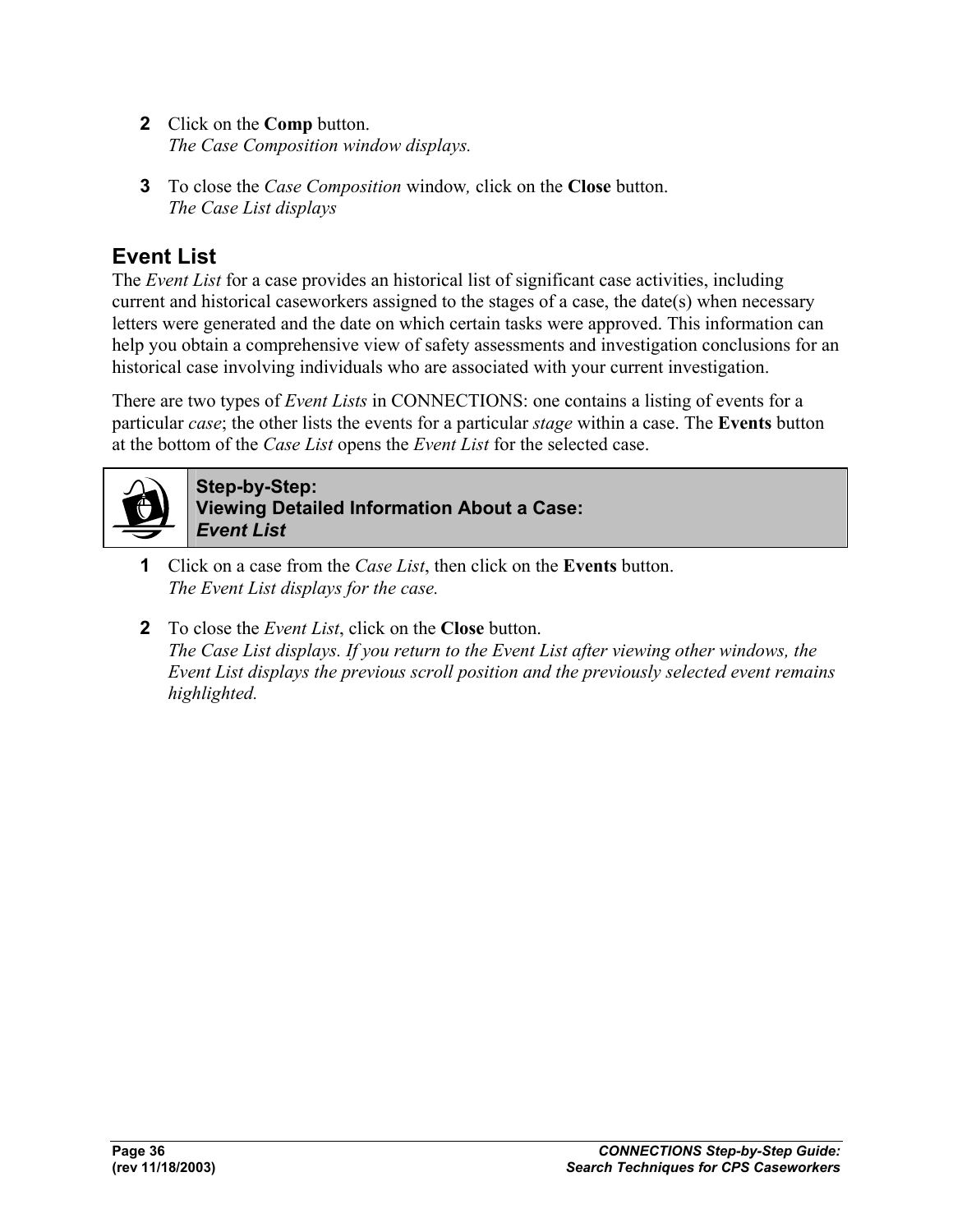### **Module 3: Resource Search**

In the course of your casework, you may need to locate information on agencies, facilities or providers to arrange services for an individual associated with a case. If you know the name of the resource, you can conduct a Resource Search using the resource's name in the search criteria. If you are looking for a resource that matches certain service and/or location characteristics, you can conduct a Resource Search using the resource's characteristics in the search criteria. For example, if an individual who is associated with your investigation needs foster care, you can locate information regarding foster homes for your local district by conducting a search in the Resource Directory.

The Resource Directory is considered the "yellow pages" of CONNECTIONS. It contains information about providers of child welfare-related services throughout New York State.

Each resource has a designated **Resource Type**. Six Resource Types exist in the Resource Directory:

| <b>Agency</b>   | A local district (LDSS) or a voluntary agency.                                                                                                                                                                                                                                                                                                                                                                                                |
|-----------------|-----------------------------------------------------------------------------------------------------------------------------------------------------------------------------------------------------------------------------------------------------------------------------------------------------------------------------------------------------------------------------------------------------------------------------------------------|
|                 | Only OCFS can enter and maintain agencies in CONNECTIONS.<br>Each agency has a three-character agency code and<br>CONNECTIONS-assigned Resource Identification (RID) number.<br>The voluntary child caring agencies have been assigned Vendor<br>Identification (VID) numbers. Voluntary agencies that operate<br>facilities or certify/approve foster homes are displayed as Primary.<br>They are able to submit Database Checks to the SCR. |
| <b>Facility</b> | A location that provides professional child welfare services:                                                                                                                                                                                                                                                                                                                                                                                 |
|                 | Foster and Adoptive homes                                                                                                                                                                                                                                                                                                                                                                                                                     |
|                 | OCFS congregate care facilities, such as institutions and<br>group homes                                                                                                                                                                                                                                                                                                                                                                      |
|                 | OCFS, OMH and OMRDD facilities<br>$\bullet$                                                                                                                                                                                                                                                                                                                                                                                                   |
|                 | OCFS preventive facilities (converted and new entered<br>by districts)                                                                                                                                                                                                                                                                                                                                                                        |
| Provider        | An organization or individual that provides services for the local<br>district:                                                                                                                                                                                                                                                                                                                                                               |
|                 | Foster care<br>Day care                                                                                                                                                                                                                                                                                                                                                                                                                       |
|                 | Housing (preventive)<br>Adoption<br>$\bullet$<br>$\bullet$                                                                                                                                                                                                                                                                                                                                                                                    |
|                 | Each Provider is maintained exclusively in CONNECTIONS by the<br>district displayed as the Maintainer for that provider.                                                                                                                                                                                                                                                                                                                      |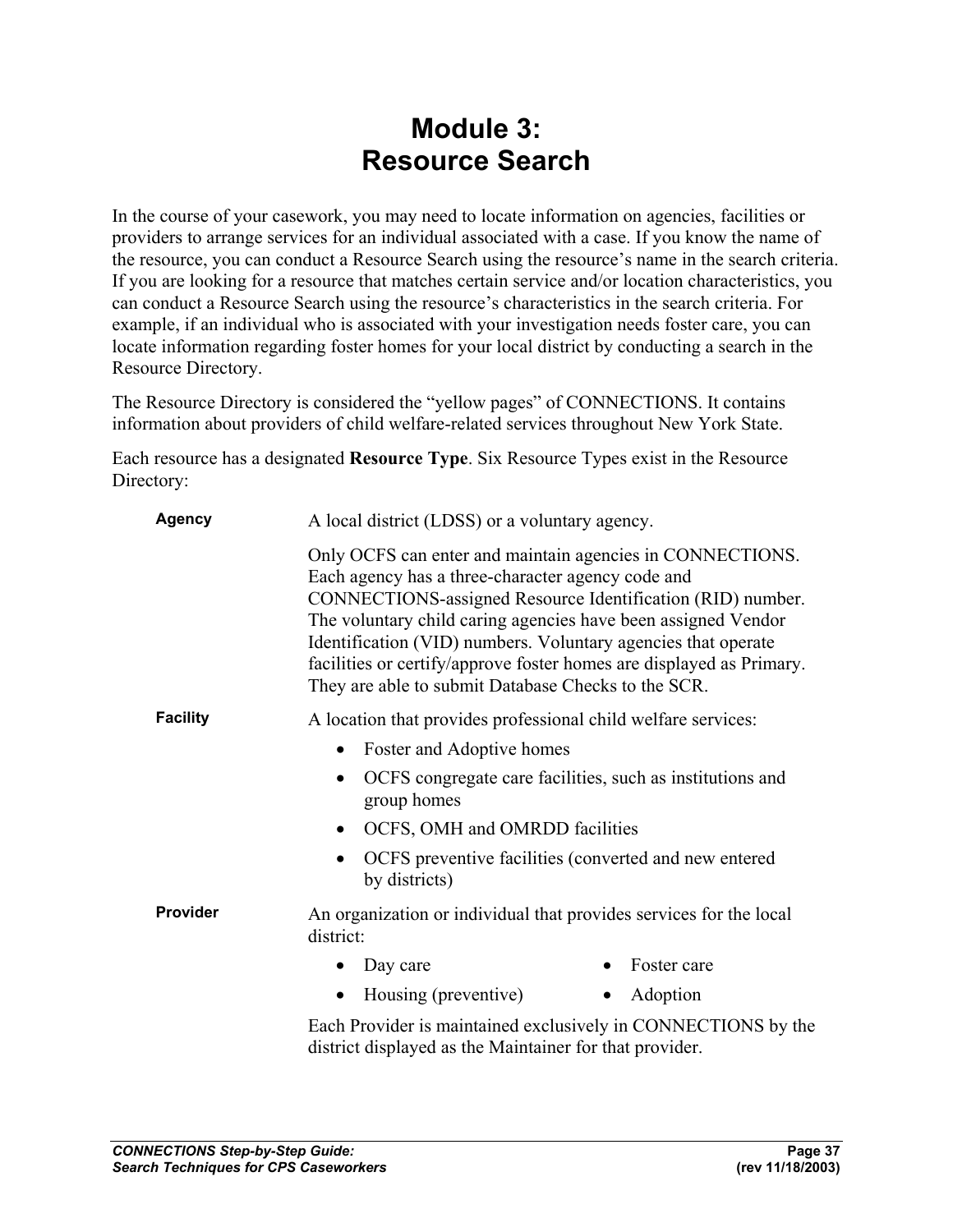| <b>Hotline/Helpline</b> | The Hotline/Helpline and Law Enforcement Resource Types are                                                                   |
|-------------------------|-------------------------------------------------------------------------------------------------------------------------------|
| <b>Law Enforcement</b>  | maintained by local districts. They are functional, but may not<br>always be consistently maintained in every local district. |
| School                  | The School Resource Type is maintained by the state and includes<br>public schools.                                           |

As a CPS caseworker, the resources you generally will be searching for Facilities, Agencies or Providers.

When searching for a resource, you must select the appropriate Resource Type to enable a search. For example, if you search for an Agency named "Baker Hall," but you select "Law Enforcement" as the Resource Type, CONNECTIONS will return no results.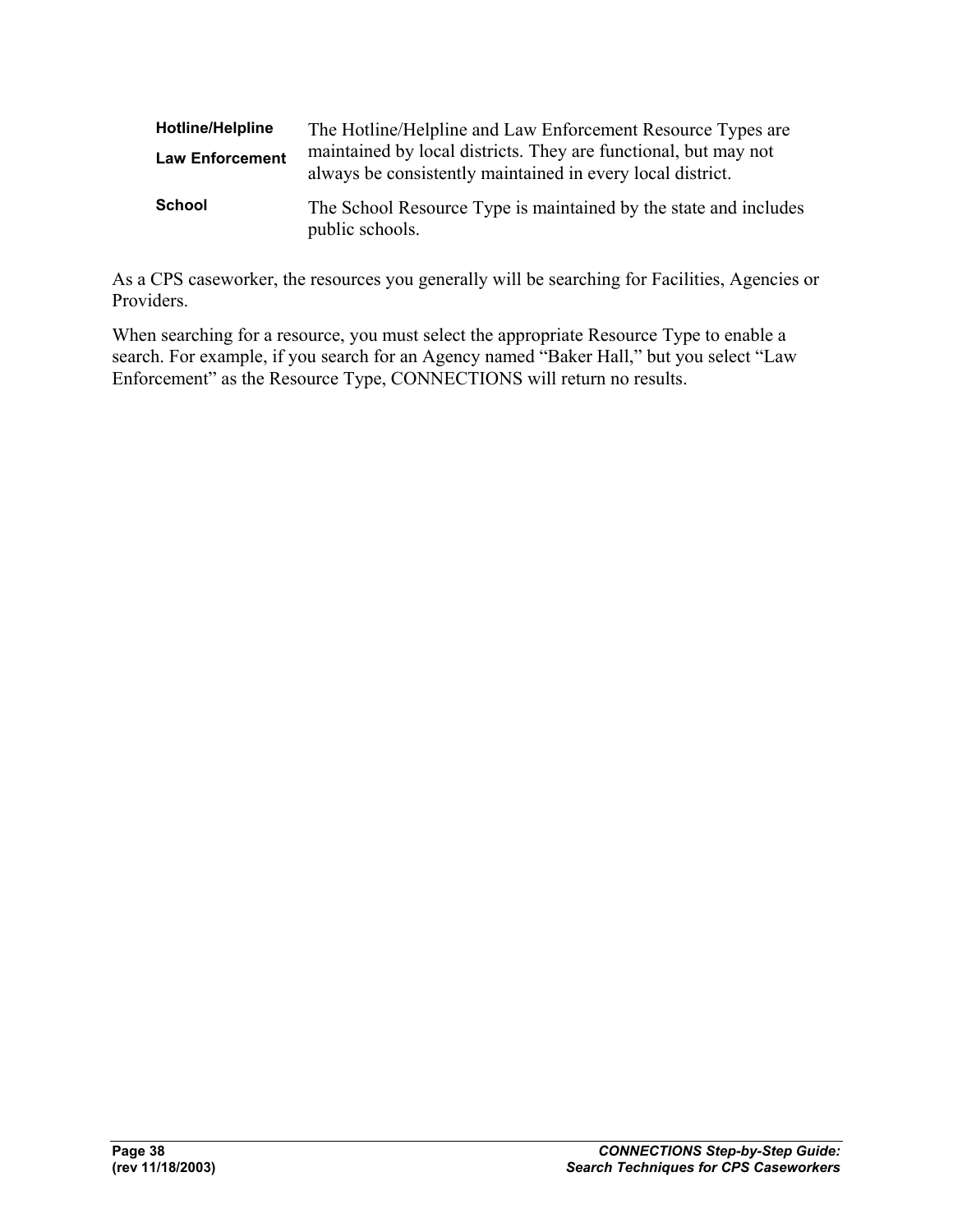### **Searching for a Resource by Name**

When you need to find information for a resource and you know its name, it is more effective to conduct a Resource Search using the resource's name in the search criteria. Resource Searches locate names alphabetically within the list of resources. For example, if you are conducting an agency search for Urban League, and you enter "Urb" in the **Resource Name** field, the results of the search include every agency on the *Resource List* that begins with "Urb." Entering the first few letters of the resource name provides more results than entering the entire name of the resource. If you enter "Urban" in the same example, the results of the search include every agency on the *Resource List* that begins with "Urban."



**Step-by-Step: Searching for a Resource by Name**

- **1** Click on the **RSRC** button on the CONNECTIONS Toolbar. *The Resource Search Criteria window displays. The default Search Type is Phonetic Name.*
- **2** Enter the first few letters of the name of the resource you are searching for in the **Resource Name** field. *The Search… button enables.*
- **3** Click on the **Search…** button. *The Resource List displays with the results of your search. Use the horizontal and vertical scroll bars to see information beyond what is displayed on screen at one time.*



Omit punctuation when searching for a resource. Most resource names are spelled without punctuation in CONNECTIONS.

*Continue with "Viewing Detailed Information About a Resource" on page 41.* 



**Step-by-Step: Searching for a Resource by Address**

- **1** Click on the **RSRC** button on the CONNECTIONS Toolbar. *The Resource Search Criteria window displays.*
- **2** Click on the drop-down arrow for the **Search Type** field and select **Phonetic Address**. *The Address 1 field highlights in yellow, indicating that it is a required field for this search type.*
- **3** Enter search criteria in the **Address 1** field. *For detailed information about using Phonetic Address search, see "Phonetic Address Search" on page 21.*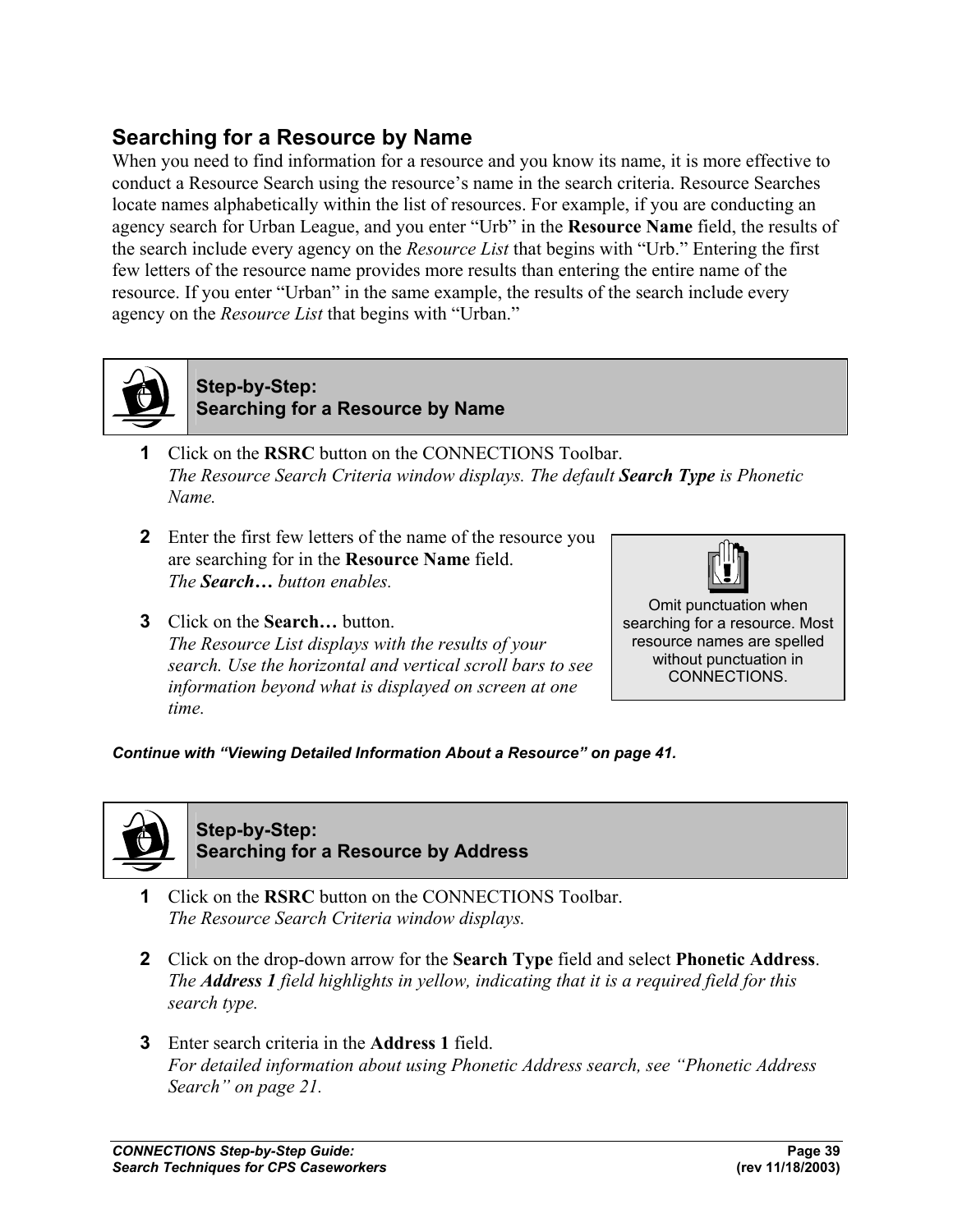**4** Click on the **Search…** button.

*If there are any resources in CONNECTIONS that match the search criteria, the Resource List displays with those results. If no resources match the search criteria, the following message displays: "No matches were found for these search parameters." Click on the OK button to close the message box.*

*Continue with "Viewing Detailed Information About a Resource" on page 41.* 

### **Searching for a Resource by Characteristics**

When you need to locate an agency, facility or provider in order to arrange services for a person associated with one of your cases, you may find it more helpful to conduct a Resource Search by using the desired resource characteristics in the search criteria. For example, if you want to locate a facility that offers therapeutic foster care for adolescents, you can use these criteria for your search. You can also narrow your search by specifying a geographical area.

When using resource characteristics as search criteria, the fields that enable in the *Resource Search Criteria* window are dependent upon which Resource Type is selected.



#### **Step-by-Step: Searching for a Resource by Characteristics**

- **1** Click on the **RSRC** button on the CONNECTIONS Toolbar. *The Resource Search Criteria window displays.*
- **2** Click on the **Search Type** field and select **Exact/Directory**.
- **3** Click on the drop-down arrow for the **Resource Type** field and select from the resulting list.
- **4** Click on the drop-down arrow for the field which contains the characteristic you want to use in your search criteria, then select from the resulting list. *(For example, if you are searching for a Facility, the Facility Type/LOC field enables; select from the Facility Types available in the drop-down list.)*



For a list of all Agencies, select "Agency" in the **Resource Type**, **Category** and **Service** fields. To list by county, select a county in the **County** field and

select the **Location** check box. Leave the name fields blank and click on the **Search** button.

- **5** As you make selections from a field, other fields may enable; continue selecting from each enabled field's drop-down list until the **Search…** button enables. *At this point, you do not need to enter any other search criteria, but you can narrow your search by entering more criteria.*
- **6** Click on the **Search** button.

*The Resource List displays with the results of your search. Use the horizontal and vertical scroll bars to see information beyond what is displayed on screen at one time.*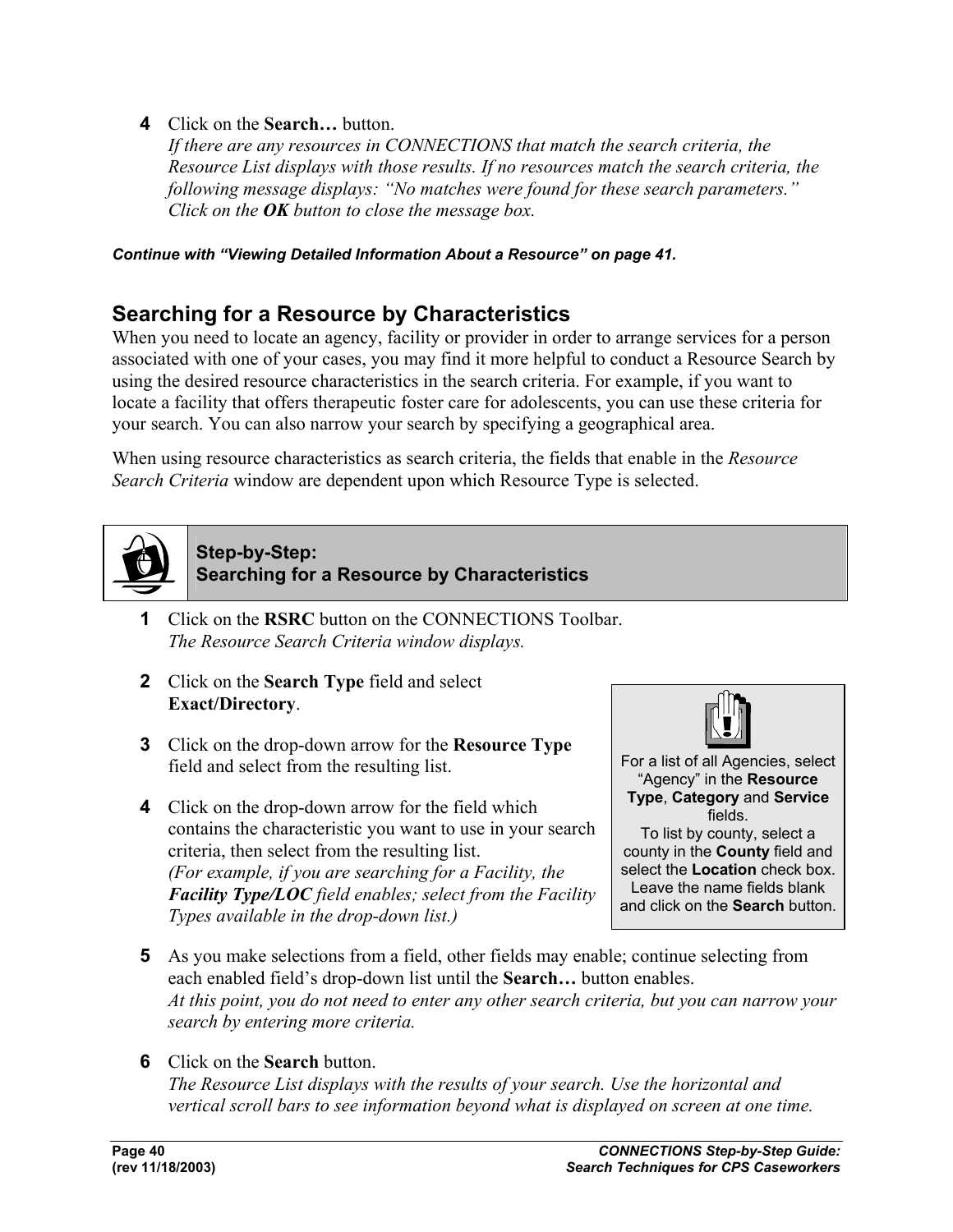### **Viewing Detailed Information About a Resource**

When CONNECTIONS performs a Resource Search results display in the *Resource List*. The *Resource List* provides summarized information about a resource, including its status, Facility Type/Level of Care (LOC), Resource ID number, Vendor ID (VID) number and authorizing agency.

You can select a resource from the *Resource List* and view detailed information, including the Service Area, Comments and Update Information, by opening the *Resource Detail* window.



#### **Step-by-Step: Viewing Detailed Information About a Resource**

- **1** Click on a resource from the *Resource List* to select it.
- **2** Click on the **Detail...** button. *The Resource Detail window displays for the selected source. You can view a variety of information about the resource by clicking on the Address…, Phone…, Facility…, Svc Area… and Comments… buttons.*
- **3** To close the *Resource Detail* window, click on the **Cancel** button. *The Resource List displays.*
- **4** To close the *Resource List,* click on the **Close** button. *The Resource Search Criteria window displays.*
- **5** To close the *Resource Search Criteria* window, click on the **Close** button.



 In the *Resource Detail* window of an Agency's listing, you can generate a report of all facilities in the agency.

- 1. Click on the **Options** menu and select **Resource Relationships**. *The Report Relationships window displays.*
- 2. Click on the **Report** menu in the *Report Relationships* window and select **Facilities by Agency/District**. *The following message displays: "The report has been launched. Check Report List Window."*
- 3. Click on the **OK** button.
- 4. Click on the **RPRTS** button at the far right side of the CONNECTIONS Toolbar and select the report to be viewed and/or printed from the *Report List*.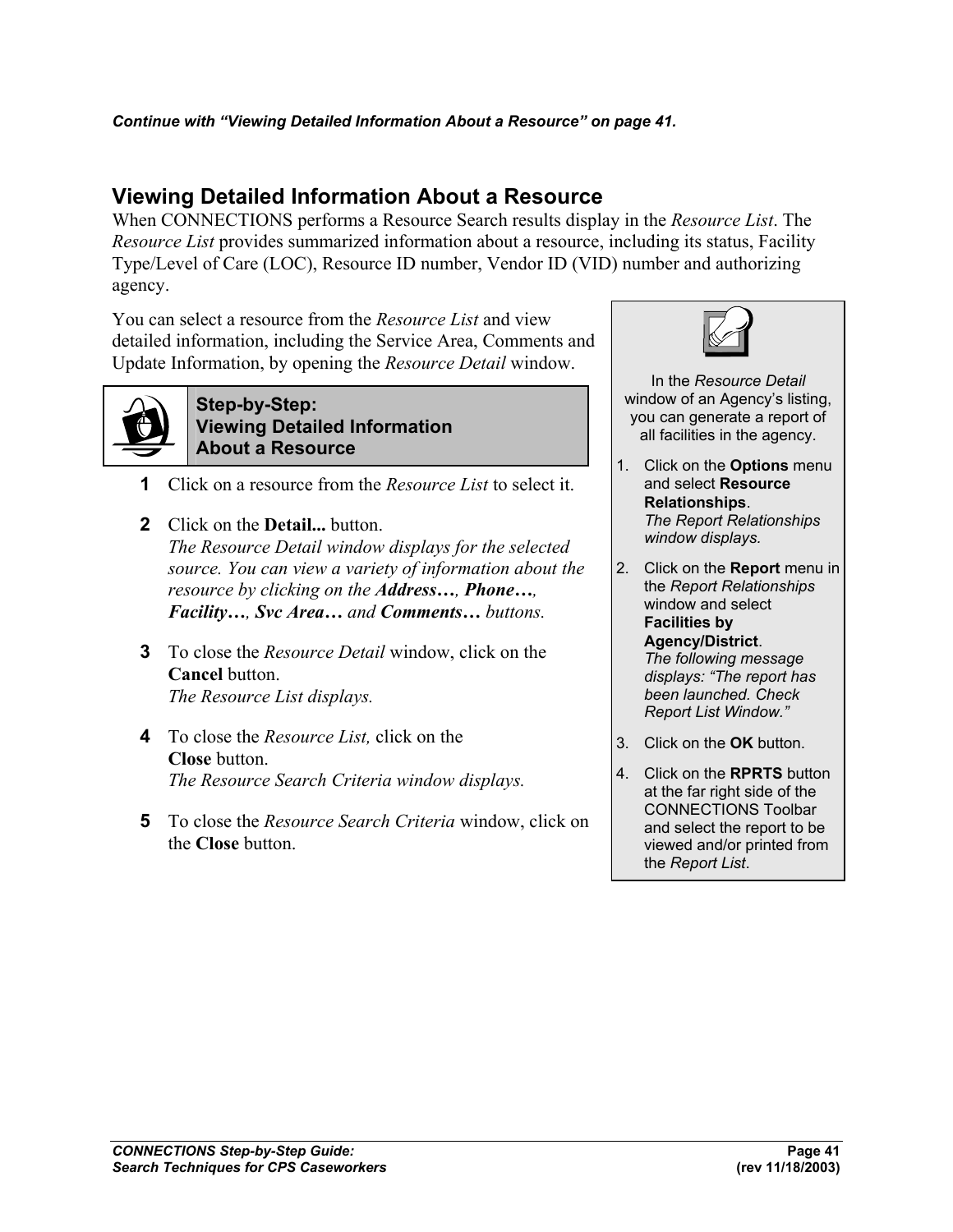### **Information on the Resource List**

| <b>Resource Name</b>         | The name of the resource.                                                                                                                                                               |
|------------------------------|-----------------------------------------------------------------------------------------------------------------------------------------------------------------------------------------|
| <b>VID</b>                   | The Vendor ID number. All resources must have a VID to receive<br>payment via the Benefits Issuance Control System (BICS).                                                              |
| <b>Facility Type/LOC</b>     | If the resource is a facility, the facility type or Level of Care<br>(LOC) displays in this column; otherwise, the column is blank.                                                     |
| <b>Status</b>                | The resource's current status (Active or Inactive).                                                                                                                                     |
| <b>Auth By</b>               | The authorizing state agency (e.g., OMH, OMRDD, State<br>Health), if required, that has authorized the resource.                                                                        |
| <b>Maintainer</b>            | The Agency ID/Jurisdiction—AST (OCFS staff), SDSS (local<br>district staff), or voluntary agency—that has access to maintain<br>the resource in CONNECTIONS. This field is "read only." |
| Street 1, City and<br>County | The resource's street address, city and county.                                                                                                                                         |
| <b>CD</b>                    | The Community District (NYC only).                                                                                                                                                      |
| Phone and Ext                | The resource's phone number and extension.                                                                                                                                              |
| <b>Rsrc Type</b>             | The resource type (e.g., Agency, Facility, Provider).                                                                                                                                   |
| <b>Resource ID</b>           | The resource's unique system-generated identification number.                                                                                                                           |
| <b>Agency ID</b>             | The 3-character identification code for the authorizing agency.                                                                                                                         |
| <b>Sub-Agency</b>            | Displays for New York City resources only.                                                                                                                                              |
| <b>FAD Facility</b>          | If the facility is a Certified Foster Home, Certified<br>Foster/Adoptive Home, or Approved Relative Foster Home, "Y"<br>displays in this column; otherwise, this column will be blank.  |
| <b>Last Update By</b>        | The name of the worker who last updated the resource.                                                                                                                                   |
| <b>Phone Number</b>          | The phone number of the worker listed in the Last Update By<br>column.                                                                                                                  |
| <b>Case ID</b>               | Displays for FAD homes only.                                                                                                                                                            |
| D/V                          | Indicates whether the resource is a voluntary agency (V) or a<br>local district (D).                                                                                                    |
| C                            | Denotes whether Comments are recorded in the Resource Detail<br>window.                                                                                                                 |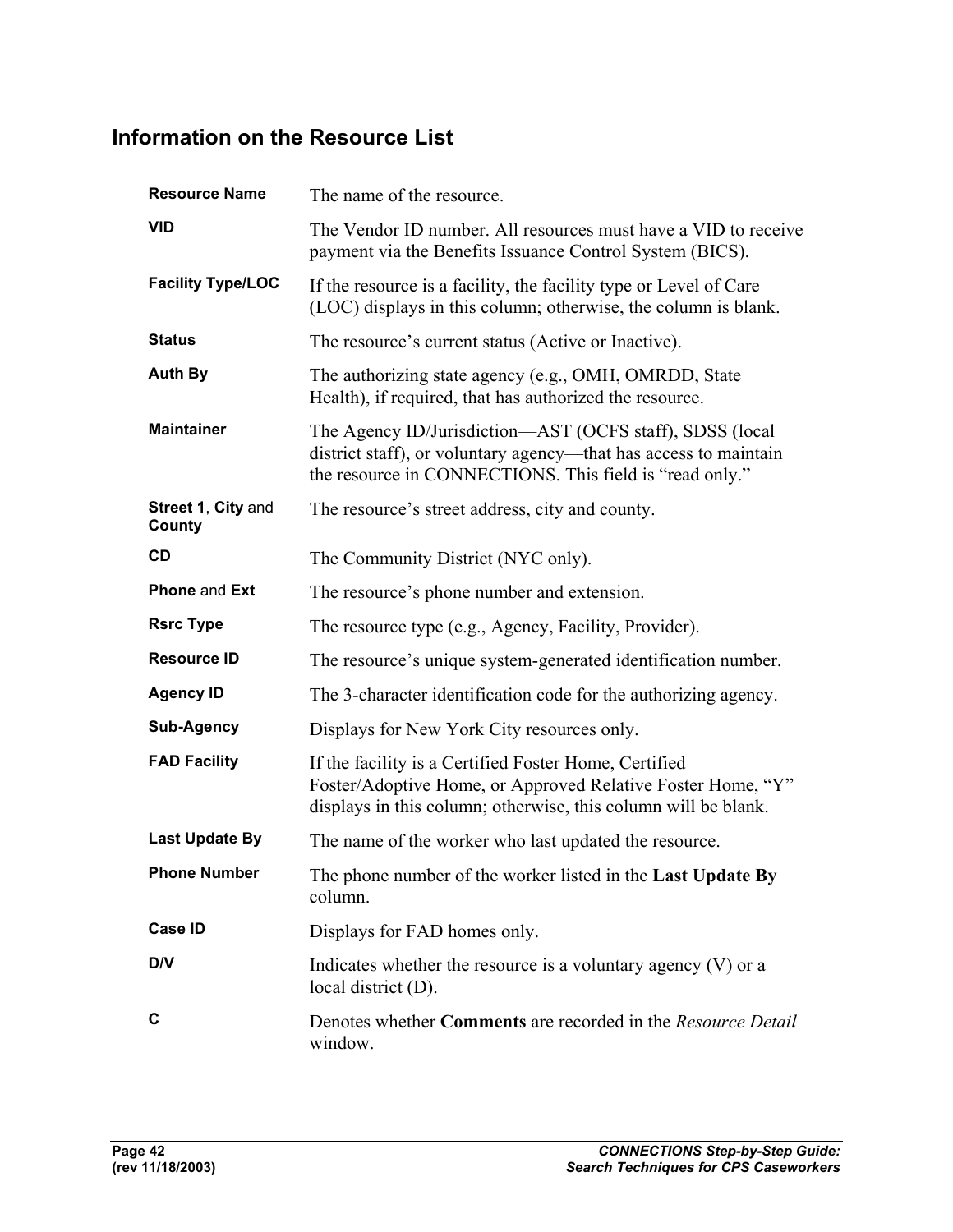### **Module 4: Staff Search and Office Search**

During the course of your investigation, you may occasionally need to contact staff persons in other units or districts/agencies, in order to obtain background information about the members of a household. You may also need to assign a To-Do to a staff person or make case assignments within your own unit or in another district. For example, if a Subject leaves the household during your investigation and that individual is now living in another county within New York State, you need to assign a Secondary worker in that other county (the "supportive district").

By using Staff Search and Office Search, CONNECTIONS users can obtain the contact information necessary to perform these tasks. If you are assigning a stage to a staff person in a unit outside your own, you might conduct a Staff Search to verify that the assignee is in the correct unit.

**Staff Search** is the most effective method for finding contact information about a staff person. If you do not know the staff person's name, but you know the agency, **Office Search** is the most effective method for locating contact information.

### **Conducting a Staff Search**

All staff searches are conducted from the *Staff Search Criteria* window. This window is accessible from the CONNECTIONS Toolbar or from specific windows (e.g., *Assign*, *To-Do Detail*, *Unit Summary*). The manner in which you open the *Staff Search Criteria* window depends upon the purpose of your search:

- To obtain contact information about a staff person, conduct a Staff Search from the CONNECTIONS Toolbar.
- To search for a staff person in order to send a To-Do, search from within the *To-Do Detail* window.
- To search for a staff person in order to assign/reassign a stage, search from within the *Assign* window.

If you are unsure of the exact spelling of a staff person's name, it is best to search on the first few letters of the last name. You must also include the Agency Code (or Type, Region and County) in the Office section of the *Staff Search Criteria*  window. Staff Searches locate names alphabetically on the list of all staff for a specific agency. This is similar to looking up a name in a telephone book; your search criteria brings you to a specific point in the alphabetical listing of an agency's staff. For



When searching for ACS staff, you must enter at least one letter in the **Last Name** field.

example, a search for "Brown" returns staff members with last name Brown, and all other names that follow Brown on the list. If you conduct a Staff Search entering only a "B" in the **Last Name** field, the resulting list will contain the name of every staff person for that agency whose last name begins with the letter B.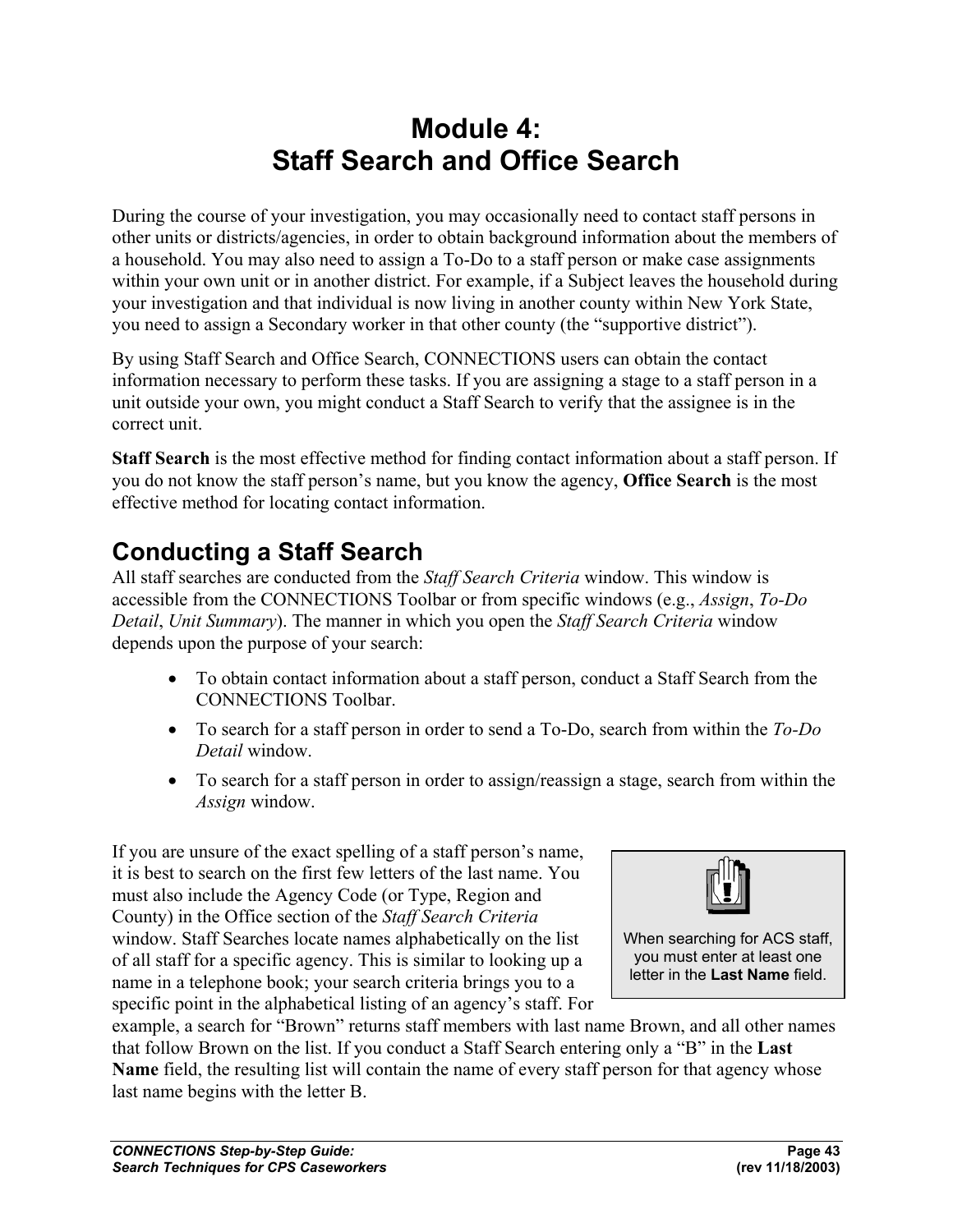Person Search is also helpful for finding staff persons when you do not know their agency code. By conducting a Person Search in this situation, you can obtain the Person ID for a staff person, and then use the Person ID to conduct a Staff Search. You cannot obtain detailed information about a staff person in Person Search; use the staff person's Person ID to conduct a Staff Search in order to retrieve detailed information.

If you are searching for a staff person in a large agency (e.g., Erie County), you may find it helpful to use the Unit section of the *Staff Search Criteria* window. This can be particularly useful if you know the staff person's unit but you are not sure of the spelling of the person's name.

When a Staff Search is complete, the *Staff List* displays in alphabetical order for the search criteria you entered.



If you want to search for a staff person and you do *not* know the agency information, conduct a Person Search first to obtain the Person ID number (*see "Module 1: Person Search").* The Person ID displays in the Person Search List. *Write it down.* Then conduct a Staff Search, using the Person ID field of the *Staff Search Criteria* window. Be sure to check the **Additional Parameters** check box.



### **Step-by-Step: Conducting a Staff Search from the CONNECTIONS Toolbar**

- **1** Click on the **STAFF** button on the CONNECTIONS Toolbar. *The Staff Search Criteria window displays. The Agency field defaults to your own agency code and the Active check box is selected.*
- **2** Enter search criteria.

*Enter the first few letters of the person's last name. If you are searching for someone outside your agency and you know the agency code, enter it in the Agency field. If you do not know the staff person's agency code, see the tip box above.* 

**3** Click on the **Search** button.

*The Staff List displays with the results of your search.*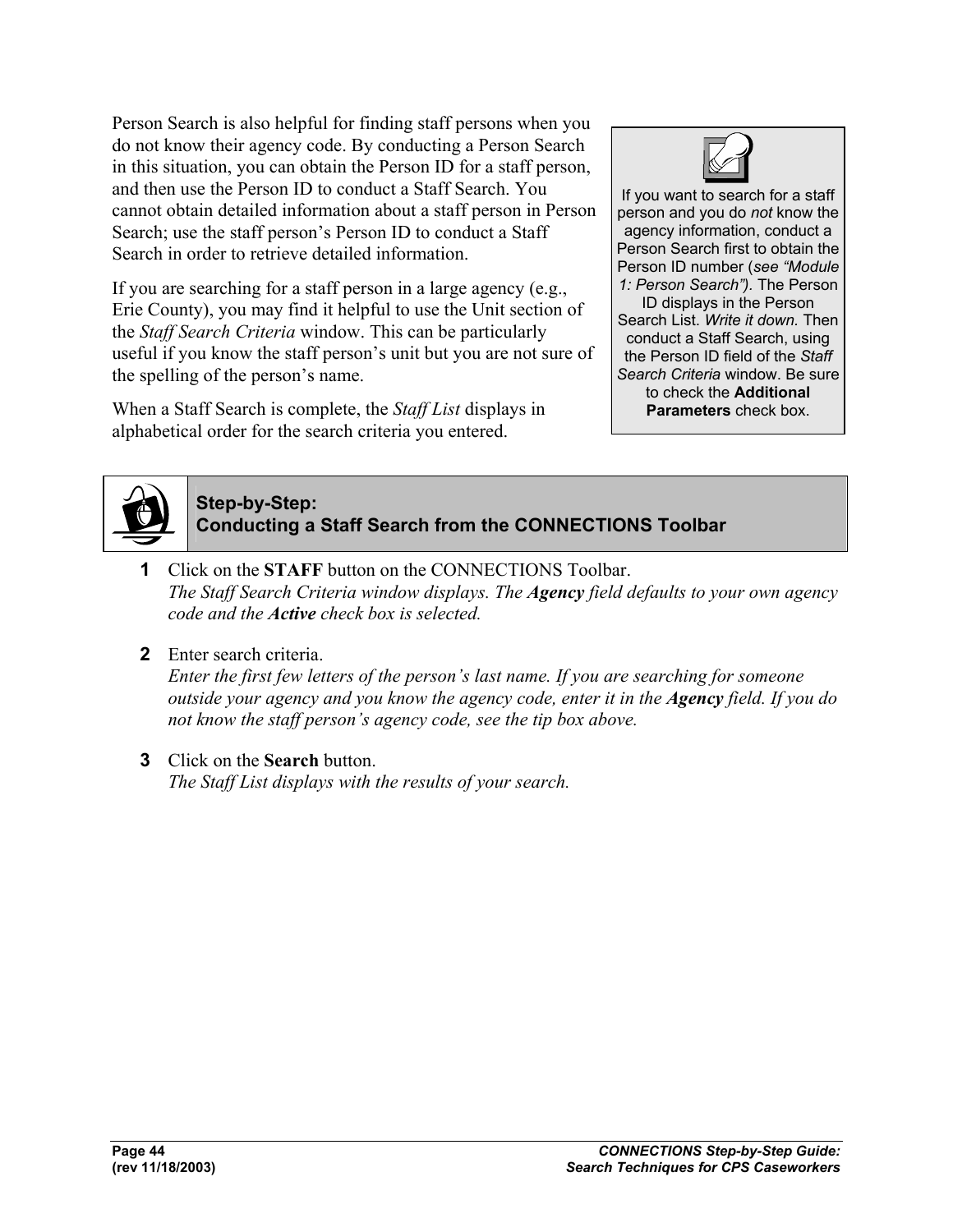### **Viewing Detailed Information About a Staff Person**

The *Staff Detail* window contains detailed information about a staff person, including contact information, supervisor's name and whether the worker is case assignable.

Staff persons do not have demographic information recorded in CONNECTIONS.



#### **Step-by-Step: Viewing Detailed Information About a Staff Person**

- **1** After conducting a Staff Search, click on a name to select it from the *Staff List.*
- **2** Click on the **Detail…** button. *The Staff Detail window displays.*
- **3** To close the *Staff Detail* window, click on the **Cancel** button. *The Staff List displays.*
- **4** To close the *Staff List*, click on the **Close** button. *The Staff Search Criteria window displays.*
- **5** To close the *Staff Search Criteria* window, click on the **Close** button.



The **Detail…** button enables on the *Staff List* only when the list is accessed via the **STAFF** button on the CONNECTIONS Toolbar, not from the *Assign* window.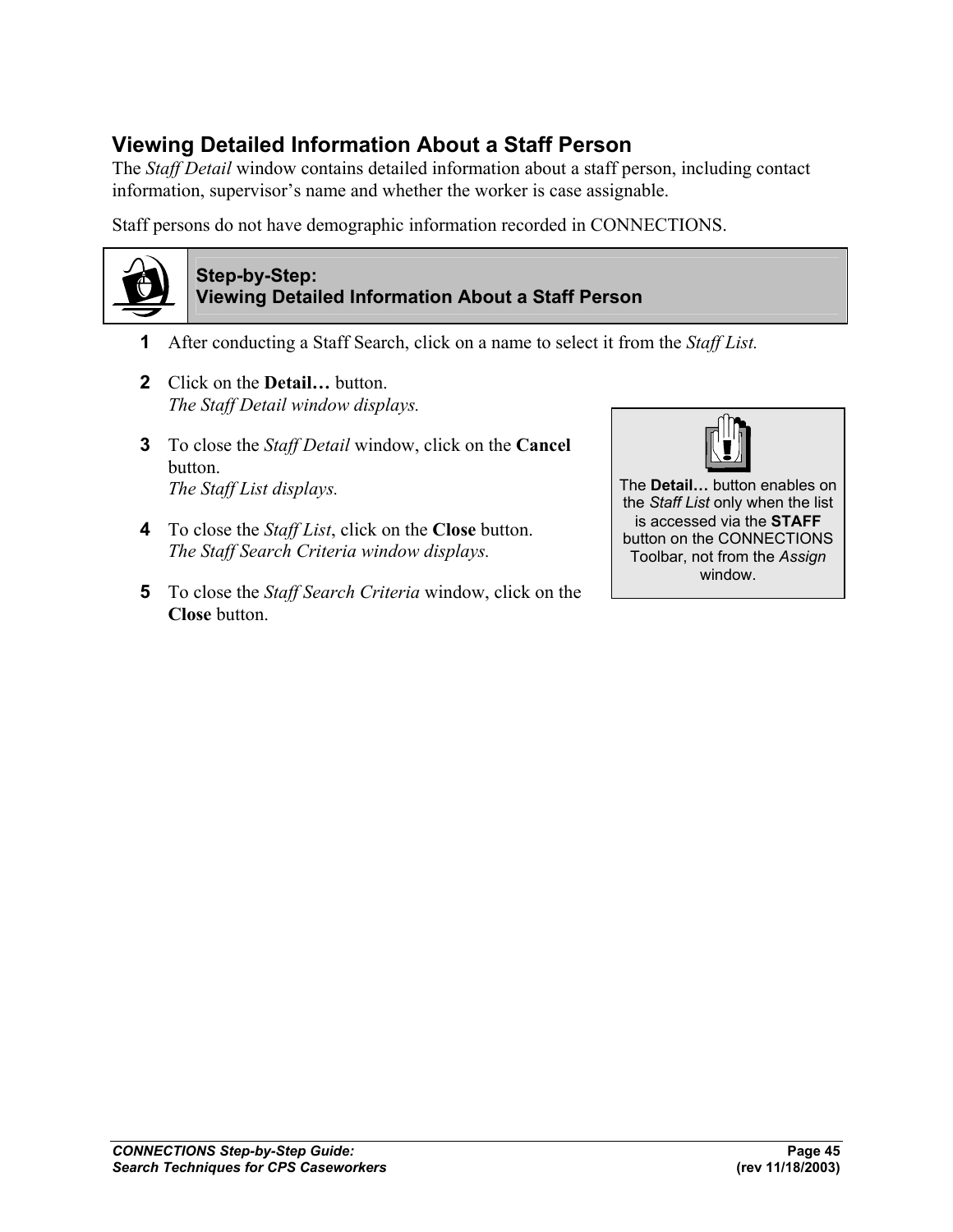### **Conducting a Staff Search from the Assign Window**

When a decision is made to assign a stage to another staff person who is outside of your unit (e.g., for a cross-county assignment), you need to conduct a Staff Search from the *Assign*  window to complete the assignment process.



#### **Step-by-Step: Conducting a Staff Search from the** *Assign* **Window**

- **1** Click on the WORK button on the CONNECTIONS Toolbar. The Assigned Workload displays.
- **2** Click on a stage to select it.
- **3** Click on the Assign… button. The Assign window displays.
- **4** Click on the Options menu and select Staff Search Criteria. The Staff Search Criteria window displays.
- **5** Enter the name of the staff person in the appropriate fields in the Person section; enter the Agency code if it is different from your own. If you do not know the staff person's agency code, see the tip box under "Conducting a Staff Search from the CONNECTIONS Toolbar" on page 44.
- **6** Click on the Search button. The Staff List displays the results of the search.
- **7** Click on the staff person's name to select it.
- **8** Click on the OK button. The Assign window displays with the selected staff person included in the Available Staff list at the top of the window.



#### **Step-by-Step: Assigning a Stage After a Staff Search**

- **1** Select the staff person from the Available Staff list.
- **2** Click on the **Primary** or **Secondary** button. *If you choose Primary the following message displays: "This action will remove the current Primary worker from the stage. Continue?"* 
	- ◊ *Clicking on the Yes button changes the Primary worker on the stage. The new Primary worker's name displays on the Assignments list at the bottom of the window.*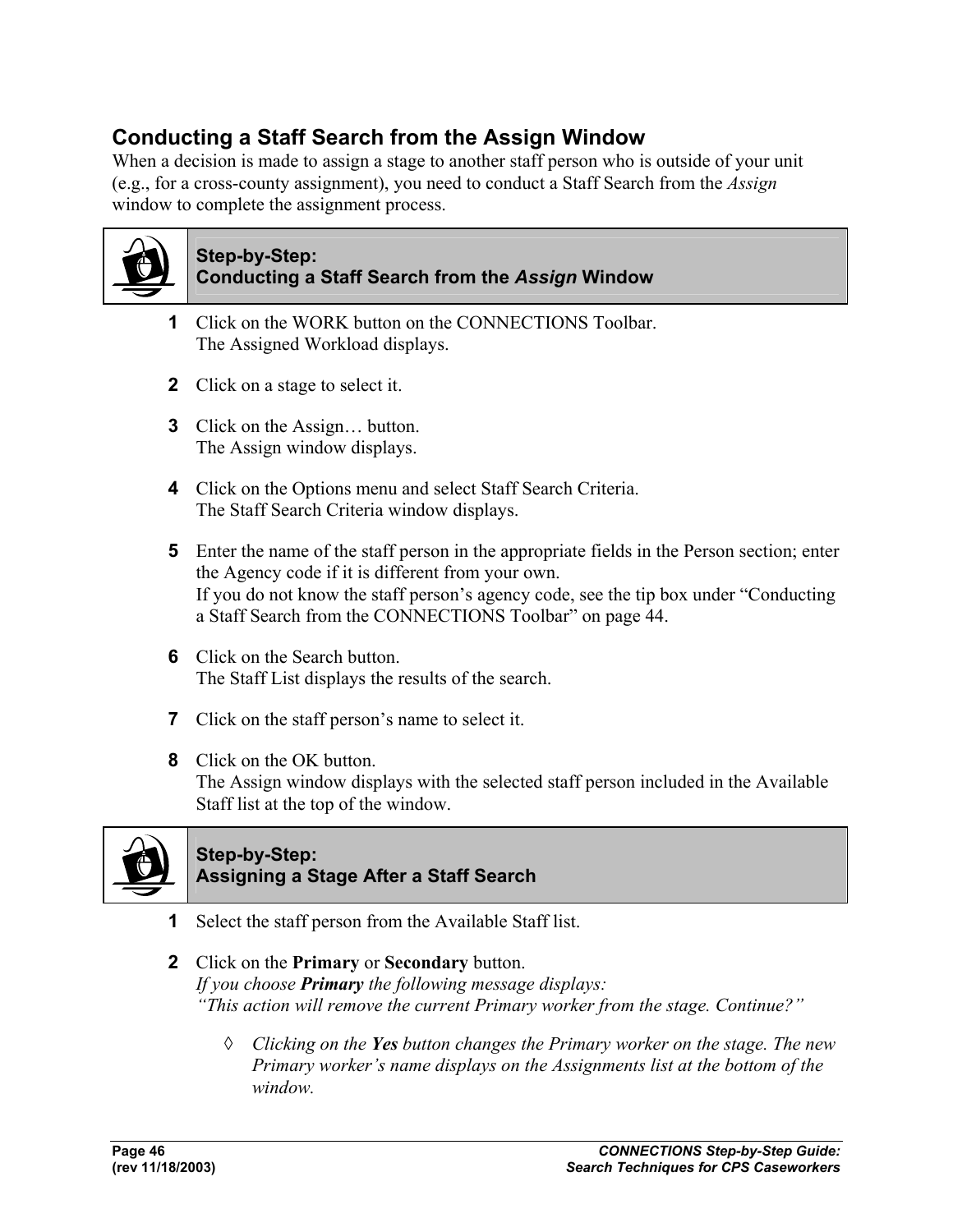- ◊ *Clicking on the No button cancels the pending assignment. No changes are made to the Assign window.*
- ◊ *The Help button does not have functionality at this time.*

 *If you choose Secondary, the selected worker appears on the Assignment list with a Secondary role*.

**3** To save the assignment change and close the *Assign* window, click on the **Save** button.

### **Conducting a Staff Search from the To-Do Detail Window**

If you need to send a To-Do to another staff person (e.g., a Reminder To-Do regarding an upcoming court date or a Task To-Do to enable the staff person to assist you with a case), you must conduct a Staff Search from the *To-Do Detail* window. This window can be accessed from a number of windows, including the *Task List* and the *Assigned Workload*. The following instructions open the *To-Do Detail* window from the *Staff To-Do List*:



#### **Step-by-Step: Conducting a Staff Search from the** *To-Do Detail* **Window**

- **1** Click on the **TO-DO** button on the CONNECTIONS Toolbar. *The Staff To-Do List displays.*
- **2** Click on the **New…** button. *The To-Do Detail window displays.*
- **3** Click on the **Staff…** button in the upper right corner of the *To-Do Detail* window. *The Staff Search Criteria window displays.*
- **4** Conduct your search. *For details about using the Staff Search Criteria window, see steps* **2** *and* **3** *of "Conducting a Staff Search from the CONNECTIONS Toolbar" on page 44.*
- **5** To exit the *Staff Search Criteria* window, click on the **Close** button. *The To-Do Detail window displays.*
- **6** To save the To-Do, click on the **Save** button; to close the *To-Do Detail* window without saving, click on the **Cancel** button. *The Staff To-Do List displays.*
- **7** To exit the *Staff To-Do List*, click on the **Close** button.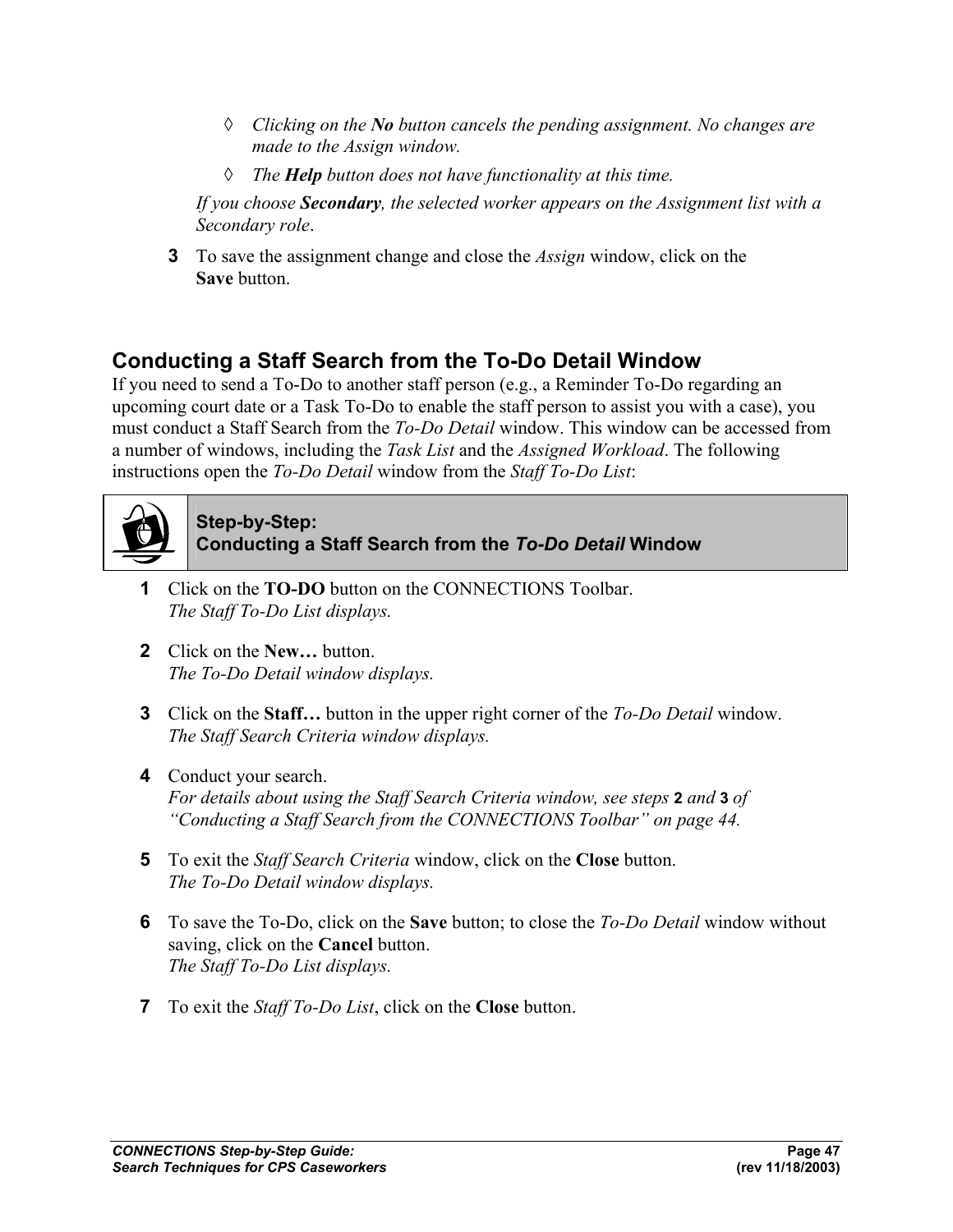### **Using the Office Section of the Staff Search Criteria Window**

If you need to find a staff person within an office, but you are not sure of the name or spelling, use the Office section of the *Staff Search Criteria* window. The search results display a list of all staff persons in a specific office. For example, if you only know a staff person's first name, you cannot use only that information in your search criteria; Staff Search requires the last name when searching by name, regardless of how much additional information is entered in the search criteria. By using the Office section of the *Staff Search Criteria* window, you can see the name of every staff person in the specified office; scroll down the list to find the person you are looking for.

You can conduct this search from the *Staff Search Criteria* window, regardless of the manner you use to open this window; the instructions below open the window from the CONNECTIONS Toolbar.



#### **Step-by-Step: Searching for Staff via the Office Section of the** *Staff Search Criteria* **Window**

- **1** Click on the **STAFF** button on the CONNECTIONS Toolbar. *The Staff Search Criteria window displays. The Agency field defaults to your own agency code and the Active check box is selected.*
- **2** Clear the default **Agency Code** in the Office section by highlighting the code and pressing the **Delete** key.
- **3** Click on the drop-down arrow for the **Type** field and select from the resulting list (e.g., District, Vol Agen, Regional).
- **4** Click on the drop-down arrow for the **Region** field and select from the resulting list (e.g., Syracuse, Rochester, NYC).
- **5** Click on the drop-down arrow for the **County** field and select from the resulting list (e.g., Onondaga, Erie, Kings).



Make sure your **Region** and **County** field selections are compatible. If the selected county is not in the selected region, the following message displays:

"*No staff match the entered search criteria. Please change the criteria."*

- **6** Click on the **Search** button. *The Staff List displays with results matching the search criteria. If no matches are found, the following message displays: "No staff match the entered search criteria. Please change the criteria."*
- **7** Click on a staff person's name in the *Staff List*. *The Detail button enables.*
- **8** Click on the **Detail** button to view detailed information about the selected staff person. *The Staff Detail window displays.*
- **9** To close the *Staff Detail* window, click on the **Close** button.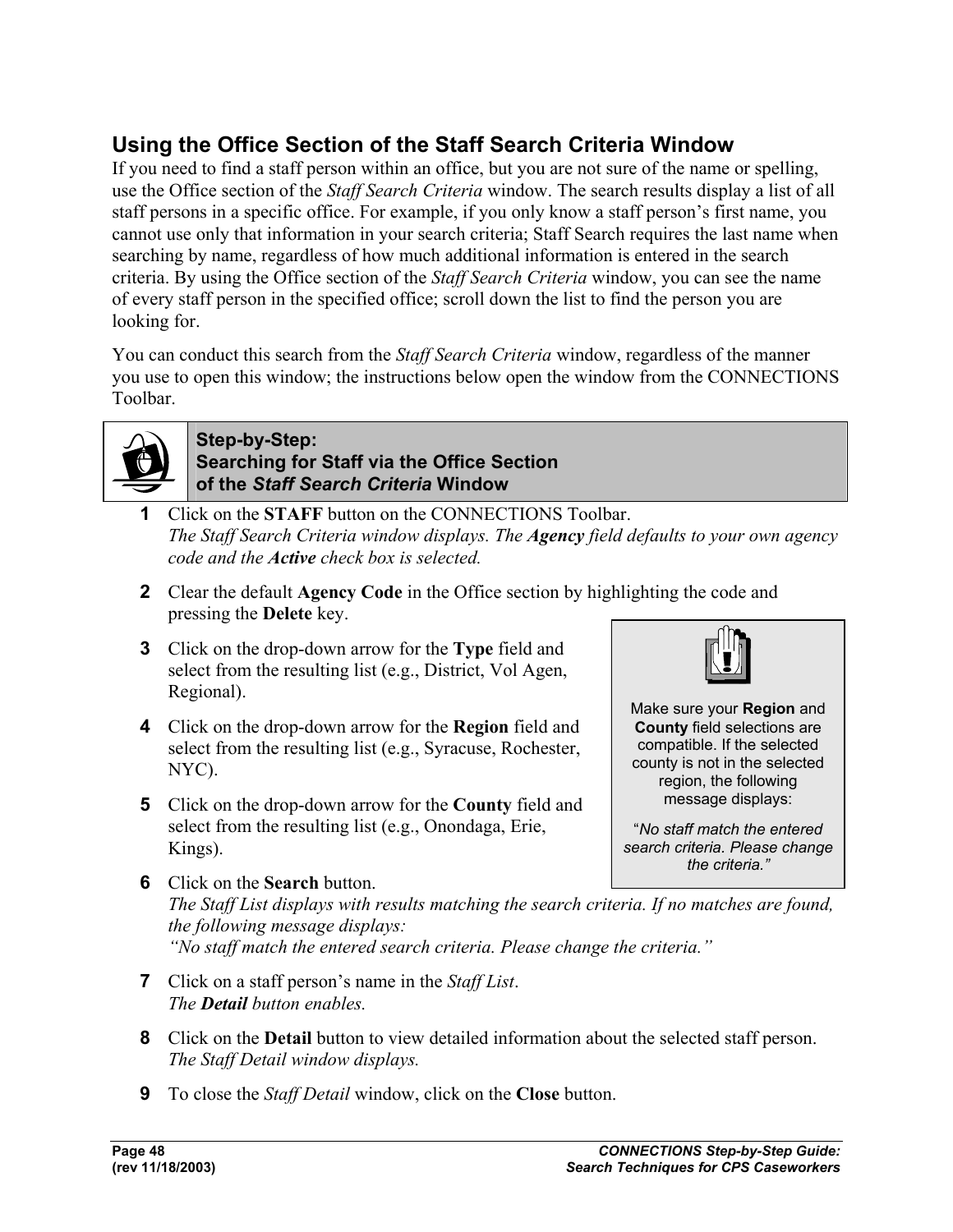### **Office Search**

Office Search enables CONNECTIONS users to search for offices. For example, an Office Search for voluntary agencies by Region and County returns a list of all voluntary agencies within that region and county. You may find it helpful to have this information in a convenient location (e.g., if you wanted to have a list of OMH facilities within a specific region, or a list of voluntary agencies).

All Office Searches are conducted from the **Search** menu on the CONNECTIONS Toolbar.

When an Office Search is complete, the *Office List* displays in alphabetical order for the search criteria you entered. Further information can be viewed for an office by selecting it from the *Office List* and clicking on the **Detail…** button.



**Step-by-Step: Conducting an Office Search**

- **1** Click on the **Search** menu on the CONNECTIONS Toolbar and select **Office…** *The Office Search Criteria window displays.*
- **2** Click on the menu for the **Type** field and select from the resulting list (e.g., State, Regional, District, Vol Agen).
- **3** Click on the menu for the **Region** field and select from the resulting list (e.g., Syracuse, NYC, Yonkers).
- **4** Click on the drop-down arrow for the **County** field and select a county or district within that region (e.g., Onondaga, Richmond, Westchester). *If the selected county is not in the selected region, no results will return.*



The **Type**, **Region** and **County**  fields required to enable an Office Search and are contingent upon the type selected. (Some Office Types disable the **Region** field.)

> Required fields are highlighted in yellow.

- **5** Click on the **Search** button. *The Office List displays results matching the search criteria. If no matches are found, the following message displays: "No match was found for the criteria specified in your search.*
- **6** To view detailed information (including staff) for an office on the *Office List*, click on the **Detail…** button. *The Office Detail window displays for the selected office*.
- **7** To view staff detail, click on a staff person from the Office Assignment section of the *Office Detail* window and click on the **Staff Dtl…** button. *The Staff Detail window displays for the selected staff person.*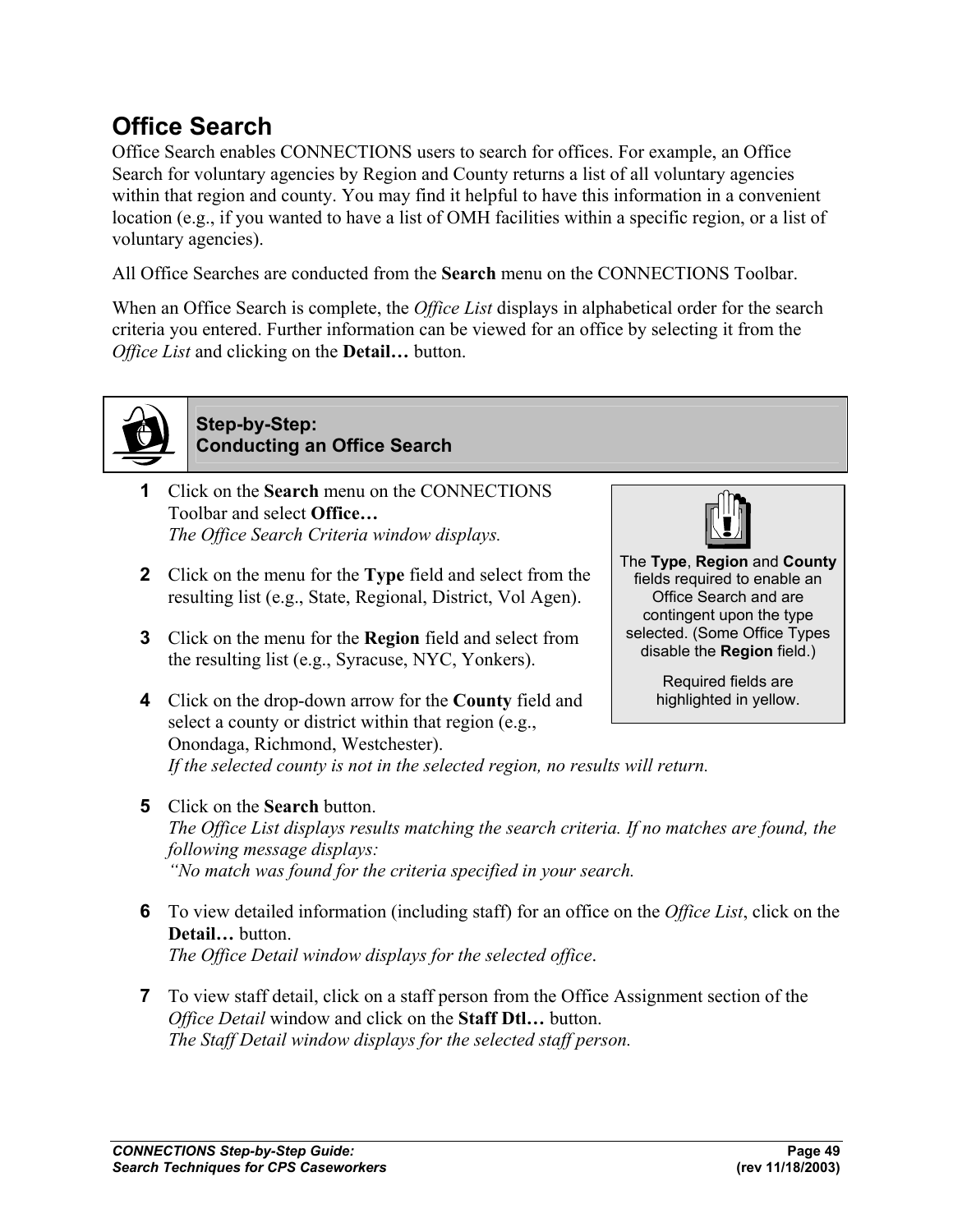### **Conclusion**

Effective search techniques are a valuable skill for caseworkers as they use CONNECTIONS throughout the casework process.

The information CONNECTIONS returns in a search is dependent upon the search method you use and the search criteria you enter. By using the appropriate search method and understanding how and when to broaden or narrow a search, you will improve the likelihood of finding the information you need.

As a result of learning how to conduct effective searches in CONNECTIONS, you are better equipped to accomplish these tasks:

- Determine whether an individual has a history in CONNECTIONS.
- Locate historical case information.
- Meet your clients' needs by locating available resources.
- Locate staff and offices in the CONNECTIONS system.

Now that you recognize the importance of effective search techniques, you are better able to select the search method best suited to retrieve the information you need.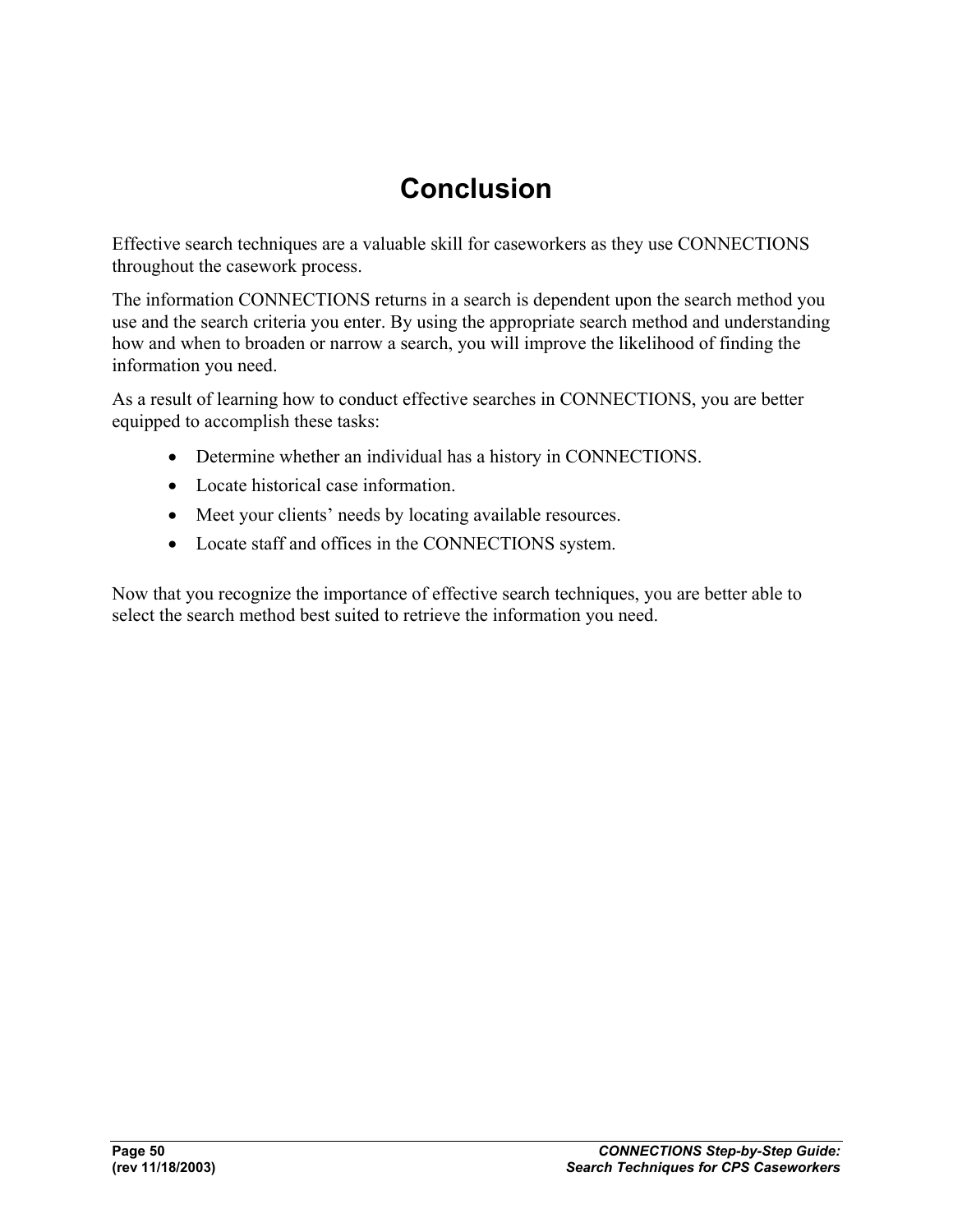### **Appendix A: CONNECTIONS Logon Process Charts**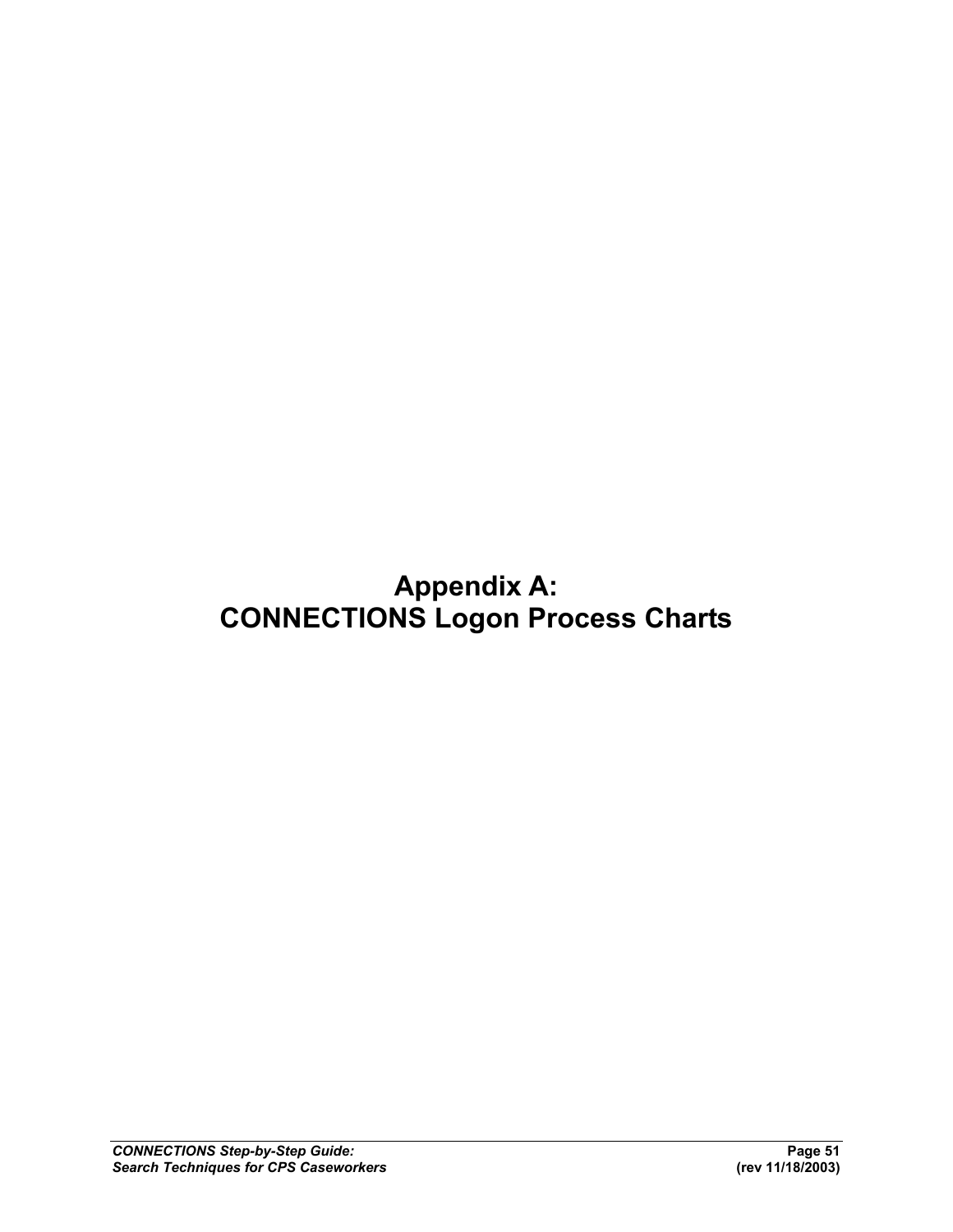### **Chart A: Accessing CONNECTIONS Production (Windows NT 3.51)**

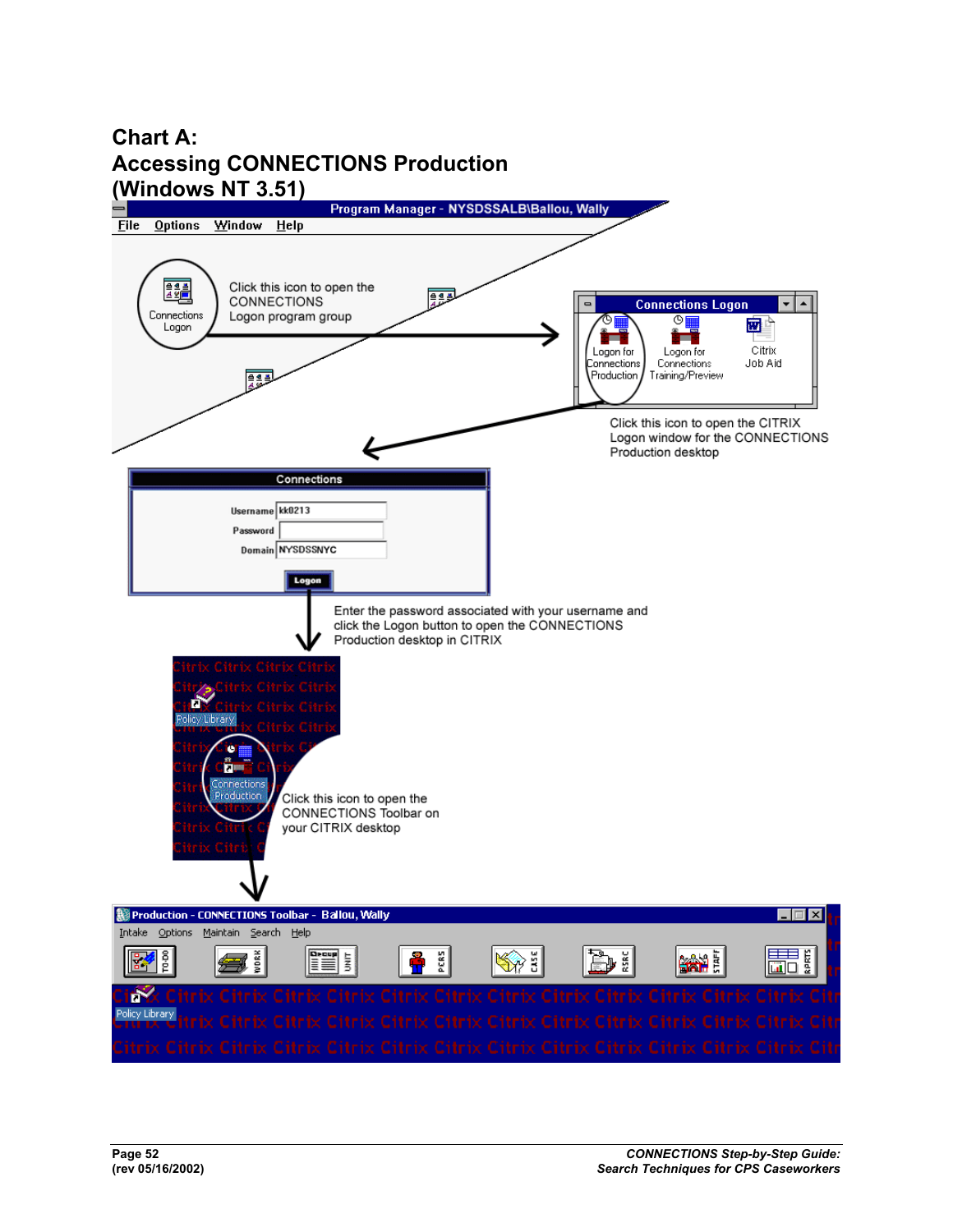### **Chart B: Accessing the Training Database/Preview Application (Windows NT 3.51)**

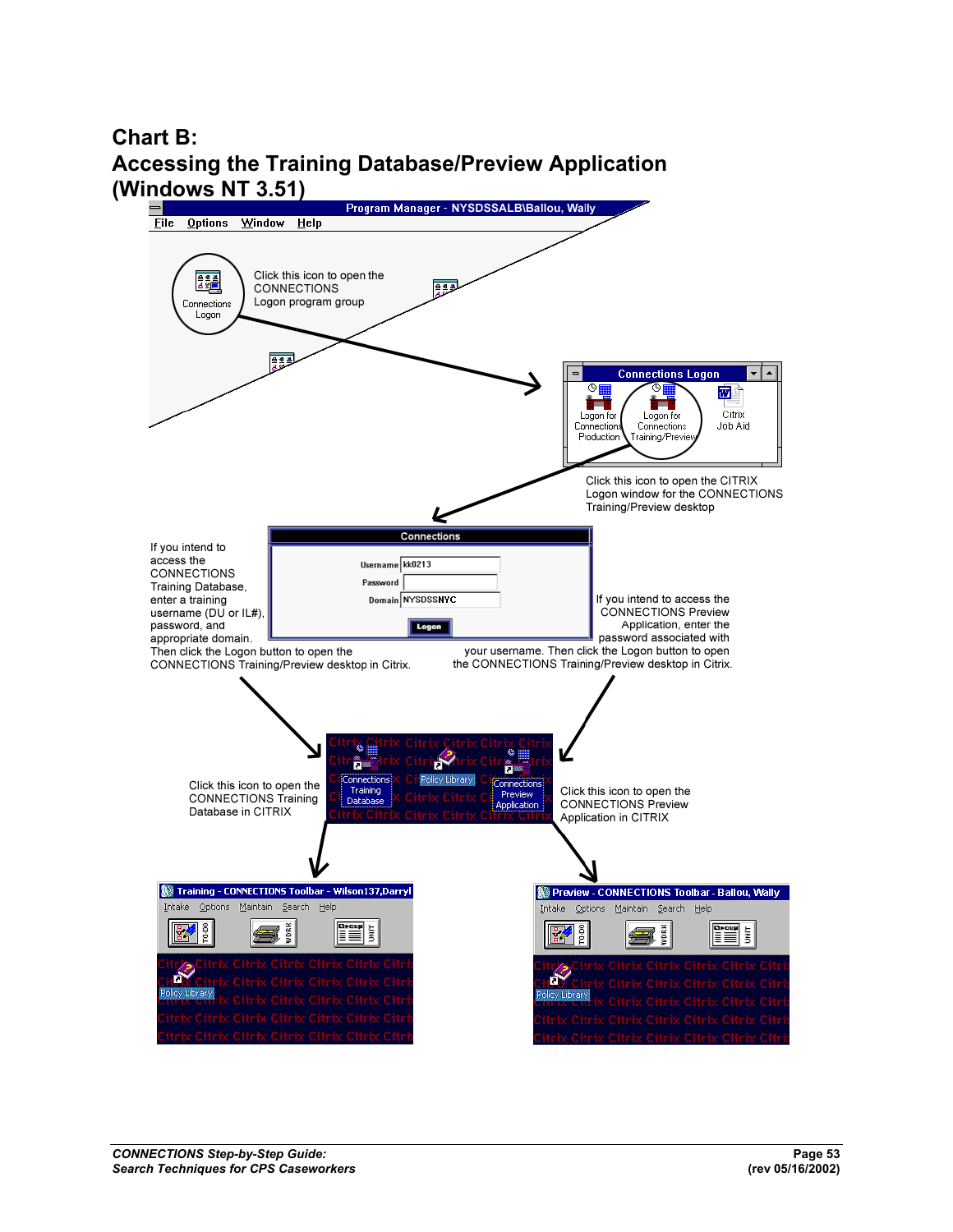### **Chart C: Accessing CONNECTIONS Production (Windows 2000)**